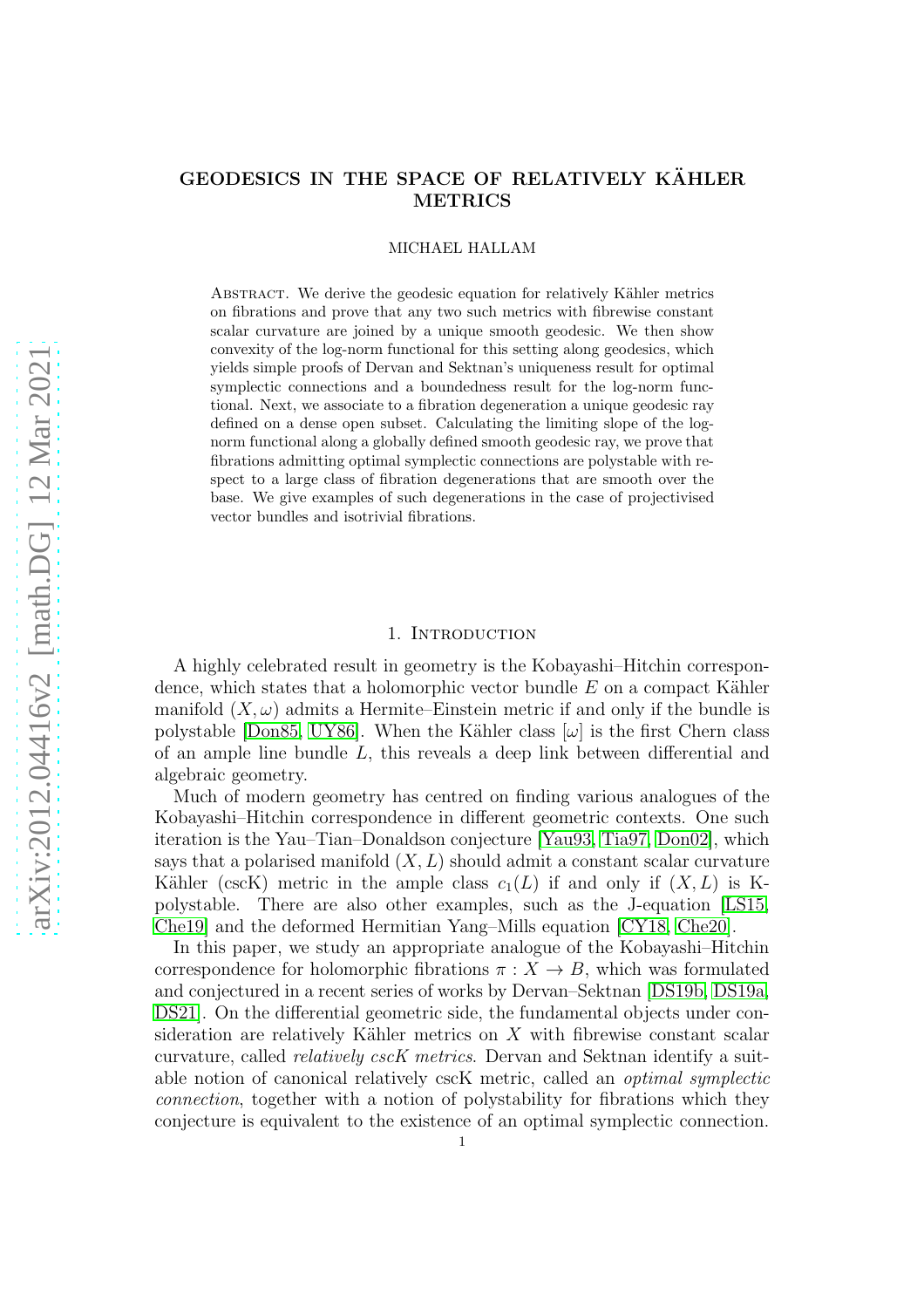Dervan and Sektnan have also proven a partial result in one direction: they show that when the relatively Kähler class is the first Chern class of a relatively ample line bundle, existence of an optimal symplectic connection implies semistability of the fibration [\[DS19a\]](#page-38-2). The approach taken is an asymptotic analysis of Bergman kernels, analogous to Donaldson's proof that polarised cscK manifolds are K-semistable [\[Don05\]](#page-37-5). In this paper we strengthen their result by instead analysing the geometry of the space of relatively cscK potentials  $\mathcal{K}_E$ . Not only does this refine their result to *polystability* with respect to a large class of fibration degenerations, but also the proof works in the transcendental K¨ahler setting, so extends their result in another direction.

First, we derive a geodesic equation arising from a natural Riemannian structure on the space  $\mathcal{K}_E$ , and then prove:

## <span id="page-1-1"></span>**Theorem 1.1.** Any two points of  $\mathcal{K}_E$  are joined by a unique smooth geodesic.

It is true that in the Kähler case, one cannot expect geodesics of Kähler potentials to be smooth in general [\[Che00b,](#page-37-6) [LV13\]](#page-38-4). However, in our case the fibrewise cscK assumption does give rise to smooth geodesics, essentially because the space of cscK metrics in a fixed Kähler class is a finite dimensional symmetric space. Using the explicit structure of geodesics, we compute a Riemannian decomposition of  $\mathcal{K}_E$  into the product of a flat manifold and a non-positively curved manifold. This parallels the description of the space of Kähler potentials as a negatively curved space [\[Mab87,](#page-38-5) [Sem92,](#page-38-6) [Don99\]](#page-37-7).

An important tool in the study of canonical metrics is to consider so-called log-norm functionals on spaces of metrics, such as Donaldson's functional on the space of hermitian metrics on a vector bundle [\[Don85\]](#page-37-0), or the Mabuchi functional on the space of Kähler metrics in a fixed Kähler class [\[Mab86\]](#page-38-7). Dervan and Sektnan show that there exists a natural log-norm funtional  $\mathcal N$ :  $\mathcal{K}_E \to \mathbb{R}$  on the space of relatively cscK potentials, whose critical points are precisely the optimal symplectic connections [\[DS21\]](#page-38-3). We prove:

# **Theorem 1.2.** The functional  $N$  is convex along smooth geodesics in  $K_E$ .

This convexity immediately yields a greatly simplified proof of Dervan and Sektnan's recent uniqueness result for optimal symplectic connections, analogous to Donaldson's proof of uniqueness of Hermite–Einstein metrics:

<span id="page-1-0"></span>**Corollary 1.3** ([\[DS21\]](#page-38-3)). Let  $\omega_X$  and  $\omega'_X$  be two optimal symplectic connections in the same cohomology class. Then there exists a holomorphic automorphism  $g: X \to X$  preserving the projection  $\pi: X \to B$ , and a smooth function  $f : B \to \mathbb{R}$  such that

$$
\omega'_X = g^*\omega_X + i\partial\bar{\partial}\pi^* f.
$$

Using convexity, we also strengthen another result of Dervan–Sektnan, showing that existence of an optimal symplectic connection implies the functional  $\mathcal N$  is bounded.

A fibration is defined to be stable if a certain invariant associated to any nontrivial fibration degeneration  $\mathcal{X} \to B \times \mathbb{C}$  is positive; see Section [2.4](#page-11-0) for the precise definitions. The general fibre over  $B$  of a fibration degeneration may be assumed to be a product test configuration; here we restrict attention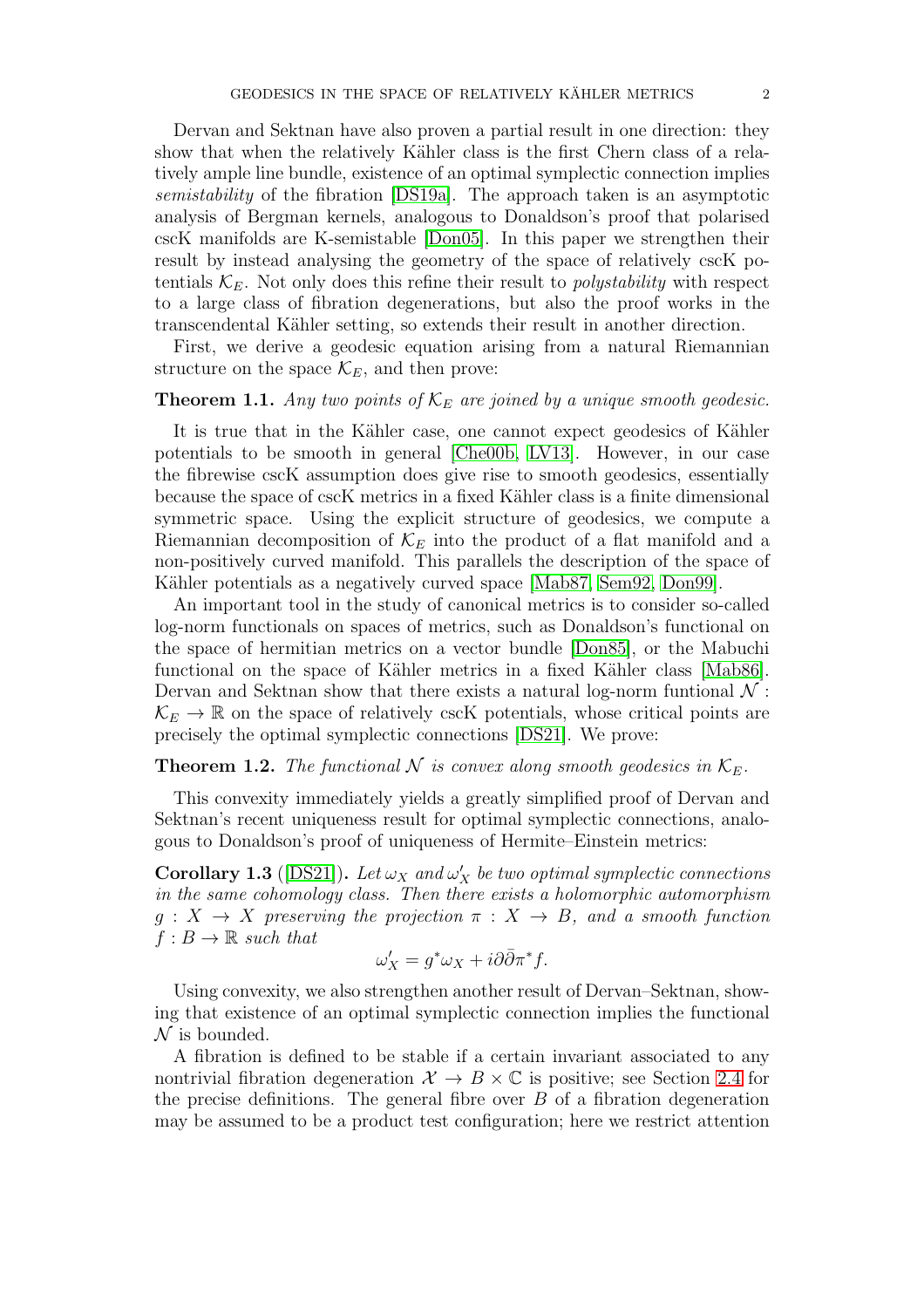to a suitable class of "product-type" fibration degenerations whose fibres are all product test configurations. We can then associate to any product-type fibration degeneration a unique compatible geodesic ray in  $\mathcal{K}_E$ . The key to this is a reduction of the geodesic equation on a product test configuration to a "Wess–Zumino–Witten" equation by Donaldson [\[Don99\]](#page-37-7). We then calculate the limiting slope of the functional  $\mathcal N$  along this geodesic ray, using a Chen– Tian style formula for the functional  $\mathcal N$  which we derive, together with results of [\[BHJ19,](#page-37-8) [SD18\]](#page-38-8). Applying the convexity theorem above, we prove:

<span id="page-2-0"></span>**Theorem 1.4.** If  $X \to B$  is a fibration admitting an optimal symplectic connection, then it is polystable with respect to product-type fibration degenerations.

This strengthens the semistability result of Dervan–Sektnan in a large class of cases. In terms stability of vector bundles, restricting attention to producttype fibration degenerations is analogous to considering slope stability only with respect to sub-vector bundles, rather than general coherent subsheaves. In particular, we expect that this should provide an essentially complete proof of polystability of fibrations over curves. We give a large class of examples of product-type fibration degenerations for both projectivised vector bundles and isotrivial fibrations. In particular, we also prove:

<span id="page-2-1"></span>**Corollary 1.5.** If  $X \to B$  is an isotrivial fibration admitting an optimal symplectic connection, then it is polystable with respect to fibration degenerations that are smooth over  $B \times \mathbb{C}$ .

Here smoothness is meant in the sense of scheme theory, so that  $\mathcal{X} \to B \times \mathbb{C}$ is a holomorphic surjective submersion.

The general framework of ideas above has proven tremendously useful in the theory of cscK metrics and K-stability. For instance, the proof of Theorem [1.4](#page-2-0) above is analogous to [\[BHJ19\]](#page-37-8) and [\[BDL16\]](#page-37-9) in the Kähler setting. One might hope that these methods will eventually lead to a converse, yielding a full proof of the conjecture. Interestingly, these ideas have also fed back into the theory of vector bundles, particularly in [\[HK18\]](#page-38-9) where the authors reprove one direction of the Kobayashi–Hitchin correspondence using convexity of Donaldson's functional and non-Archimedean limits.

Outline. We begin in Section [2](#page-3-0) by first reviewing relevant material on Kstability for varieties and Kähler metrics of constant scalar curvature. We then cover more recent material on stability of fibrations and optimal symplectic connections needed in later sections.

In Section [3](#page-14-0) we derive the geodesic equation for relatively cscK potentials, and prove existence and uniqueness of smooth geodesics. We then compute a Riemannian decomposition of the space of relatively cscK potentials, into the product of a flat manifold and a non-positively curved manifold.

Next, in Section [4](#page-20-0) we analyse the log-norm functional along geodesics. In particular, we show that the log-norm functional is convex along smooth geodesics. We then use this to give a very simple proof of uniqueness of optimal symplectic connections, and to prove the log-norm functional is bounded below when an optimal symplectic connection exists.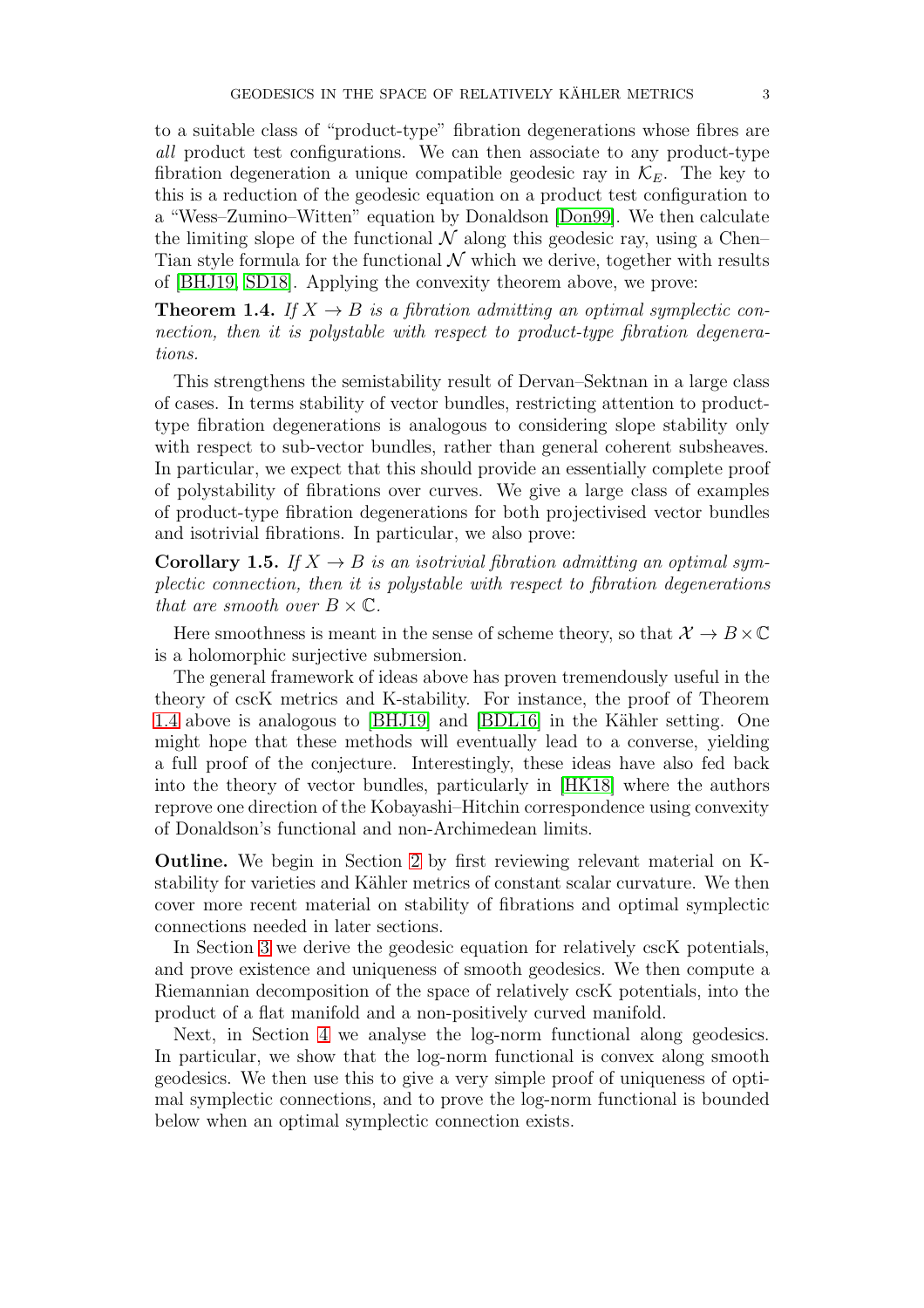In Section [5](#page-22-0) we prove an analogue of the Chen–Tian formula for the log-norm functional  $\mathcal N$ , which is achieved by expanding the usual Chen–Tian formula for the Mabuchi functional in an adiabatic limit.

Finally in Section [6](#page-27-0) we show that fibrations admitting optimal symplectic connections are polystable with respect to product-type fibration degenerations. In particular, we associate to any such fibration degeneration a unique smooth geodesic ray. Calculating the limiting slope of the log-norm functional along this ray using the Chen–Tian style formula from Section [5,](#page-22-0) we recover the invariant computing stability of the fibration. We end by giving a large class of examples of product-type fibration degenerations for projectivised vector bundles and also for isotrivial fibrations.

ACKNOWLEDGEMENTS. I owe many thanks to my supervisors: to Ruadhaí Dervan for recommending this problem and patiently guiding me through it, and to Frances Kirwan for plenty of helpful discussions. I also thank John McCarthy for his help with Example [6.15,](#page-35-0) which will appear in his PhD thesis.

#### 2. BACKGROUND

<span id="page-3-0"></span>In this section we outline the relevant background material on the differential geometry and algebro-geometric stability of Kähler manifolds and fibrations. An excellent reference for the setting of Kähler manifolds is the book  $[Sz\acute{e}14]$ , and the notions relevant for fibrations may be found in the papers by Dervan and Sektnan [\[DS19b,](#page-38-1) [DS19a,](#page-38-2) [DS21\]](#page-38-3).

<span id="page-3-1"></span>2.1. Kähler geometry. Let  $(X, \omega)$  be a compact Kähler manifold of dimension n. The scalar curvature of  $\omega$  is the smooth function  $S(\omega)$  on X given by contracting the Ricci cuvature of  $\omega$ ,

$$
\operatorname{Ric}(\omega) := -\frac{i}{2\pi} \partial \bar{\partial} \log \omega^n,
$$

with the metric  $\omega$  itself:

$$
S(\omega) := \Lambda_{\omega} \text{Ric}(\omega).
$$

We will be particularly interested in Kähler metrics  $\omega$  whose scalar curvature  $S(\omega)$  is a constant function; such metrics will be abbreviated cscK (constant scalar curvature Kähler). The average of  $S(\omega)$  is a topological constant, given by

$$
\hat{S} = \frac{n c_1(X) \cdot [\omega]^{n-1}}{[\omega]^n}
$$

where  $[\omega]$  is the Kähler class of  $\omega$ . Thus, the metric  $\omega$  is cscK if and only if  $S(\omega) = \hat{S}$ . For links to algebraic geometry, we will later consider the case where  $[\omega]$  is equal to the first Chern class  $c_1(L)$  of an ample line bundle  $L \to X$ .

For a fixed Kähler metric  $\omega$ , let

$$
\mathcal{K} := \{ \phi \in C^{\infty}(X, \mathbb{R}) : \omega + i\partial \bar{\partial} \phi > 0 \}
$$

be the space of Kähler potentials with respect to  $\omega$ . We will use the notation  $\omega_{\phi} := \omega + i\partial\bar{\partial}\phi$  whenever  $\phi \in \mathcal{K}$ . Any Kähler metric in the Kähler class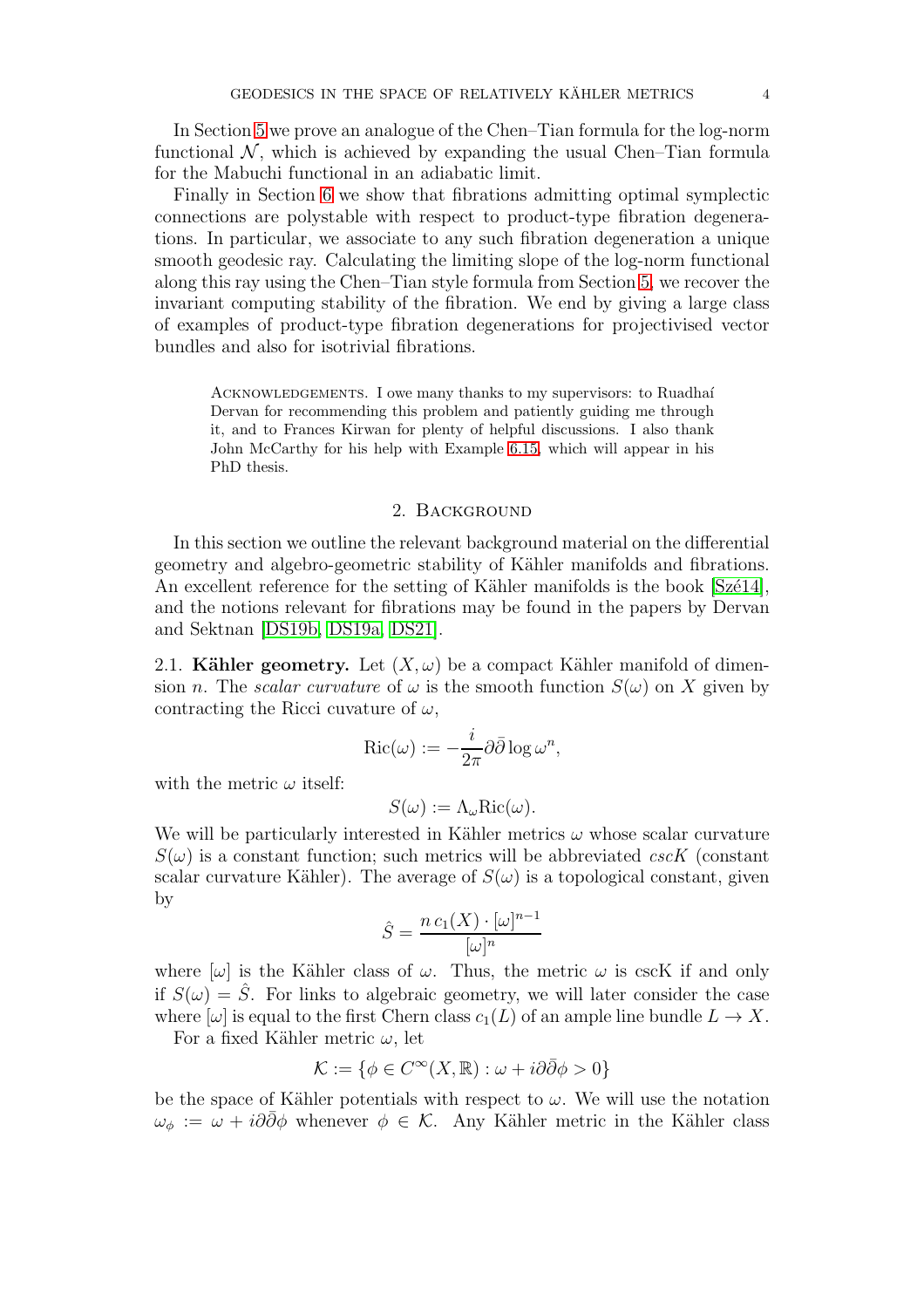[ω] may be written as  $\omega_{\phi}$  for some  $\phi \in \mathcal{K}$  that is unique up to addition of a real constant. Since K is an open subset of the Fréchet space  $C^{\infty}(X,\mathbb{R})$ , it is naturally a Fréchet manifold with tangent space isomorphic to  $C^{\infty}(X,\mathbb{R})$  at each point.

There is a natural L<sup>2</sup>-inner product on each tangent space  $T_{\phi} \mathcal{K} \cong C^{\infty}(X)$ defined by

$$
\langle \psi_1, \psi_2 \rangle_{\phi} := \int_X \psi_1 \psi_2 \, \omega_{\phi}^n.
$$

This in turn gives rise to an energy functional  $\mu$  on smooth paths  $\phi : [0, 1] \to \mathcal{K}$ ,

$$
\mu(\phi) := \int_0^1 \langle \dot{\phi}_t, \dot{\phi}_t \rangle_{\phi_t} dt.
$$

**Definition 2.1.** A smooth path  $\phi : [0, 1] \rightarrow \mathcal{K}$  is a *geodesic* if it is a critical point of the energy functional  $\mu$ .

Taking the variation of the functional  $\mu$ , one proves:

<span id="page-4-0"></span>**Proposition 2.2** (see [Szé14, Proposition 4.25]). A smooth path  $\phi : [0, 1] \rightarrow \mathcal{K}$ is a geodesic if and only if it satisfies the PDE

$$
\ddot{\phi}_t = |\partial \dot{\phi}_t|_t^2
$$

for all  $t \in [0,1]$ , where  $|\cdot|_t$  is the hermitian metric on  $\Lambda^{1,0}T^*X$  determined by  $\omega_t := \omega + i\partial\bar{\partial}\phi_t.$ 

It is an important fact that any two points of  $K$  are joined by a unique geodesic [\[Che00b\]](#page-37-6), although the geodesic may not be smooth and one must enlarge the space K to include Kähler potentials that are only  $C^{1,1}$ -regular.

A very useful class of geodesics can be constructed through holomorphic vector fields on  $X$ , which are in turn described by holomorphy potentials.

<span id="page-4-1"></span>**Definition 2.3.** A *holomorphy potential* (with respect to  $\omega$ ) is a smooth function  $u: X \to \mathbb{C}$  such that  $\nabla^{1,0}u$  is a holomorphic vector field, where  $\nabla$  is the gradient operator determined by  $\omega$  and  $\nabla^{1,0}u := (\nabla u)^{1,0}$ .

Equivalently, a holomorphy potential is a function in the kernel of the operator  $\mathcal{D}: C^{\infty}(X,\mathbb{C}) \to \Omega^{0,1}(\Lambda^{1,0}TX)$  defined by

$$
\mathcal{D}(u) = \bar{\partial} \nabla^{1,0} u.
$$

The operator  $\mathcal{D}^*\mathcal{D}: C^\infty(X,\mathbb{C}) \to C^\infty(X,\mathbb{C})$  is called the *Lichnerowicz op*erator; it is a fourth order elliptic operator, and hence its kernel is finite dimensional.

Let  $E$  be the finite dimensional vector space of real-valued holomorphy potentials on X having zero integral with respect to  $\omega$ , and let h be the finite dimensional vector space of holomorphic vector fields on X that are equal to  $\nabla^{1,0}u$  for some holomorphy potential u. The operator  $\nabla^{1,0}: E \oplus iE \to \mathfrak{h}$  is then an isomorphism. We remark that  $\mathfrak h$  is exactly the space of holomorphic vector fields which vanish somewhere [\[LS94,](#page-38-11) Theorem 1], so is independent of the metric  $\omega$ . It is also a Lie algebra under the Lie bracket of vector fields.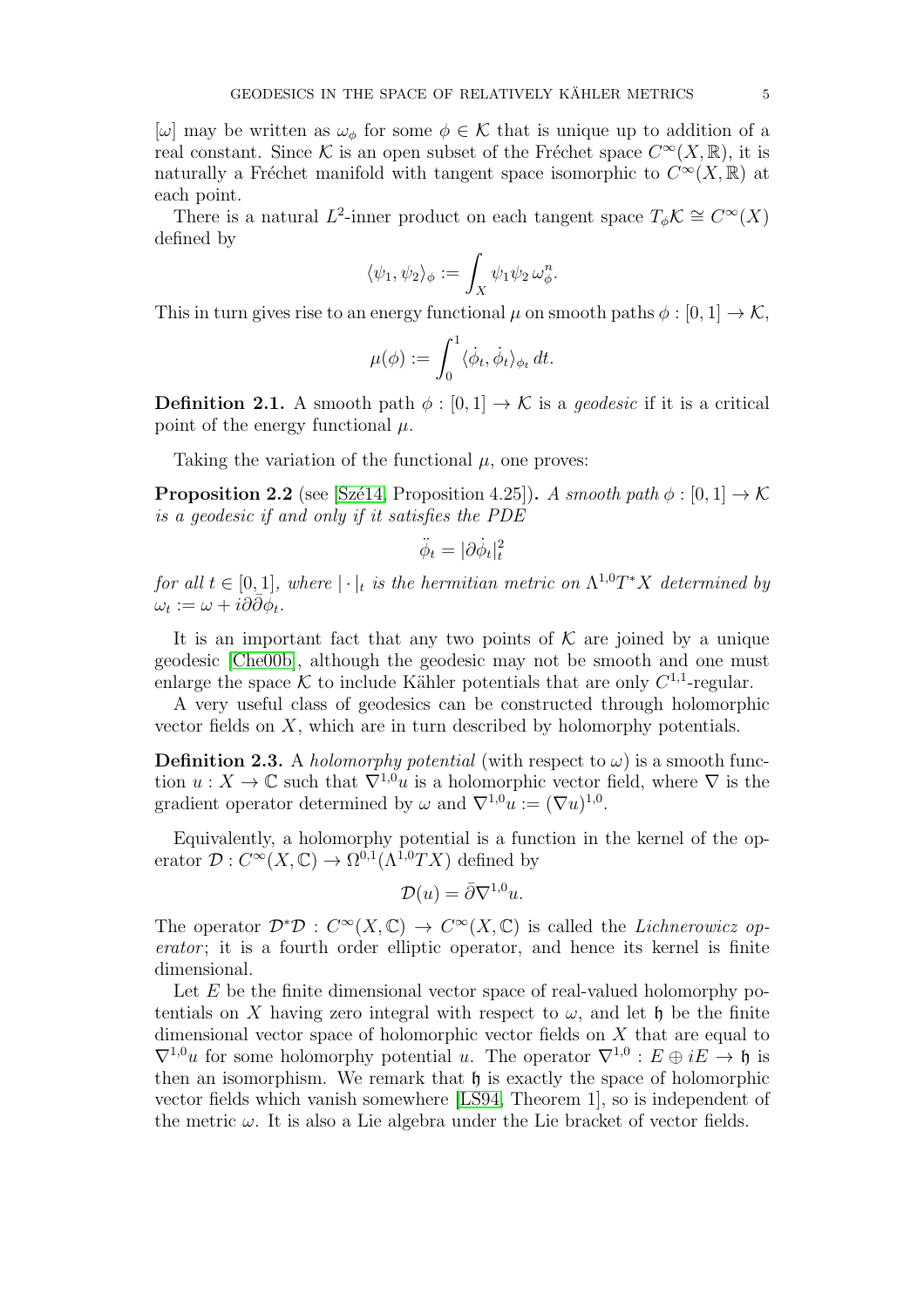<span id="page-5-0"></span>**Proposition 2.4** (see [Szé14, Example 4.26]). Let  $\omega$  be a cscK metric, let  $u \in E \setminus \{0\}$  and define  $v := \nabla^{1,0} u \in \mathfrak{h}$ . If  $\exp(tv)$  is the time t flow of v, then

$$
\phi_t := \int_0^t \exp(sv)^*(u) \, ds
$$

defines a non-trivial smooth geodesic in K, and  $\omega_t := \exp(tv)^* \omega = \omega + i\partial\bar{\partial}\phi_t$ has constant scalar curvature for every t.

We will see that the converse to this result holds: any two distinct cscK metrics in the same Kähler class are joined by a unique geodesic of the above kind. This follows from the following important uniqueness result. We denote by Aut(X) the complex Lie group of biholomorphisms of X, and by  $\text{Aut}_0(X)$ its identity component.

<span id="page-5-1"></span>**Theorem 2.5** ([\[BB17\]](#page-37-10)). If  $\omega$  and  $\omega'$  are two cscK metrics in the same Kähler class, then there exists a biholomorphism  $g \in Aut_0(X)$  so that  $\omega' = g^*\omega$ .

If  $K =: \text{Isom}_0(\omega) \subset \text{Aut}_0(X)$  is the set of isometries of  $\omega$  in  $\text{Aut}_0(X)$ , then clearly g is unique up to left multiplication by elements of K. Hence, if  $\omega$  is cscK then the cscK metrics in  $[\omega]$  are parametrised by the homogeneous space  $\text{Aut}_0(X)/\text{Isom}_0(\omega)$ . The following theorem reveals the structure of this space.

<span id="page-5-2"></span>Theorem 2.6 (Partial Cartan decomposition / Matsushima–Lichnerowicz Theorem; see [\[Gau10,](#page-38-12) Sections 3.5–3.6] and [\[DR17a,](#page-37-11) Section 6.1]). Let  $(X,\omega)$ be a compact Kähler manifold with constant scalar curvature. Denote by  $\mathfrak{g}$  the Lie algebra  $H^0(X,TX)$  of holomorphic vector fields on X, and let  $\mathfrak h$  be the Lie algebra of holomorphic vector fields which arise from holomorphy potentials. There is a splitting

$$
\mathfrak{g}=\mathfrak{a}\oplus\tilde{\mathfrak{k}}\oplus i\cdot\tilde{\mathfrak{k}}
$$

of real vector spaces, where:

- $(1)$  a is the complex abelian ideal in a consisting of harmonic vector fields with respect to  $\omega$ , which has fixed dimension  $h^{1,0}(X)$ ,
- (2)  $\mathfrak k$  is the space of vector fields generated by purely imaginary holomorphy potentials. Hence  $\mathfrak{h} = \tilde{\mathfrak{k}} \oplus i \cdot \tilde{\mathfrak{k}}$ ,
- (3)  $\mathfrak{a} \oplus \mathfrak{k}$  is the real Lie algebra of Killing fields on X with respect to  $\omega$ .

Furthermore, let  $G := \text{Aut}_0(X)$  and  $K := \text{Isom}_0(\omega)$ . Then:

- (4) K  $\subset G$  is a maximal compact subgroup whose Lie algebra is  $\mathfrak{a} \oplus \mathfrak{k}$ .
- (5) The map  $K \times \tilde{\mathfrak{k}} \to G$ ,  $(k, v) \mapsto k \exp(iv)$  is surjective.

Since  $K \subset G$  is maximal compact, the homogeneous space  $G/K$  of right cosets of  $K$  is a complete symmetric space of non-positive curvature. By the Cartan–Hadamard Theorem from Riemannian geometry, the Riemannian exponential map  $T_{K-1}(G/K) \to G/K$  is a diffeomorphism. Since geodesics from  $K \cdot 1$  take the explicit form

$$
t \mapsto K \exp(tiv)
$$

for  $v \in \mathfrak{k}$ , we therefore have: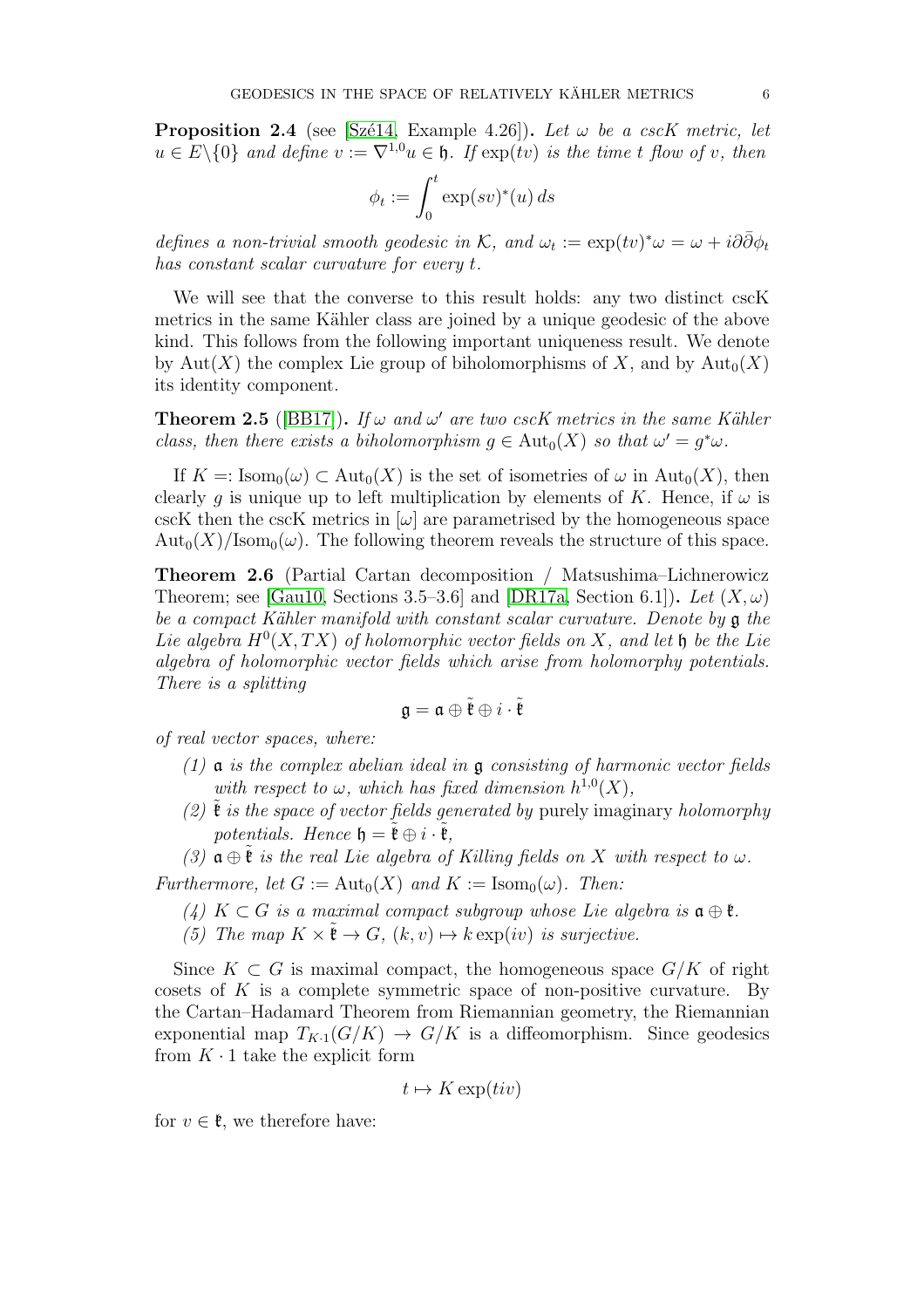<span id="page-6-0"></span>**Lemma 2.7.** Let E denote the space of real holomorphy potentials having zero integral on  $(X, \omega)$ , and let  $G/K = \text{Aut}_0(X)/\text{Isom}_0(\omega)$ . Then the map

$$
u \mapsto \exp(\nabla^{1,0} u)
$$

is a diffeomorphism  $E \cong G/K$ .

We have already remarked that the homogeneous space  $G/K$  parametrises the set of cscK metrics in the class  $[\omega]$ . Hence we now see that any two points of this space are joined by a unique smooth geodesic arising from a real holomorphy potential, and so the converse to Proposition [2.4](#page-5-0) does hold.

The existence of a cscK metric in a fixed Kähler class is closely related to the properties of the following functional on the space of Kähler potentials:

<span id="page-6-2"></span>**Proposition 2.8** (Mabuchi functional [\[Mab86\]](#page-38-7)). Fix a Kähler metric  $\omega$  on X. There exists a unique functional  $\mathcal{M} : \mathcal{K} \to \mathbb{R}$  such that  $\mathcal{M}(0) = 0$  and

(1) 
$$
\frac{d}{dt}\mathcal{M}(\phi_t) = \int_X \dot{\phi}_t(\hat{S} - S(\omega_t)) \,\omega_t^n,
$$

for any smooth path  $\phi : [0, 1] \rightarrow \mathcal{K}$ .

The functional  $\mathcal M$  is called the *Mabuchi functional*; it depends on the choice of fixed Kähler metric  $\omega$ , but in an inessential way. Note that critical points of the Mabuchi functional correspond to cscK metrics in the class  $[\omega]$ .

<span id="page-6-1"></span>2.2. **K-stability.** Consider a pair  $(X, L)$ , where X is a complex normal projective variety of dimension  $n$  and  $L$  is an ample line bundle on  $X$ . Such a pair  $(X, L)$  is called a *polarisied variety*. It is known that when X admits a cscK metric in the Kähler class  $c_1(L)$ , the polarised variety  $(X, L)$  is K-polystable [\[BDL16\]](#page-37-9). Here, K-polystability is an algebro-geometric stability condition, defined by analogy with the Hilbert-Mumford condition from Geometric Invariant Theory, which we will now describe.

**Definition 2.9.** Let  $(X, L)$  be a polarised variety. A test configuration  $(X, L)$ for  $(X, L)$  consists of:

- (i) a variety  $\mathcal{X}$  with a  $\mathbb{C}^*$ -equivariant flat proper morphism  $\mathcal{X} \to \mathbb{C}$ , and
- (ii) a  $\mathbb{C}^*$ -equivariant relatively ample line bundle  $\mathcal{L} \to \mathcal{X}$ ,

such that there is an isomorphism  $(\mathcal{X}_1, \mathcal{L}_1) \cong (X, L^r)$  for some  $r > 0$  called the exponent of the test configuration.

Two test configurations  $(\mathcal{X}, \mathcal{L})$  and  $(\mathcal{X}', \mathcal{L}')$  are *isomorphic* if there is a  $\mathbb{C}^*$ -equivariant isomorphism  $(\mathcal{X}, \mathcal{L}) \stackrel{\sim}{\to} (\mathcal{X}', \mathcal{L}')$  preserving the projections to  $\mathbb{C}.$ 

**Example 2.10.** Given a one-parameter subgroup  $\rho : \mathbb{C}^* \to \text{Aut}(X, L)$  we define a test configuration  $(X, \mathcal{L})_p$  by taking  $\mathcal{X} := X \times \mathbb{C}$  with the diagonal  $\mathbb{C}^*$ -action and  $\mathcal{L} := p^*L$  with the induced action from  $\rho$ , where  $p: X \times \mathbb{C} \to X$ is the projection. Any test configuration isomorphic to one of the form  $(\mathcal{X}, \mathcal{L})_\rho$ for some  $\rho : \mathbb{C}^* \to \text{Aut}(X, L)$  is called a product test configuration. If  $\rho$  is trivial, we call the test configuration trivial.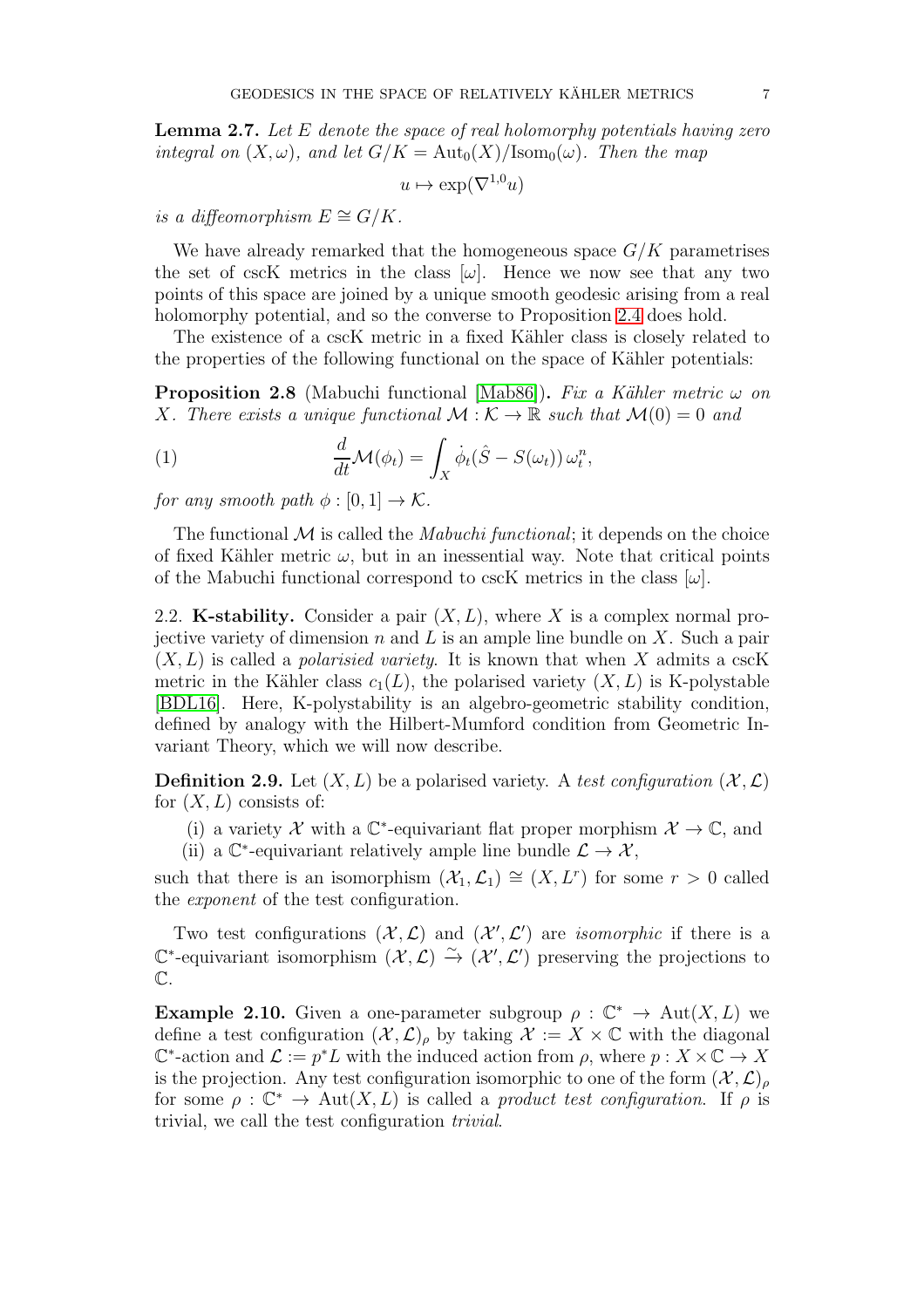Given a test configuration  $(\mathcal{X}, \mathcal{L})$ , denote by  $A_k$  the infinitesimal generator of the  $\mathbb{C}^*$ -action on  $H^0(\mathcal{X}_0, \mathcal{L}_0^k)$ , and let  $w_k := \text{tr} A_k$ . Then there are expansions

$$
\dim H^0(\mathcal{X}_0, \mathcal{L}_0^k) = a_0 k^n + a_1 k^{n-1} + O(k^{n-2}),
$$
  

$$
w_k = b_0 k^{n+1} + b_1 k^n + O(k^{n-1}),
$$

which hold for all  $k \gg 0$ . The *Donaldson–Futaki* invariant of  $(\mathcal{X}, \mathcal{L})$  is defined as

$$
\mathrm{DF}(\mathcal{X}, \mathcal{L}) := \frac{a_1 b_0 - a_0 b_1}{a_0^2}.
$$

If  $(\mathcal{X}, \mathcal{L})$  is a test configuration,  $\widetilde{\mathcal{X}}$  is the normalisation of X and  $\widetilde{\mathcal{L}}$  is the pullback of  $\mathcal L$  to  $\widetilde{\mathcal X}$ , then  $(\widetilde{\mathcal X},\widetilde{\mathcal L})$  is also a test configuration for  $(X,L)$  called the *normalisation* of  $(X, \mathcal{L})$ .

<span id="page-7-0"></span>**Definition 2.11** ([\[Tia97,](#page-39-2) [Don02\]](#page-37-1)). A polarised variety  $(X, L)$  is:

- (i) K-semistable if  $DF(\mathcal{X}, \mathcal{L}) \geq 0$  for all test configurations  $(\mathcal{X}, \mathcal{L})$  for  $(X, L),$
- (ii) K-polystable if it is K-semistable and  $DF(\mathcal{X}, \mathcal{L}) = 0$  only if  $(\mathcal{X}, \mathcal{L})$ normalises to a product test configuration for  $(X, L)$ ,
- (iii) K-stable if it is K-semistable and  $DF(\mathcal{X}, \mathcal{L}) = 0$  only if  $(\mathcal{X}, \mathcal{L})$  normalises to the trivial test configuration for  $(X, L)$ ,
- (iv) K-unstable if it is not K-semistable.

<span id="page-7-2"></span>**Remark 2.12.** By a result of Ross–Thomas [\[RT07\]](#page-38-13), the normalisation  $(\widetilde{\mathcal{X}}, \widetilde{\mathcal{L}})$ of a test configuration  $(\mathcal{X}, \mathcal{L})$  satisfies  $DF(\mathcal{X}, \mathcal{L}) \le DF(\mathcal{X}, \mathcal{L})$ . Hence it suffices to consider only normal test configurations when testing K-(semi/poly)stability.

When  $(\mathcal{X}, \mathcal{L})$  is a normal test configuration, there is also an important intersection theoretic formula for the Donaldson–Futaki invariant. Since  $(X, \mathcal{L})|_{\mathbb{C}^*} \cong$  $(X \times \mathbb{C}^*, L)$  via the  $\mathbb{C}^*$ -action, the test configuration  $(X, \mathcal{L})$  admits a trivial compactification over  $\infty \in \mathbb{P}^1$ . We denote this compactification by  $(\overline{\mathcal{X}}, \overline{\mathcal{L}})$ . There is also a relative canonical bundle  $K_{\overline{X}/\mathbb{P}^1}$  on  $\overline{\mathcal{X}}$ , which is only a Weil divisor in general.

<span id="page-7-1"></span>**Theorem 2.13** ([\[Wan12,](#page-39-3) [Oda13\]](#page-38-14)). If  $(X, \mathcal{L})$  is a normal test configuration for  $(X, L)$  then

$$
\mathrm{DF}(\mathcal{X},\mathcal{L})=\frac{n}{n+1}\mu(X,L)(\overline{\mathcal{L}}^{\,n+1})+(\overline{\mathcal{L}}^{\,n} \cdot K_{\overline{\mathcal{X}}/\mathbb{P}^1}),
$$
 where  $\mu(X,L):=\frac{-K_X \cdot L^{n-1}}{L^n}.$ 

2.3. Differential geometry of fibrations. In this section we will consider holomorphic surjective submersions  $\pi : X \to B$ , where X and B are compact Kähler manifolds. By Ehresmann's theorem such a morphism  $\pi$  is then (smoothly) a locally trivial fibration; all the fibres  $X_b$  for  $b \in B$  are diffeomorphic, although the complex structures may vary. We write  $n$  for the dimension of B and m for the dimension of each fibre  $X_b$ . We fix a Kähler class  $[\omega_B]$  on B and a relatively Kähler class  $[\omega_X]$  for  $\pi : X \to B$ . For each  $b \in B$ , we will denote by  $\omega_b$  the Kähler metric  $\omega_X|_{X_b}$  on the fibre  $X_b$ .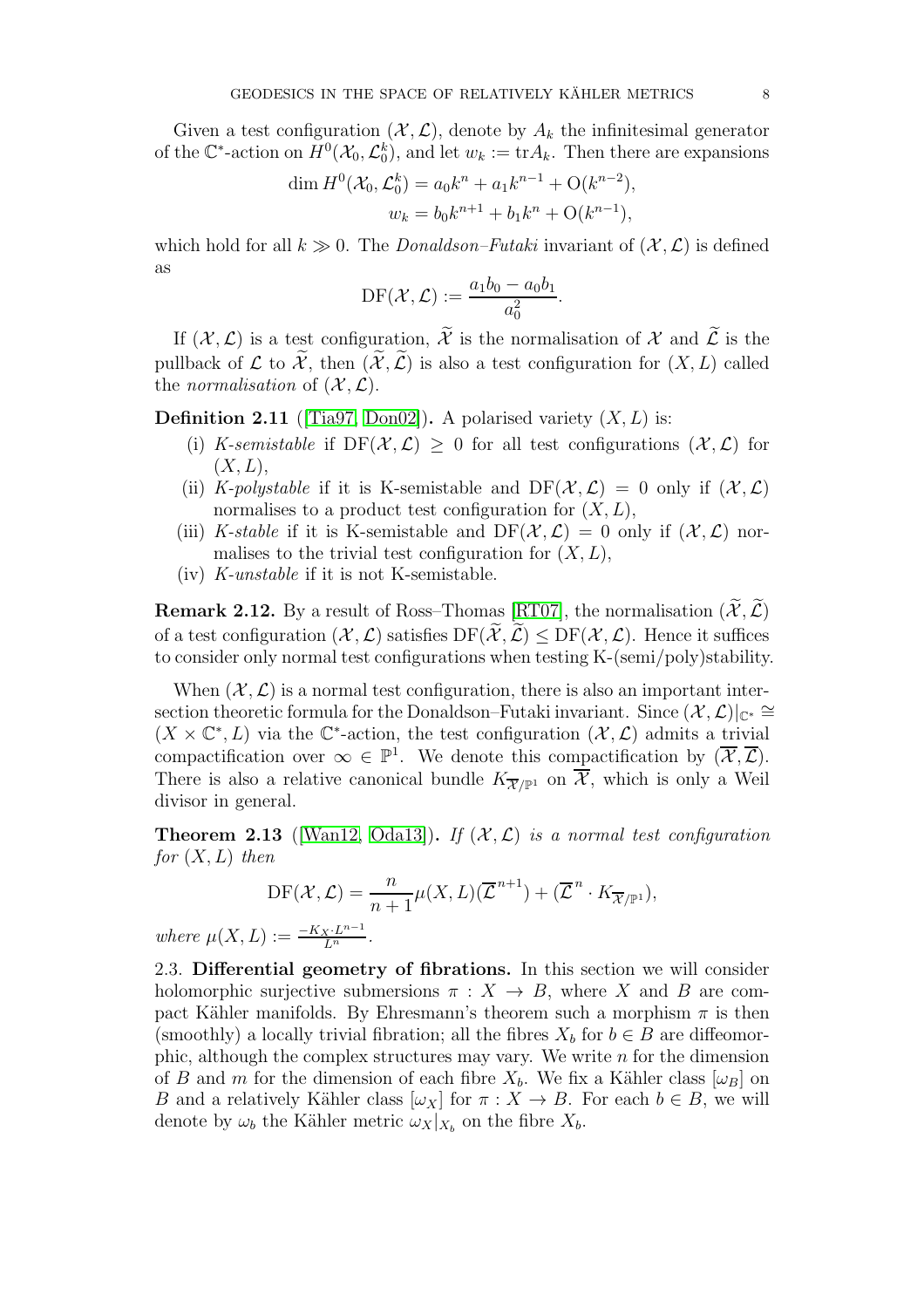To study the differential geometry of such fibrations, we will further make the following assumptions:

- (1) Each fibre  $X_b$  admits a cscK metric in the class  $[\omega_b] = [\omega_X]|_{X_b}$ .
- (2) dim<sub>R</sub>  $E_b$  is independent of b, where  $E_b$  is the space of real holomorphy potentials on the fibre  $X_b$  having zero integral with respect to  $\omega_b$ .
- **Example 2.14.** (i) Let  $V \to B$  be a holomorphic vector bundle, let  $X :=$  $\mathbb{P}(V)$  be its projectivisaion, and let  $H := \mathcal{O}_{\mathbb{P}(V)}(1)$  be the relative  $\mathcal{O}(1)$ line bundle. Then  $(X, c_1(H))$  satisfies the hypotheses above.
	- (ii) More generally, let  $P \to B$  be a holomorphic principal G-bundle, where G is a reductive group, and let  $(Y, L_Y)$  be a polarised manifold admitting a cscK metric in  $c_1(L_Y)$ . Given a representation  $\rho : G \to$ Aut $(Y, L_Y)$ , we can form the associated fibre bundle  $X := P \times_{\rho} Y$ , whose fibre over any point of  $b$  is  $Y$ . There is also an induced line bundle  $H := P \times_{\rho} L_Y$  whose restriction to any fibre Y is  $L_Y$ . Hence  $(X, c_1(H))$  satisfies the above hypotheses. If  $G = GL(N)$  and  $(Y, L_Y) =$  $(\mathbb{P}^{N-1}, \mathcal{O}(1))$  then we recover the previous example.

<span id="page-8-2"></span>**Definition 2.15.** A relatively cscK metric is a relatively Kähler metric  $\omega_X$ whose restriction  $\omega_b$  to each fibre  $X_b$  has constant scalar curvature.

If every class  $\omega_b$  admits a cscK metric, it is then a non-trivial fact that there exists a relatively cscK metric in  $[\omega_X]$ ; see [\[DS19b,](#page-38-1) Lemma 3.8], which uses the deformation theory for cscK metrics of [Szé10, Brö11]. Thus, the first assumption is equivalent to assuming the existence of a relatively cscK metric in the relatively Kähler class.

By the partial Cartan decomposition, the second assumption is equivalent to assuming that the space of holomorphic vector fields  $H^0(X_b, TX_b)$  on the fibre  $X_b$  has complex dimension independent of  $b \in B$ .

<span id="page-8-1"></span>**Proposition 2.16** ([\[DS19b,](#page-38-1) p. 13]). If dim  $E<sub>b</sub>$  is independent of b, then there exists a smooth vector bundle  $E \to B$  whose fibre over  $b \in B$  is  $E_b$ , such that a smooth section of E corresponds precisely to a smooth function on X restricting to a real holomorphy potential on each fibre with zero integral.

<span id="page-8-0"></span>The  $L^2$ -inner product on smooth real-valued functions on X is given by

(2) 
$$
\langle f, g \rangle := \int_X f g \, \omega_X^m \wedge \omega_B^n,
$$

where we abusively write  $\omega_B$  for what is really  $\pi^*\omega_B$ . There is then an orthogonal direct sum decomposition:

(3) 
$$
C^{\infty}(X) = C^{\infty}(B) \oplus C^{\infty}(E) \oplus C_R^{\infty}(X),
$$

where  $C^{\infty}(B)$  is the space of smooth functions on B pulled back to X,  $C^{\infty}(E)$ denotes the smooth sections of  $E \to B$ , and  $C_R^{\infty}(X)$  is the orthogonal complement of  $C^{\infty}(B) \oplus C^{\infty}(E)$  in  $C^{\infty}(X)$ .

**Definition 2.17.** Given a fixed relatively cscK metric  $\omega_X$ , define  $\mathcal{K}_E$  ⊂  $C^{\infty}(X,\mathbb{R})$  to be the space of smooth functions  $\varphi: X \to \mathbb{R}$  such that  $\omega_X + i\partial\bar{\partial}\varphi$ is also relatively cscK.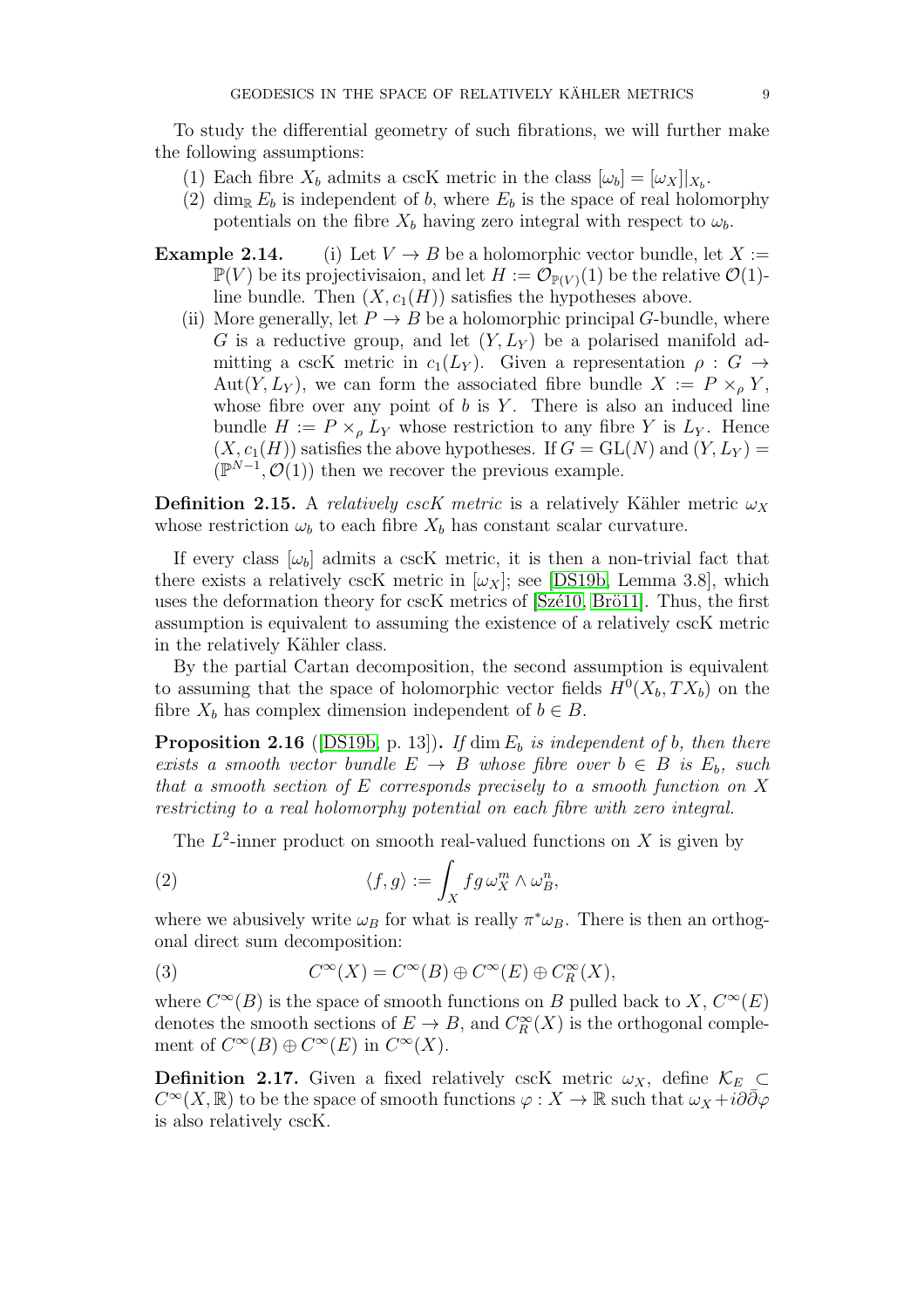The notation  $\mathcal{K}_E$  comes from the following computation of its tangent space:

<span id="page-9-1"></span>**Proposition 2.18** ([\[DS21,](#page-38-3) Lemma 4.20]). Let  $\varphi_t : [0,1] \to \mathcal{K}_E$  be a smooth path. If  $E_t$  denotes the bundle of fibrewise holomorphy potentials corresponding to  $\omega_t := \omega_X + i\partial \bar{\partial} \varphi_t$ , then  $\dot{\varphi}_t \in C^{\infty}(B) \oplus C^{\infty}(E_t)$  for all t.

We often think of functions in  $C^{\infty}(B) \subset C^{\infty}(X)$  as in some sense irrelevant, which is partly justified by Lemma [2.19](#page-9-0) and Theorem [2.23](#page-11-1) below. We will see in Section [3](#page-14-0) that the smooth functions on  $B$  play a role analogous to that of the constant functions in the usual theory of Kähler metrics and potentials.

<span id="page-9-0"></span>**Lemma 2.19** ([\[DS19b,](#page-38-1) Lemma 3.9]). Let  $\eta$  and  $\rho$  be two smooth real closed  $(1,1)$ -forms on X such that  $\rho|_{X_b} = \eta|_{X_b}$  for all  $b \in B$ . Then there exists a smooth function  $f : B \to \mathbb{R}$  such that

$$
\rho = \eta + i\partial \bar{\partial} \pi^* f.
$$

If  $\omega_X$  and  $\omega'_X$  are relatively cscK metrics with  $[\omega_X] = [\omega'_X]$ , then there exists a function  $\phi \in \mathcal{K}_E$  such that  $\omega'_X = \omega_X + i\partial\bar{\partial}\phi$ . Note that  $\omega_X + i\partial\bar{\partial}\phi =$  $\omega_X + i\partial\bar{\partial}\psi$  if and only if  $\phi$  and  $\psi$  differ by a real constant. Hence  $\mathcal{K}_E/\mathbb{R}$ parametrises all relatively cscK metrics. From the Lemma, two relatively cscK metrics in the same class have the same restriction to every fibre if and only if they differ by  $i\partial \bar{\partial} \pi^* f$  for some  $f \in C^{\infty}(B)$ .

In Section [3](#page-14-0) we will show how to interpret a smoothly varying choice of cscK metrics on the fibres as a section of a certain smooth fibre bundle  $H \to B$ whose fibres are homogeneous spaces. This determines the Fréchet manifold structure of  $\mathcal{K}_E$ , and further clarifies the structure of the space of relatively cscK metrics.

Recently, Dervan and Sektnan [\[DS19b\]](#page-38-1) have introduced the notion of an optimal symplectic connection. This is a partial differential equation on relatively cscK metrics which plays the role for fibrations that the cscK equation does for varieties, and also the Hermite–Einstein equation for vector bundles. In fact, when  $X = \mathbb{P}(V)$  is a projectivised vector bundle the optimal symplectic connection equation reduces to the Hermite–Einstein equation [\[DS19b,](#page-38-1) Proposition 3.17]. Most importantly, when an optimal symplectic connection exists it gives a canonical choice of relatively cscK metric in a fixed relatively Kähler class. To describe this equation, we must introduce some notation.

Firstly, any relatively Kähler metric  $\omega_X$  defines a smooth splitting of the tangent bundle  $TX \cong \mathcal{V} \oplus \mathcal{H}$ , where  $\mathcal{V}$  is the kernel of the projection  $d\pi$ :  $TX \to TB$ , and

$$
\mathcal{H} := \{ u \in TX : \omega_X(u, v) = 0 \text{ for all } v \in \mathcal{V} \}.
$$

One then obtains a canonical splitting of all tensors on  $X$  into horizontal, vertical, and mixed components. The *symplectic curvature* of  $\omega_X$  is the curvature of the Ehresmann connection  $\mathcal{H} \subset TX$ . Explicitly, this is a two-form  $F_{\mathcal{H}}$  on the base  $B$  with values in the fibrewise hamiltonian vector fields, defined by

$$
F_{\mathcal{H}}(v_1, v_2) := [v_1^{\#}, v_2^{\#}]_{\mathcal{V}}.
$$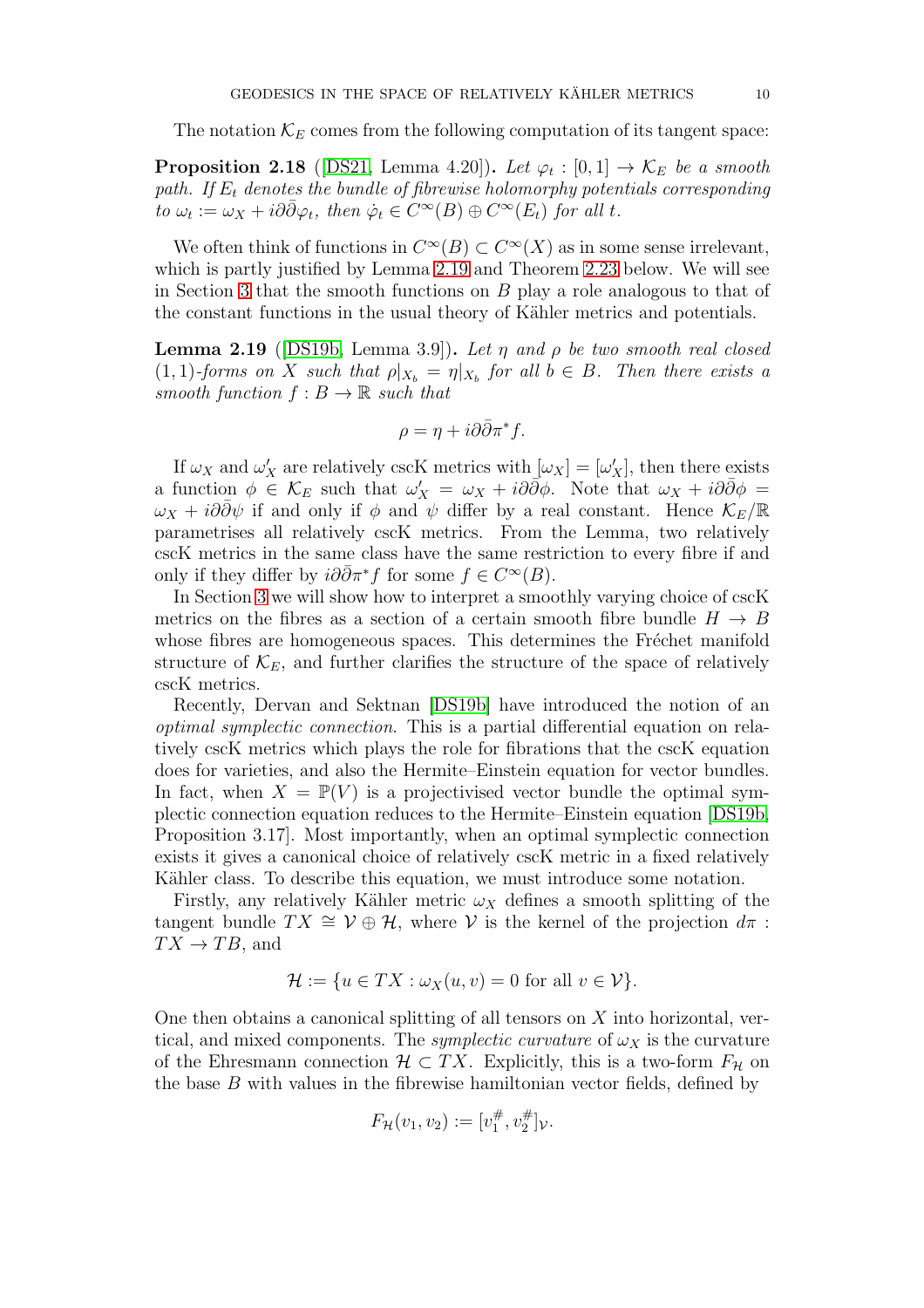Here  $v_1, v_2$  are vector fields on the base B,  $v_i^{\#}$  denotes the horizontal lift of  $v_i$ to X,  $\lceil$ , is the usual Lie bracket of vector fields, and the subscript V denotes the vertical component of a vector field.

Given a hamiltonian vector field  $v_b$  on a fibre B, we denote by  $\mu_b^* v_b$  the corresponding hamiltonian function on  $(X_b, \omega_b)$  with integral zero. That is,  $\mu^*$ is the fibrewise co-moment map. Then  $\mu^* F_{\mathcal{H}}$  is a 2-form on B with values in the fibrewise hamiltonian functions, which can be equivalently considered has a horizontal 2-form on X.

Given a horizontal 2-form  $\alpha$  on X, we write

$$
\Lambda_{\omega_B}\alpha := \frac{n\alpha \wedge \pi^* \omega_B^{n-1}}{\pi^* \omega_B^n},
$$

where the division is taken in det  $\mathcal{H} = \Lambda^n \mathcal{H}$ . When  $\alpha$  is not necessarily horizontal, we shall sometimes write  $\Lambda_{\omega_B} \alpha$  for what is really  $\Lambda_{\omega_B} \alpha_{\mathcal{H}}$ , where  $\alpha_{\mathcal{H}}$  is the horizontal component of  $\alpha$ . This is mostly to avoid the unsightly notation  $\Lambda_{\omega_B}(\omega_X)_{\mathcal{H}}.$ 

The metric  $\omega_X$  also determines a vertical Laplacian  $\Delta_{\mathcal{V}}$ , defined by

$$
(\Delta_{\mathcal{V}}f)|_{X_b} := \Delta_b(f|_{X_b})
$$

where  $\Delta_b$  is the Kähler Laplacian on the fibre  $(X_b, \omega_b)$ .

Lastly, as  $\omega_X$  is relatively Kähler it determines a hermitian metric on the vertical tangent bundle  $V$ . This in turn determines a hermitian metric on the determinant bundle  $\Lambda^m \mathcal{V} \cong -K_{X/B}$ , whose curvature we denote by  $\rho$ . Let  $\rho_{\mathcal{H}}$ be the horizontal component of  $\rho$ .

<span id="page-10-1"></span>**Definition 2.20** ([\[DS19b\]](#page-38-1)). A relatively cscK metric  $\omega_X$  is an *optimal sym*plectic connection if it satisfies the equation

<span id="page-10-0"></span>(4) 
$$
p(\Delta_{\mathcal{V}}\Lambda_{\omega_B}\mu^*F_{\mathcal{H}}+\Lambda_{\omega_B}\rho_{\mathcal{H}})=0,
$$

where p denotes the L<sup>2</sup>-orthogonal projection to  $C^{\infty}(E) \subset C^{\infty}(X)$  with re-spect to the inner product [\(2\)](#page-8-0),  $F_{\mathcal{H}}$  is the symplectic curvature of the metric  $\omega_X$ , and  $\rho$  is the curvature of the hermitian metric on  $\Lambda^m \mathcal{V}$  determined by  $\omega_X$ .

We will often denote by  $\theta$  the smooth function  $\Delta_{\mathcal{V}} \Lambda_{\omega_B} \mu^* F_{\mathcal{H}} + \Lambda_{\omega_B} \rho_{\mathcal{H}}$  appearing in the optimal symplectic connection equation. Hence the optimal symplectic connection equation may be written as  $p(\theta) = 0$ .

**Definition 2.21.** An *automorphism* of  $\pi$  :  $X \rightarrow B$  is a biholomorphism  $g: X \to X$  satisfying  $\pi \circ g = \pi$ . We let  $\text{Aut}(\pi)$  be the complex Lie group of automorphisms of  $\pi$ , and let  $\text{Aut}_0(\pi)$  be its identity component.

<span id="page-10-2"></span>**Remark 2.22.** One can easily show that if  $\omega_X$  is an optimal symplectic connection then so is  $\omega_X + \pi^* i \partial \bar{\partial} f$  for any  $f \in C^{\infty}(B)$ . Similarly, if  $g \in \text{Aut}(\pi)$ then  $g^*\omega_X$  is also an optimal symplectic connection. If  $g \in \text{Aut}_0(\pi)$  is in the identity component, then  $g^*\omega_X$  will be in the same relatively Kähler class as  $\omega_X$ .

Dervan and Sektnan have proven various results which show these metrics are indeed canonical, including a description of the automorphism group Aut<sub>0</sub>( $\pi$ ) of  $\pi$  :  $X \to B$  analogous to the Matsushima–Lichnerowicz theorem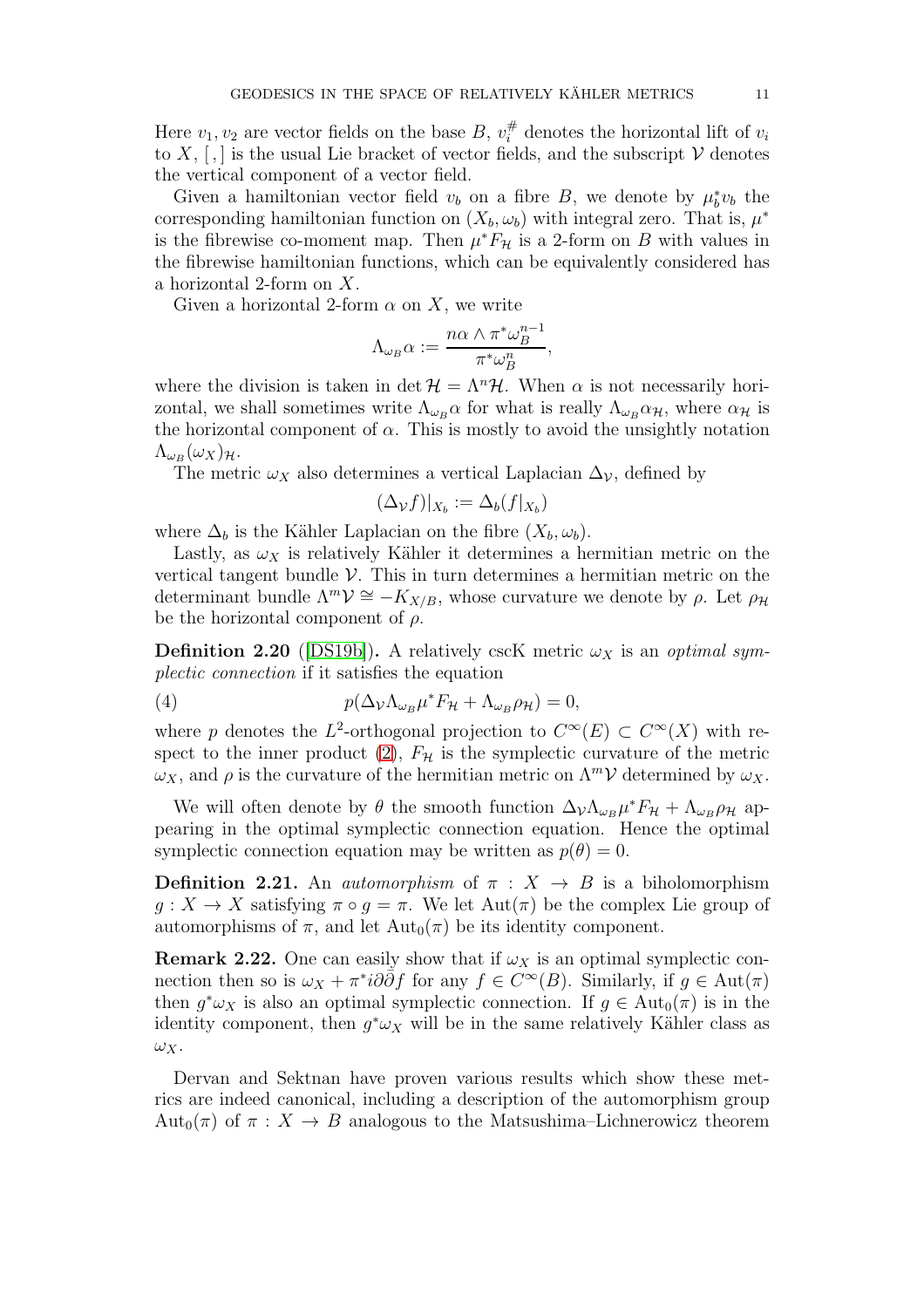[\[DS21,](#page-38-3) Theorem 4.3, Corollary 4.4]. Here, we are especially interested in the following uniqueness result:

<span id="page-11-1"></span>**Theorem 2.23** ([\[DS21\]](#page-38-3)). If  $\omega_X$  and  $\omega'_X$  are two optimal symplectic connections in the same relatively Kähler class, then there exist  $g \in \text{Aut}_0(\pi)$  and  $f \in C^{\infty}(B)$  such that

$$
\omega'_X = g^*\omega_X + \pi^*i\partial\bar{\partial}f.
$$

Dervan and Sektnan achieve this result by deforming to already known results for twisted cscK metrics. Using the method of geodesics, we will be able to provide a much simplified proof of this result, analogous to the proofs of Donaldson for uniqueness of Hermite–Einstein metrics [\[Don85\]](#page-37-0) and of Berman– Berndtsson for uniqueness of cscK metrics [\[BB17\]](#page-37-10).

The analogue of the Mabuchi functional for the setting of fibrations is given by the following:

<span id="page-11-3"></span>**Proposition 2.24** ([\[DS21,](#page-38-3) Lemma 4.28]). There exists a well-defined functional  $\mathcal{N}: \mathcal{K}_E \to \mathbb{R}$  whose derivative along any smooth path  $\varphi : [0,1] \to \mathcal{K}_E$  is given by

$$
\frac{d\mathcal{N}(\varphi_t)}{dt} = -\int_X \dot{\varphi}_t p_t(\theta_t) \,\omega_t^m \wedge \omega_B^n.
$$

Here  $p_t(\theta_t)$  is the left-hand side of equation [\(4\)](#page-10-0) for  $\omega_t := \omega_X + i\partial\bar{\partial}\varphi_t$ .

The critical points of  $\mathcal N$  correspond to optimal symplectic connections in the class  $[\omega_X]$ . The minus sign in the definition ensures that the functional will be convex along smooth geodesics, rather than concave.

Our techniques will allow us to generalise the following result of Dervan– Sektnan to arbitrary elements  $\varphi$  of  $\mathcal{K}_E$ :

<span id="page-11-2"></span>Theorem 2.25 ([\[DS21,](#page-38-3) Theorem 4.22]). Suppose there exists an optimal symplectic connection  $\omega_X + i\partial \partial \psi$  in the class  $[\omega_X]$ . For any  $\varphi \in \mathcal{K}_E$  that is invariant under the isometry group of  $\omega_X + i\partial\bar{\partial}\psi$ ,

$$
\mathcal{N}(\varphi) \ge \mathcal{N}(\psi).
$$

<span id="page-11-0"></span>2.4. Stability of fibrations. In this section, we consider a flat projective morphism  $\pi : X \to B$  of complex projective varieties. We let L be an ample line bundle on B and H be a relatively ample line bundle with respect to  $\pi$ . In the previous section we assumed that each fibre  $X_b$  admitted a cscK metric. In this section, we shall assume that the general fibre  $(X_b, H_b)$  is K-polystable, where  $H_b := H|_{X_b}$ . There is a notion of stability for such fibrations introduced by Dervan and Sektnan [\[DS19a\]](#page-38-2), which we shall now describe.

**Definition 2.26.** Let  $\pi$  :  $(X, H) \rightarrow (B, L)$  be a fibration. A *fibration degen*eration  $(X, \mathcal{H}) \to (B, L)$  of  $(X, H) \to (B, L)$  consists of:

- (i) a variety X together with a projective morphism  $\mathcal{X} \to B \times \mathbb{C}$  that has connected fibres, is flat over  $\mathbb{C}$ , and is  $\mathbb{C}^*$ -equivariant over  $\mathbb{C}$ ,
- (ii) a  $\mathbb{C}^*$ -equivariant line bundle  $\mathcal{H} \to \mathcal{X}$  that is relatively ample over  $B \times \mathbb{C}$ ,
- (iii) A fixed isomorphism  $(\mathcal{X}_1, \mathcal{H}_1) \cong (X, H^r)$  as fibrations over B, for some  $r > 0$  called the *exponent* of the fibration degeneration.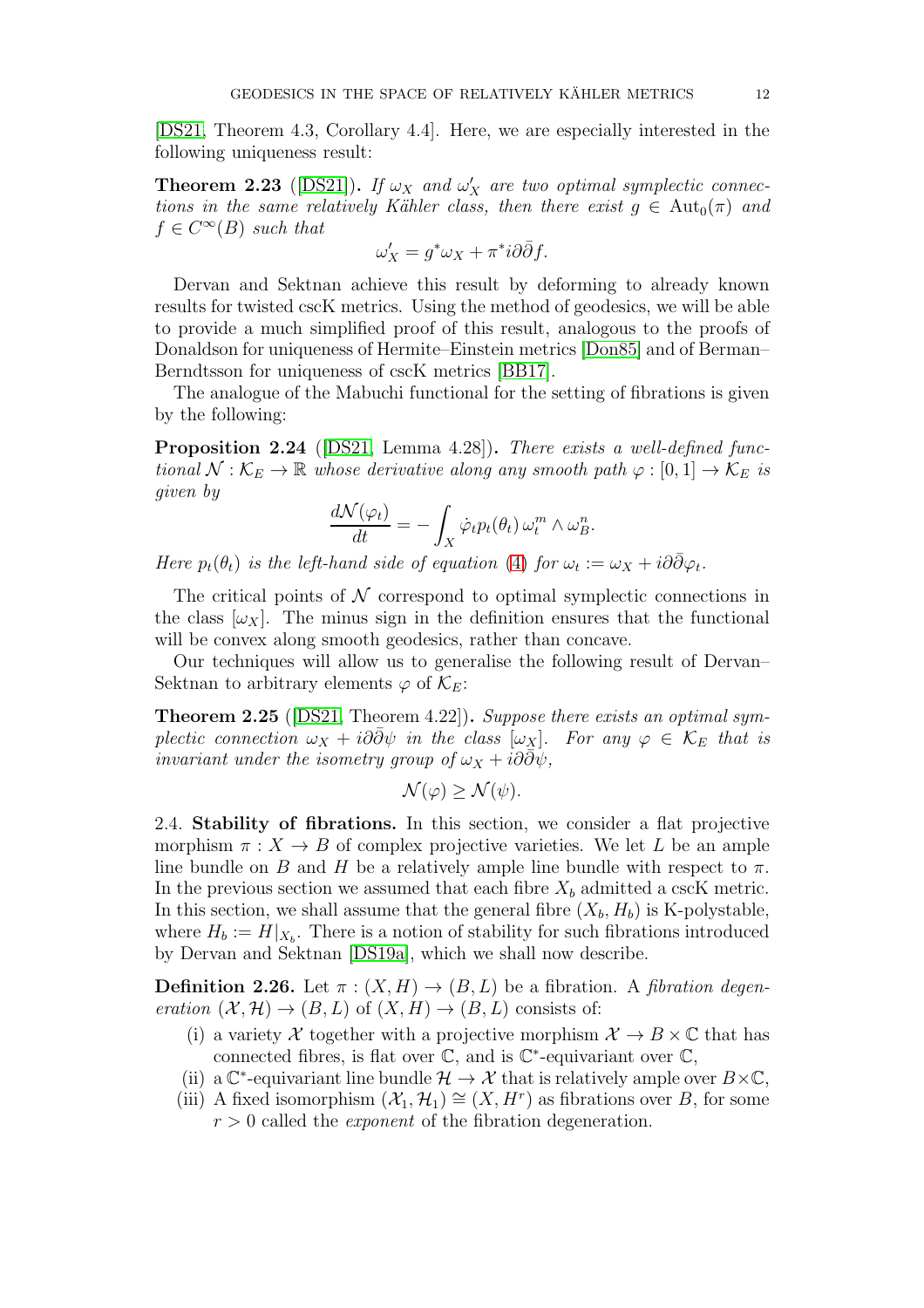<span id="page-12-2"></span>Example 2.27. We can produce many fibration degenerations as follows. Since the map  $\pi: X \to B$  is flat and H is relatively ample, for all  $k \gg 0$  the sheaf push-forward  $\pi_* H^k$  is a vector bundle on B whose fibre over  $b \in B$  is naturally isomorphic to  $H^0(X_b, H_b^k)$ . Since H is relatively ample, there is then a natural embedding of X into the projectivised bundle  $\mathbb{P}((\pi_*H^k)^*) \to B$ .

For fixed  $k \geq 0$ , write  $E := (\bar{\pi}_* H^k)^*$  so that  $X \subset \mathbb{P}(E)$ . Let  $F \subset E$ be a saturated coherent subsheaf.<sup>[1](#page-12-0)</sup> This gives rise in a well-known way to a degeneration of E into the splitting  $F \oplus (E/F)$ . That is, there is a sheaf  $\mathcal E$ on  $B \times \mathbb{C}$ , flat and  $\mathbb{C}^*$ -equivariant over  $\mathbb{C}$ , whose general fibre is E and whose fibre over  $0 \in \mathbb{C}$  is  $F \oplus (E/F)$ ; see, e.g. [\[HK18,](#page-38-9) Lemma 1.10]. Note that  $\mathcal E$  is not necessarily flat over  $B$ , but is flat over  $\mathbb{C}$ .

Since  $X \subset \mathbb{P}(E) = \mathbb{P}(\mathcal{E}|_1)$ , we can take the closure  $\overline{\mathbb{C}^*X} \subset \mathbb{P}(\mathcal{E})$  to obtain a scheme  $\mathcal{X} \subset \mathbb{P}(\mathcal{E})$  which is the total space of a fibration degeneration for X. The line bundle H is simply given by restricting the  $\mathcal{O}(1)$ -line bundle on  $\mathbb{P}(\mathcal{E})$ to  $\mathcal{X}$ .

We will often denote fibration degenerations simply by  $(\mathcal{X}, \mathcal{H})$ . As for test configurations, there are certain special classes of fibration degenerations. If there is a  $\mathbb{C}^*$ -equivariant isomorphism  $\mathcal{X} \cong X \times \mathbb{C}$  over  $B \times \mathbb{C}$  with  $X \times \mathbb{C}$  having the trivial  $\mathbb{C}^*$ -action, we call the fibration degeneration trivial. If  $\mathcal{X} \cong X \times \mathbb{C}$ with the  $\mathbb{C}^*$ -action induced from a one-parameter subgroup of  $\text{Aut}_0(\pi)$ , we call  $\mathcal X$  a product fibration degeneration.

Note that for every  $j \gg 0$ , we have a test configuration  $(\mathcal{X}, jL + \mathcal{H})$  for  $(X, jL + H<sup>k</sup>)$ ; here we have used additive notation for tensor products of line bundles, and omitted pullbacks. The Donaldson–Futaki invariant then admits an expansion

(5) 
$$
DF(\mathcal{X}, jL + \mathcal{H}) = j^{n}W_{0}(\mathcal{X}, \mathcal{H}) + j^{n-1}W_{1}(\mathcal{X}, \mathcal{H}) + O(j^{n-2}).
$$

We must also define the *minimum norm* of a fibration degeneration. By passing to a resolution of indeterminacy, we may assume  $\mathcal X$  admits a birational morphism to  $X \times \mathbb{P}^1$ . With the intersection numbers computed on the compactification  $\overline{\mathcal{X}}$  over  $\mathbb{P}^1$ , we define

$$
\|(\mathcal{X},\mathcal{H})\|_{\min} := \frac{L^n \cdot \overline{\mathcal{H}}^{m+1}}{m+1} - L^n \cdot \overline{\mathcal{H}}^m(\overline{\mathcal{H}} - H),
$$

where L and H are pulled back from  $X \times \mathbb{P}^1$ .

<span id="page-12-1"></span>**Definition 2.28** ([\[DS19a\]](#page-38-2)). The fibration  $\pi$  :  $(X, H) \rightarrow (B, L)$  is:

- (i) semistable if  $W_0(\mathcal{X}, \mathcal{H}) > 0$  for all fibration degenerations and  $W_1(\mathcal{X}, \mathcal{H}) > 0$ 0 whenever  $W_0(\mathcal{X}, \mathcal{H}) = 0$ ,
- (ii) polystable if it is semistable and whenever  $W_0(\mathcal{X}, \mathcal{H}) = W_1(\mathcal{X}, \mathcal{H}) =$ 0, the degeneration  $(\mathcal{X}, \mathcal{H})$  either normalises to a product fibration degeneration or has minimum norm zero,
- (iii) stable if it is semistable and whenever  $W_0(\mathcal{X}, \mathcal{H}) = W_1(\mathcal{X}, \mathcal{H}) = 0$ , the degeneration  $(\mathcal{X}, \mathcal{H})$  has minimum norm zero,
- (iv) unstable if it is not semistable.

<span id="page-12-0"></span><sup>&</sup>lt;sup>1</sup>Recall a subsheaf  $F \subset E$  is *saturated* if the quotient sheaf  $E/F$  is torsion-free.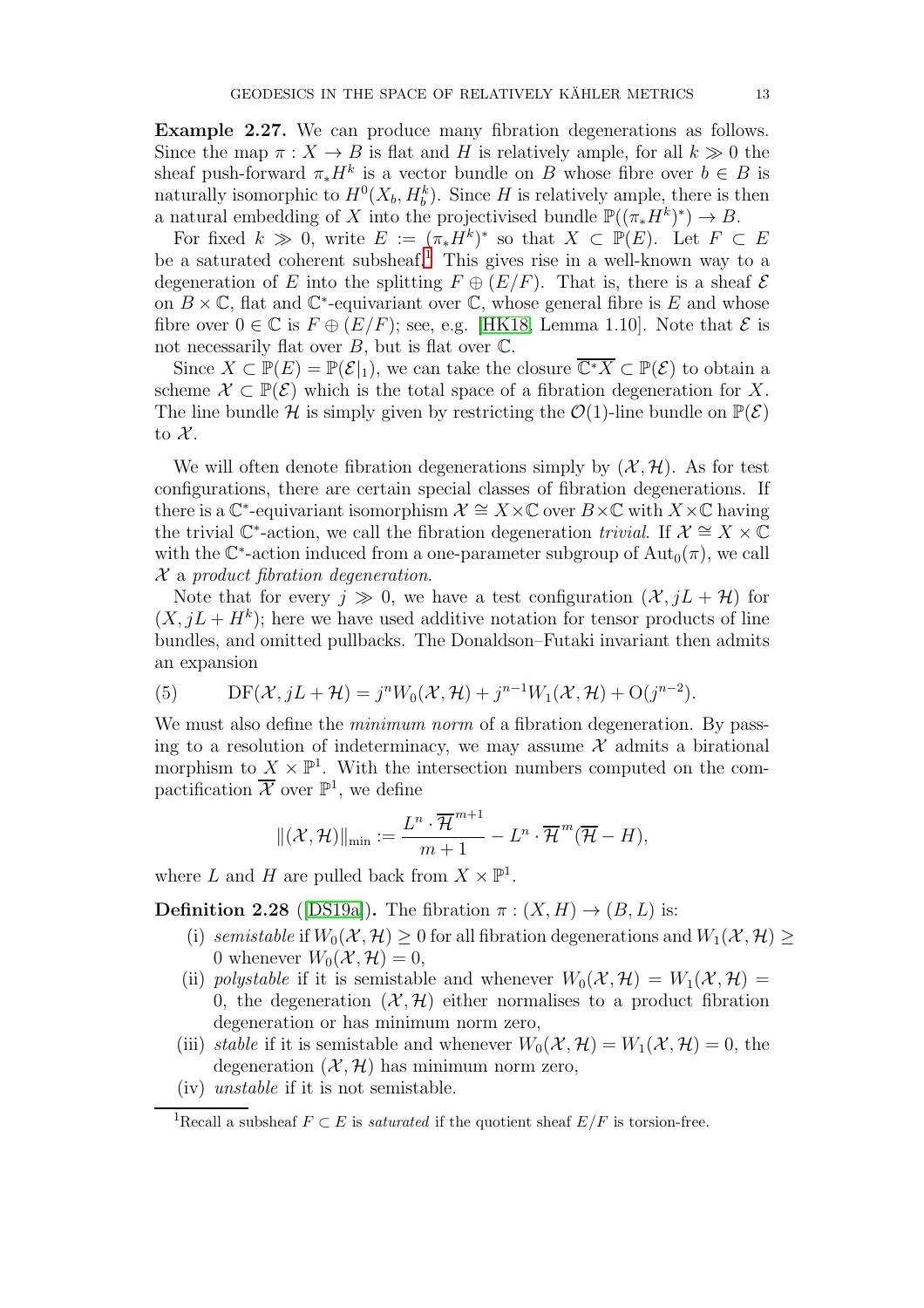Given our assumption that the general fibre  $(X_b, H_b)$  is K-polystable, the condition that  $W_0(\mathcal{X}, \mathcal{H}) \geq 0$  in the definition of stability is in fact superfluous:

<span id="page-13-1"></span>**Proposition 2.29** ([\[DS19a,](#page-38-2) Lemma 2.29]). Let  $(\mathcal{X}, \mathcal{H})$  be a fibration degeneration of  $(X, H)$ . Then for general  $b \in B$ ,

$$
W_0(\mathcal{X}, \mathcal{H}) = \binom{m+n}{n} L^n \cdot \mathrm{DF}(\mathcal{X}_b, \mathcal{H}_b).
$$

As we have assumed the general fibre of  $X \rightarrow B$  is K-polystable, it is automatic that  $DF(\mathcal{X}_b, \mathcal{H}_b) \geq 0$  for general b. Hence  $W_0(\mathcal{X}, \mathcal{H}) \geq 0$  for any fibration degeneration. Note that if  $W_0(\mathcal{X}, \mathcal{H}) = 0$  then the general fibre  $\mathcal{X}_b$  of X normalises to a product test configuration for  $X_b$  by definition of K-polystability.

For  $k \gg 0$ , we define

$$
\mu_k(X, H) := \frac{-K_X \cdot (kL + H)^{m+n-1}}{(kL + H)^{m+n}}
$$

.

There is then an expansion

<span id="page-13-0"></span>(6) 
$$
\mu_k(X, H) = \frac{m}{m+n} A_0(X, H) + \frac{n}{m+n} A_1(X, H) k^{-1} + O(k^{-2}),
$$

where

$$
A_0(X, H) = \frac{-K_X \cdot L^n \cdot H^{m-1}}{L^n \cdot H^m},
$$
  
\n
$$
A_1(X, H) = \frac{(-K_X \cdot L^{n-1} \cdot H^m)(L^n \cdot H^m) - \frac{m}{m+1}(-K_X \cdot L^n \cdot H^{m-1})(L^{n-1} \cdot H^{m+1})}{(L^n \cdot H^m)^2}
$$

As for test configurations, we may  $\mathbb{C}^*$ -equivariantly trivialise  $(\mathcal{X}, \mathcal{H})|_{\mathbb{C}^*} \cong$  $(X \times \mathbb{C}^*, p^*H)$ , and compactify trivially over  $\mathbb{P}^1$  to obtain  $(\overline{\mathcal{X}}, \overline{\mathcal{H}})$ .

<span id="page-13-2"></span>**Proposition 2.30** ([\[DS19a,](#page-38-2) pp. 16–17]). Let  $(\mathcal{X}, \mathcal{H})$  be a normal fibration degeneration for  $(X, H)$ , compactified trivially over  $\mathbb{P}^1$ . Then

$$
W_0(\mathcal{X}, \mathcal{H}) = {m+n \choose n} \left( \frac{m}{m+1} A_0(X, H) (L^n \cdot \overline{\mathcal{H}}^{m+1}) + (L^n \cdot \overline{\mathcal{H}}^m \cdot K_{\overline{\mathcal{X}}/B \times \mathbb{P}^1}) \right)
$$

and

$$
W_1(\mathcal{X}, \mathcal{H}) = {m+n \choose n-1} (C_1(\mathcal{X}, \mathcal{H}) + C_2(\mathcal{X}, \mathcal{H}) + C_3(\mathcal{X}, \mathcal{H})),
$$

where

$$
C_1(\mathcal{X}, \mathcal{H}) = \frac{m}{m+2} A_0(X, H)(L^{n-1} \cdot \overline{\mathcal{H}}^{m+2}),
$$
  
\n
$$
C_2(\mathcal{X}, \mathcal{H}) = A_1(X, H)(L^n \cdot \overline{\mathcal{H}}^{m+1}),
$$
  
\n
$$
C_3(\mathcal{X}, \mathcal{H}) = (L^{n-1} \cdot \overline{\mathcal{H}}^{m+1} \cdot K_{\overline{\mathcal{X}}/\mathbb{P}^1}).
$$

Conjecturally, when  $X \to B$  is a holomorphic surjective submersion the existence of an optimal symplectic connection in  $c_1(H)$  is equivalent to polystability of  $\pi : (X, H) \to (B, L)$ . A partial result in this direction has been obtained by Dervan and Sektnan: if  $c_1(H)$  admits an optimal symplectic connection then the fibration  $(X, H) \to (B, L)$  is semistable [\[DS19a\]](#page-38-2).

.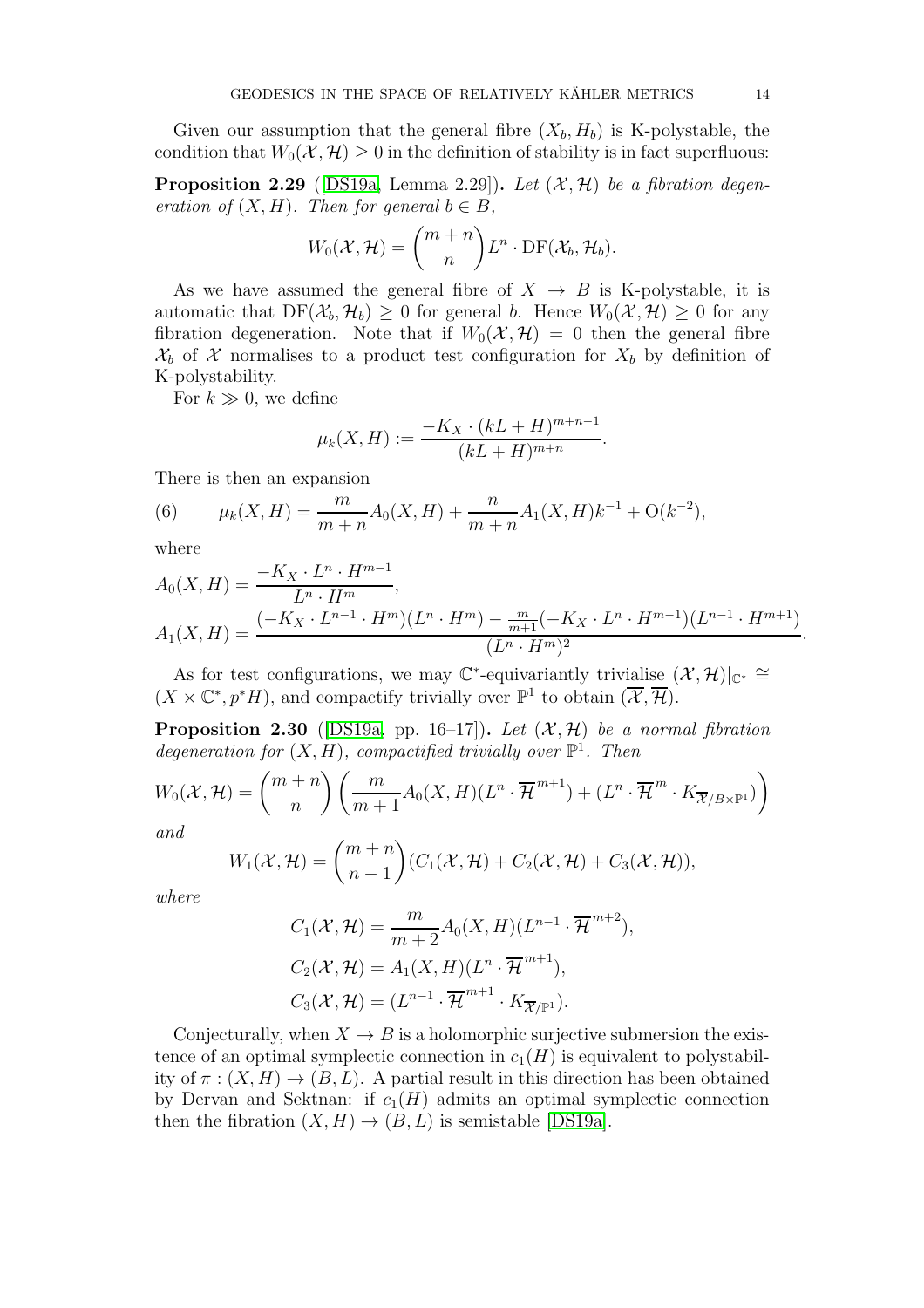#### 3. The space of relatively cscK metrics

<span id="page-14-0"></span>In this section we derive the geodesic equation for relatively Kähler metrics, and prove the existence of a unique smooth geodesic joining any two relatively cscK metrics. We finish by discussing the structure of the space of relatively cscK metrics as an infinite dimensional symmetric space of non-positive curvature.

Fix a relatively Kähler metric  $\omega_X$  on  $\pi : X \to B$ , not assumed to be relatively cscK. Denote by K the set of smooth functions  $\varphi \in C^{\infty}(X)$  such that  $\omega_X + i\partial\bar{\partial}\varphi$  is also relatively Kähler. Recall that if  $\omega_X$  is relatively cscK, then  $\mathcal{K}_E$  denotes the space of smooth functions  $\varphi: X \to \mathbb{R}$  such that  $\omega_X + i\partial\bar{\partial}\varphi$ is also relatively cscK, and we have  $\mathcal{K}_E \subset \mathcal{K}$ .

Let  $\varphi : [0, 1] \to \mathcal{K}$  be a smooth path. We define the *energy* of  $\varphi$  to be

$$
\mu(\varphi) := \int_0^1 \int_X \dot{\varphi}_t^2 \,\omega_t^m \wedge \omega_B^n \,dt,
$$

where  $\omega_t := \omega_X + i\partial\bar{\partial}\varphi_t$ . The path  $\varphi$  is called a *geodesic* if it is a critical point for the energy functional  $\mu$ .

**Proposition 3.1.** A smooth path  $\varphi : [0, 1] \to \mathcal{K}$  is a geodesic if and only if it satisfies the equation

$$
\ddot{\varphi}_t = |\partial_{\mathcal{V}} \dot{\varphi}_t|_{\mathcal{V},t}^2
$$

for all  $t \in [0, 1]$ .

Here we define  $\partial_{\mathcal{V}} f$  by restricting f to a fibre  $X_b$  and then taking  $\partial(f|_{X_b}) \in$  $\Lambda^{1,0}(T^*X_b)$ . The hermitian metric  $|\cdot|_{\mathcal{V},t}$  on  $T^*X_b$  is that determined by  $\omega_{b,t}$ . Note that the above geodesic equation is simply the usual geodesic equation for Kähler metrics but fibrewise. That is,  $\varphi$  is a geodesic if and only if  $\varphi|_{X_b}$  is a geodesic in the space of Kähler potentials for  $(X_b, \omega_b)$  for all  $b \in B$ .

*Proof.* Suppose we vary  $\varphi$  by a path  $\psi$  with  $\psi_0 = \psi_1 = 0$ . Then

$$
\left. \frac{d}{d\epsilon} \right|_{\epsilon=0} \omega_{\varphi_t + \epsilon \psi_t}^m \wedge \omega_B^n = m \, i \partial \bar{\partial} \psi_t \wedge \omega_t^{m-1} \wedge \omega_B^n = (\Delta_{\mathcal{V},t} \psi_t) \, \omega_t^m \wedge \omega_B^n,
$$

where  $\Delta_{v,t}$  is the vertical Kähler Laplacian with respect to  $\omega_t$ . The variation of the energy is then

$$
\frac{d}{d\epsilon}\bigg|_{\epsilon=0}\mu(\varphi+\epsilon\psi) = \int_0^1 \int_X (2\dot{\varphi}_t\dot{\psi}_t + \dot{\varphi}_t^2(\Delta_{\mathcal{V},t}\psi_t)) \,\omega_t^m \wedge \omega_B^n \,dt.
$$

Splitting the integrand into two terms, for the second term we have

$$
\int_X \dot{\varphi}_t^2(\Delta_{\mathcal{V},t}) \,\omega_t^m \wedge \omega_B^m = \int_B \left( \int_{X/B} \dot{\varphi}_t^2(\Delta_{\mathcal{V},t} \psi_t) \,\omega_t^m \right) \omega_B^n
$$

$$
= \int_B \left( \int_{X/B} \Delta_{\mathcal{V},t}(\dot{\varphi}_t^2) \psi_t \,\omega_t^m \right) \omega_B^n
$$

$$
= \int_X \psi_t \Delta_{\mathcal{V},t}(\dot{\varphi}_t^2) \,\omega_t^m \wedge \omega_B^n.
$$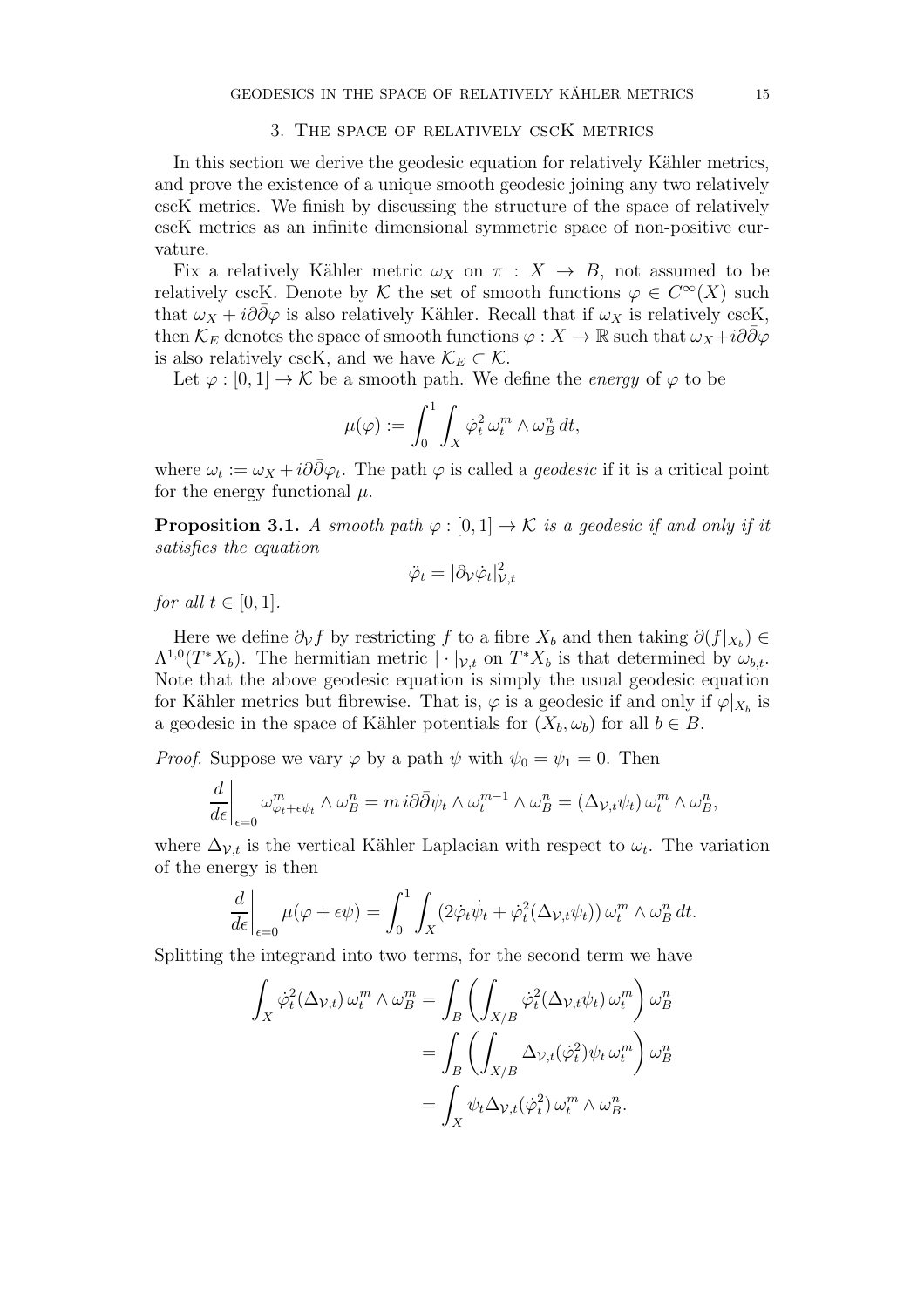For the first term, consider

$$
\frac{d}{dt}(\dot{\varphi}_t\psi_t\,\omega_t^m\wedge\omega_B^n)=(\ddot{\varphi}_t\psi_t+\dot{\varphi}_t\dot{\psi}_t+\dot{\varphi}_t\psi_t(\Delta_{\mathcal{V},t}\dot{\varphi}_t))\,\omega_t^m\wedge\omega_B^n.
$$

Integrating this first over X and then over  $t \in [0, 1]$ , the left hand side vanishes since  $\psi_0 = \psi_1 = 0$ . Hence the first term in the variation of the energy becomes

$$
\int_0^1 \int_X -2\psi_t(\ddot{\varphi}_t + \dot{\varphi}_t(\Delta_{\mathcal{V},t}\dot{\varphi}_t)) \,\omega_t^m \wedge \omega_B^n \,dt.
$$

Putting this all together, the variation is equal to

$$
\int_0^1 \int_X \psi_t \left[ -2\ddot{\varphi}_t - 2\dot{\varphi}_t(\Delta_{\mathcal{V},t}\dot{\varphi}_t) + \Delta_{\mathcal{V},t}(\dot{\varphi}_t^2) \right] \omega_t^m \wedge \omega_B^n dt.
$$

Using the fact that

$$
\Delta_{\mathcal{V},t}(\dot{\varphi}_t^2) = 2\dot{\varphi}_t(\Delta_{\mathcal{V},t}\dot{\varphi}_t) + 2\langle \partial_{\mathcal{V}}\dot{\varphi}_t, \partial_{\mathcal{V}}\dot{\varphi}_t \rangle_{\mathcal{V},t},
$$

where  $\partial_{\mathcal{V}}$  is the vertical  $\partial$ -operator and  $\langle , \rangle_{\mathcal{V},t}$  is the vertical inner product given by restriction of  $\omega_t$  to the fibres, the variation is equal to

$$
\int_0^1 \int_X \psi_t (-2\ddot{\varphi}_t + 2|\partial_{\mathcal{V}} \dot{\varphi}_t|_{\mathcal{V},t}^2) \,\omega_t^m \wedge \omega_B^n \,dt.
$$

Hence the geodesic equation is

$$
\ddot{\varphi}_t = |\partial_{\mathcal{V}} \dot{\varphi}_t|_{\mathcal{V},t}^2. \qquad \qquad \Box
$$

**Remark 3.2.** If  $\omega_X$  is relatively cscK, the above proof shows that a smooth path  $\varphi_t : [0,1] \to \mathcal{K}_E$  is a geodesic if and only if it is a geodesic in the ambient space  $K$ ; the same calculation holds if we restrict to variations of paths within  $\mathcal{K}_{E}$ .

We now work towards proving the following existence result:

<span id="page-15-1"></span>**Theorem 3.3.** Let  $\omega_X$  be a relatively cscK metric. For any  $\varphi_0, \varphi_1 \in \mathcal{K}_E$ , there exists a unique geodesic  $\varphi : [0,1] \to \mathcal{K}_E$  joining  $\varphi_0$  to  $\varphi_1$ .

We will assume  $\varphi_0 = 0$  for simplicity, and write  $\omega'_X := \omega_X + i\partial\bar{\partial}\varphi_1$ . For each  $b \in B$ , denote by  $E_b$  the space of real holomorphy potentials on  $(X_b, \omega_b)$ having zero integral. Recalling Section [2.1,](#page-3-1) on any fibre  $X_b$  there exists a unique  $u_b \in E_b$  which relates the metrics  $\omega_b$  and  $\omega'_b$  in the following way. Letting  $v_b := \nabla_b^{1,0}$  $b^{1,0}u_b$  be the holomorphic vector field generated by  $u_b$ , and letting  $\exp(tv_b)$  be the time t flow of  $v_b$ , we have that

(7) 
$$
\psi_{b,t} := \int_0^t \exp(sv_b)^*u_b ds
$$

is a smooth geodesic from 0 to  $\psi_{b,1}$  in the space  $\mathcal{K}_b$  of Kähler potentials for  $(X_b, \omega_b)$ , and  $\omega'_b = \omega_b + i\partial \bar{\partial} \psi_{b,1}$ .

Let us now *assume* that the  $u<sub>b</sub>$  vary smoothly with b, so as to define a global smooth function  $u: X \to \mathbb{R}$ . Then the  $\psi_{b,t}$  also depend smoothly on b and t, and so define a global smooth geodesic  $\psi : [0, 1] \to \mathcal{K}_E$ . If we let

<span id="page-15-0"></span>
$$
\omega_{X,t} := \omega_X + i\partial\bar{\partial}\psi_t
$$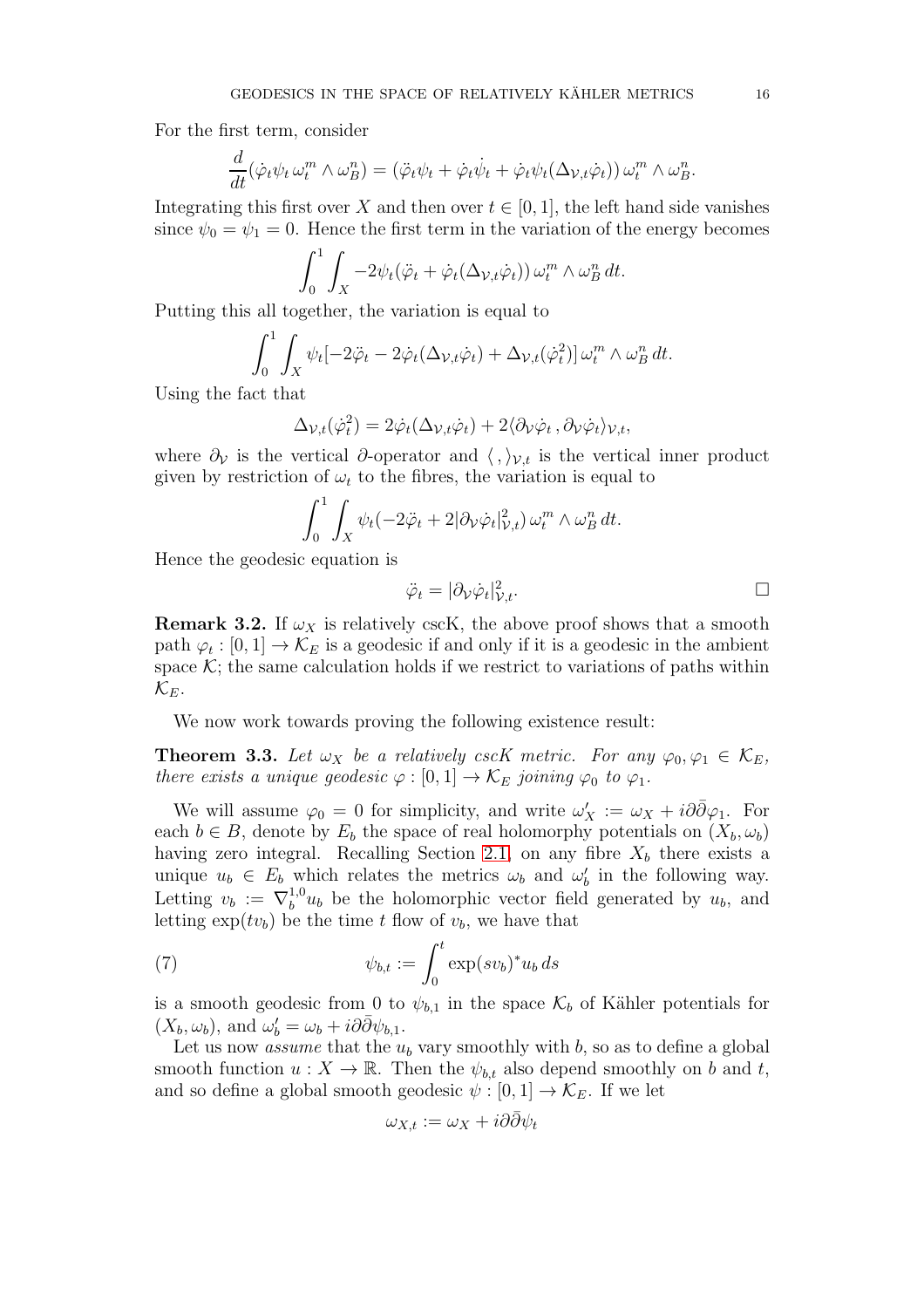then we have a smooth path of relatively cscK metrics such that  $\omega_{X,0} = \omega_X$ and  $\omega_{X,1}|_{X_b} = \omega'_X|_{X_b}$  for any  $b \in B$ . By Lemma [2.19](#page-9-0) there exists a smooth function  $f : B \to \mathbb{R}$  such that  $\omega_{X,1} - \omega'_X = i \partial \overline{\partial} \pi^* f$ . Since

$$
\omega_X + i\partial\bar{\partial}\psi_1 = \omega_X + i\partial\bar{\partial}(\varphi_1 + f),
$$

by adding a constant to f we may assume that  $\varphi_1 = \psi_1 + f$ . Putting this all together, the path  $\varphi_t := \psi_t + tf$  is a smooth geodesic in  $\mathcal{K}_E$  joining  $\varphi_0 = 0$  to  $\varphi_1$ .

Thus, for the existence of smooth geodesics it only remains to show that the holomorphy potentials  $u_b \in E_b$  depend smoothly upon b. To prove this, we will introduce two fibre bundles: a smooth fibre bundle  $H \to B$  whose fibre  $H_b$  is the homogeneous space of cscK metrics on  $(X_b, [\omega_b])$ , and a fibre bundle  $\mathcal{K}_0$  whose fibre  $\mathcal{K}_{0,b} \subset \mathcal{K}_b$  consists of suitably normalised Kähler potentials on  $(X_b, \omega_b)$ . The idea will be to show that H embeds as a smooth subbundle of  $\mathcal{K}_0$ , so that a smooth choice of fibrewise cscK metric will then determine a smooth section of H.

Given the fixed relatively cscK metric  $\omega_X$ , for each  $b \in B$  write  $G_b :=$  $\text{Aut}_0(X_b)$  and let  $K_b := \text{Isom}_0(\omega_b) \subset G_b$  be the maximal compact subgroup of isometries of  $\omega_b$ . By Lemma [2.7](#page-6-0) we have a diffeomorphism  $E_b \cong \tilde{G_b}/\tilde{K_b}$ , and the homogeneous space  $G_b/K_b$  parametrises the cscK metrics on  $X_b$  in the class  $[\omega_b]$ . Letting H be the disjoint union of the  $H_b$  over  $b \in B$ , we have a set-theoretic bijection  $H \cong E$ . Proposition [2.16](#page-8-1) tells us that E is a smooth vector bundle, so we may endow  $H$  with a smooth structure by declaring the set-theoretic bijection between  $H$  and  $E$  to be a diffeomorphism.

Let us now consider the non-relative case, so we have a compact Kähler manifold  $(M, \eta)$ , with space of Kähler potentials K. For any  $\phi \in \mathcal{K}$ , there is a splitting of the tangent space

$$
T_{\phi}\mathcal{K} = \left\{ \psi \in C^{\infty}(M) : \int_M \psi \,\omega_{\phi}^n = 0 \right\} \oplus \mathbb{R},
$$

where  $\mathbb R$  denotes the constant functions. This splitting integrates to a decomposition

$$
\mathcal{K}\cong\mathcal{K}_0\times\mathbb{R},
$$

see [\[Che00b,](#page-37-6) Section 2.4]. In fact,  $\mathcal{K}_0 = I^{-1}(0)$ , where  $I : \mathcal{K} \to \mathbb{R}$  is the Monge–Ampère energy (also called the  $Aubin-Mabuchi$  functional):

$$
I(\phi):=\frac{1}{n+1}\sum_{i=0}^n\int_M\phi\,\omega_\phi^i\wedge\omega^{n-i}.
$$

Since  $I(\phi + c) = I(\phi) + c$ , for any  $\omega' \in [\omega]$  there exists a unique  $\phi \in \mathcal{K}_0$  such that  $\omega' = \omega_{\phi}$ .

Now, consider the above splitting for the fibre  $(X_b, \omega_b)$ : let  $\mathcal{K}_b$  to be the space of Kähler potentials for  $(X_b, \omega_b)$  with decomposition  $\mathcal{K}_b \cong \mathcal{K}_{0,b} \times \mathbb{R}$ . This decomposition depends smoothly upon b since the functionals  $I_b : \mathcal{K}_b \to \mathbb{R}$  do, and so there is a smooth Fréchet bundle  $\mathcal{K}_0 \to B$  whose fibre over b is  $\mathcal{K}_{0,b}$ . Notice that the path of Kähler potentials  $\psi_{b,t}$  defined in [\(7\)](#page-15-0) lies within  $\mathcal{K}_{0,b}$ . The following Lemma will tell us that  $\psi_{b,1}$  is smooth in b.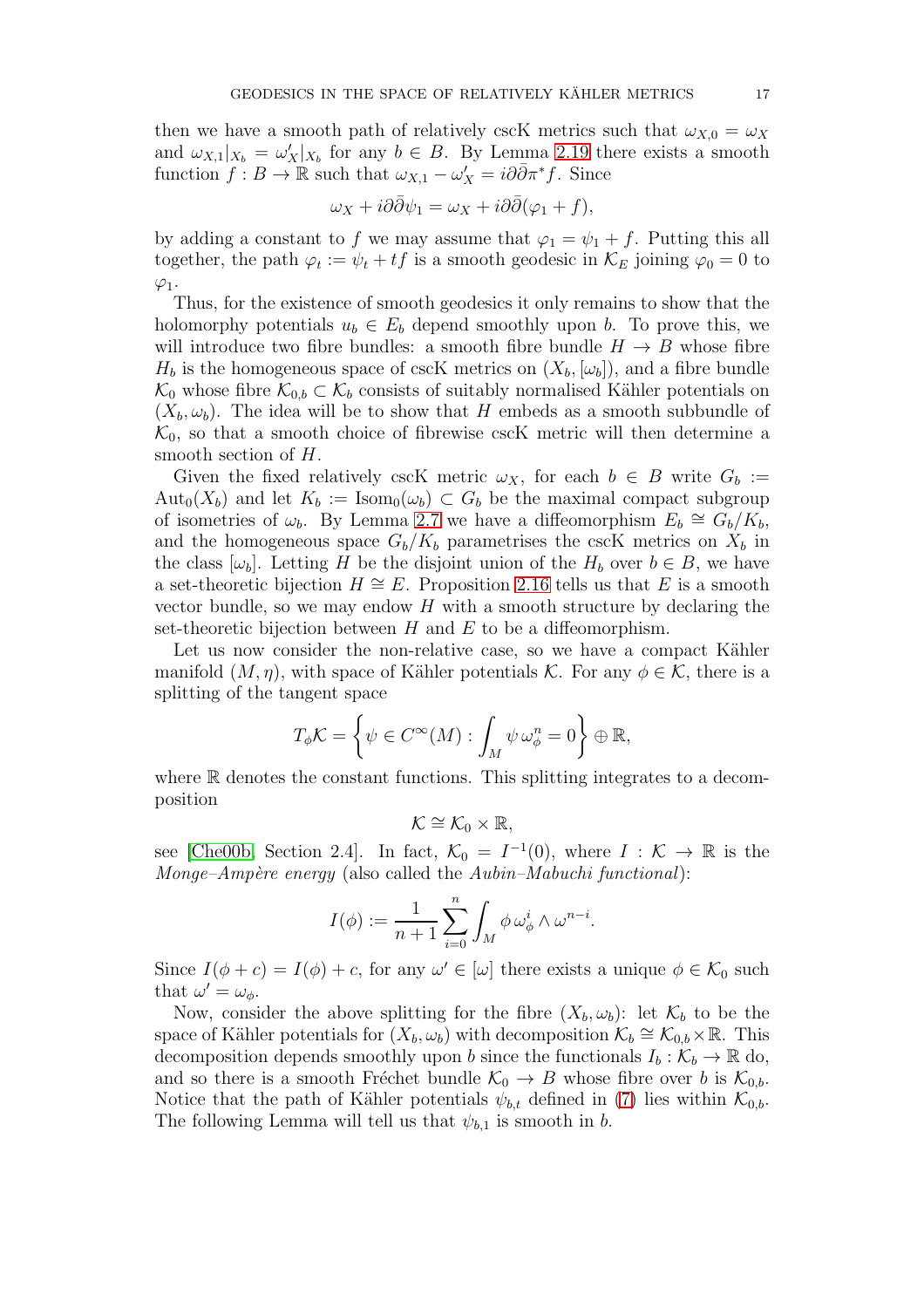**Lemma 3.4.** Let  $\omega'_X$  be a relatively Kähler metric, and for each  $b \in B$  denote by  $\phi_b$  the unique Kähler potential in  $\mathcal{K}_{0,b}$  such that  $\omega'_b = \omega_b + i\partial\bar{\partial}\phi_b$ . Then the  $\phi_b$  depend smoothly upon b, so piece together to a global smooth section  $\phi: B \to \mathcal{K}_0$ .

*Proof.* Write  $\mathcal{K}^k$  for the Banach fibre bundle on B whose fibre  $\mathcal{K}^k_b$  consists of  $C^k$ -regular Kähler potentials for  $(X_b, \omega_b)$ . The fibrewise functionals  $I_b$ :  $\mathcal{K}_b^k$   $\rightarrow \mathbb{R}$  piece together to define a global smooth map  $I : \mathcal{K}^k \rightarrow B \times \mathbb{R}$ whose derivative is everywhere surjective. By the implicit function theorem for Banach manifolds, the inverse image  $I^{-1}(0)$  is a smooth Banach subbundle  $\mathcal{K}_0^k \subset \mathcal{K}^k$ , consisting of the normalised  $C^k$ -regular Kähler potentials on each fibre.

Similarly, denote by  $\mathcal{L}^{k-2}$  the Banach fibre bundle on B whose fibre  $\mathcal{L}_b^{k-2}$  is but the space of  $C^{k-2}$ -regular Kähler metrics in the class  $[\omega_b]$ . There is a smooth morphism of Banach fibre bundles  $\mathcal{K}_0^k \to \mathcal{L}^{k-2}$  given over  $b \in B$  by

$$
\psi_b \mapsto \omega_b + i\partial\bar{\partial}\psi_b.
$$

The derivative of this morphism on any fibre is an isomorphism, hence by the inverse function theorem for Banach manifolds, we have an isomorphism  $\mathcal{K}_0^k \cong \mathcal{L}^{k-2}.$ 

For any k, the relatively cscK metric  $\omega'_X$  determines a smooth section of  $\mathcal{L}^{k-2}$ . It follows that the corresponding section  $\phi$  of normalised Kähler potentials is a smooth section of  $\mathcal{K}_0^k$  for any k. Hence the  $\phi_b$  depend smoothly upon  $\mathbf{b}$ .

Letting  $\mathcal L$  denote the fibre bundle whose fibre  $\mathcal L_b$  is the space of Kähler metrics in  $[\omega_b]$  as in the above proof, we have the following commutative diagram of morphisms of fibre bundles over B:

$$
\begin{array}{ccc}\nH & \stackrel{\sim}{\longleftrightarrow} & E \\
\downarrow & & \downarrow \\
\mathcal{L} & \stackrel{\sim}{\longleftrightarrow} & \mathcal{K}_0\n\end{array}
$$

.

The right-most vertical arrow  $E \to \mathcal{K}_0$  is simply defined by composing the other three arrows. The smooth map of fibre bundles  $H \to \mathcal{L}$  is given by

$$
(b, K_b g) \mapsto (b, g^* \omega_b).
$$

There are right  $G_b$ -actions on  $H_b$  and  $\mathcal{L}_b$ , and the morphism  $H_b \to \mathcal{L}_b$  is  $G_b$ equivariant by construction. We can therefore consider the associated morphism  $E_b \to \mathcal{K}_{0,b}$  as  $G_b$ -equivariant as well.

**Theorem 3.5.** The map of fibre bundles  $E \to \mathcal{K}_0$  satisfies the following universal property: Given any relatively cscK metric  $\omega'_X$  on X with associated smooth section  $B \to \mathcal{K}_0$ , there exist a unique smooth section  $u : B \to E$  such that the following diagram commutes

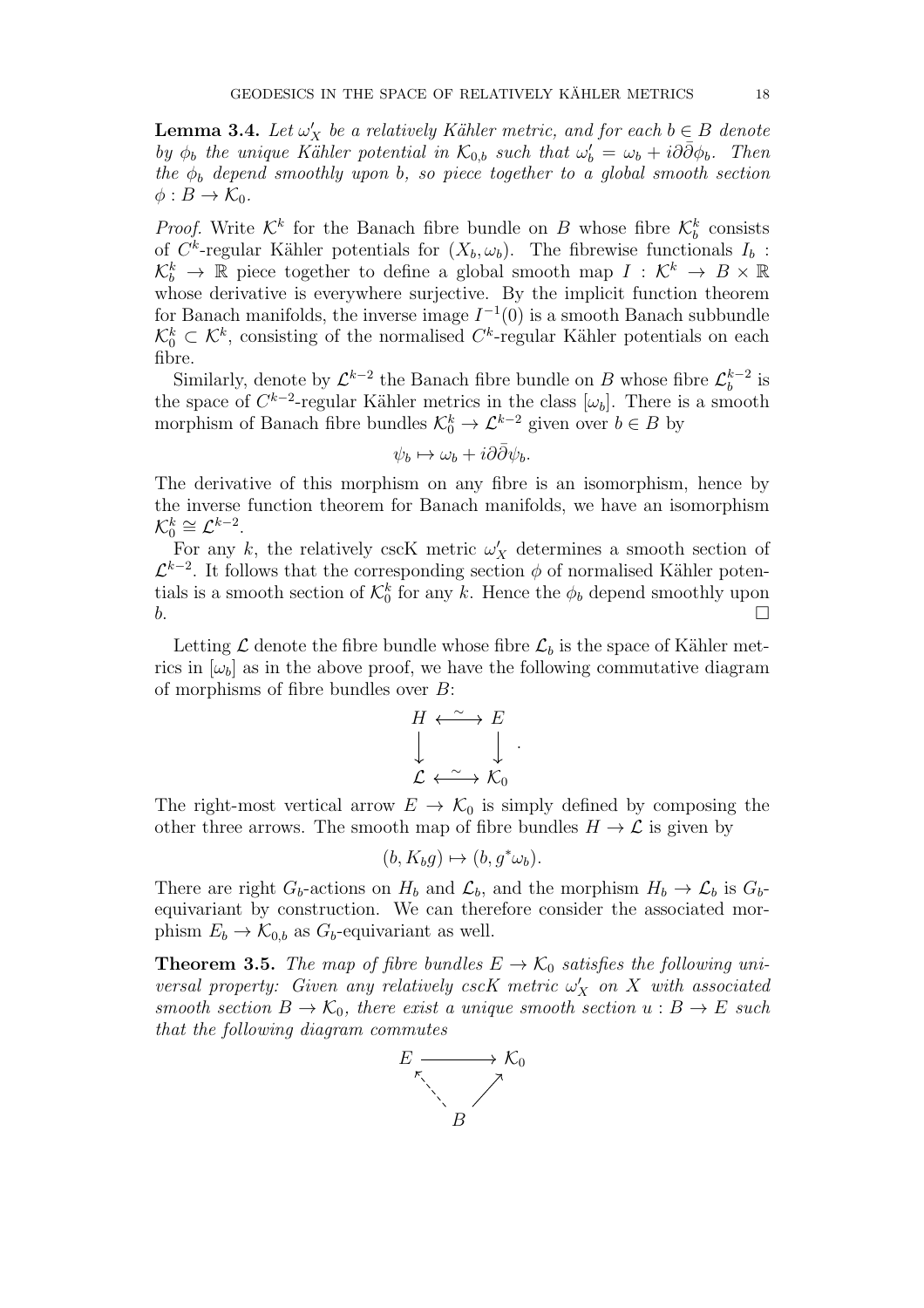The section  $u : B \to E$  is such that  $u_b \in E_b$  is the unique real holomorphy potential relating  $\omega_b$  and  $\omega'_b$  as in Proposition [2.4](#page-5-0)

Proof. Existence and uniqueness of the map as a map of sets is clear. The only question is smoothness. For this, we will show that  $E \to \mathcal{K}_0$  is an injective immersion, and that the preimage of any closed bounded set in  $\mathcal{K}_0$ (with respect to any  $C^k$ -norm) is compact in E. Then smoothness will follow immediately from the commuting diagram.

To see that  $E \to \mathcal{K}_0$  is an immersion, it suffices to show that for each  $b \in B$ the map  $E_b \to \mathcal{K}_{0,b}$  is an immersion. We thus drop the subscript b and work on a single fixed Kähler manifold  $(X, \omega)$  of constant scalar curvature. Given  $u \in E$ , let  $v_u := \nabla^{1,0} u$  be the associated holomorphic vector field. The map  $E \to \mathcal{K}_0$  is then given by

$$
u \mapsto \int_0^1 \exp(t v_u)^* u \, dt.
$$

We will show that the derivative of this map is injective at the origin. By  $G$ equivariance of the map  $E \to \mathcal{K}_0$  and transitivity of the G-action on  $E \cong G/K$ , this will imply the derivative is everywhere injective. We compute

$$
\left. \frac{d}{ds} \right|_{s=0} \int_0^1 \exp(stv_\varphi)^*(s\varphi) \, dt = \int_0^1 \varphi \, dt = \varphi.
$$

Hence the derivative is injective at the origin.

To show the inverse image of any closed bounded set is compact, we take a maximum  $x \in X_b$  of  $\varphi \in E_b \setminus \{0\}$ . Then  $\nabla_b^{1,0} \varphi(x) = 0$ , and the flow  $\exp(v_\varphi)$ fixes x. Since  $\varphi(x) > 0$ ,

$$
\int_0^t \exp(sv_\varphi)^*\varphi(x)\,ds = \int_0^t \varphi(x)\,ds = t\varphi(x) \to \infty
$$

as  $t \to \infty$ . A compactness argument on the unit sphere bundle of E shows this divergence is uniform over compact subsets, and so the preimage of a closed bounded set must be compact.

Proof of Theorem [3.3.](#page-15-1) We have shown that a geodesic exists, since the previous theorem shows the  $u<sub>b</sub>$  depend smoothly upon b. For uniqueness, note that we already have fibrewise uniqueness from the usual theory of Kähler geodesics. Thus, two geodesics could only potentially differ by a smooth path  $\psi_t$  in  $C^{\infty}(B)$ . By the geodesic equation, this path must then satisfy  $\ddot{\psi}_t = 0$ . Hence  $\psi_t = tf + g$  for some smooth functions  $f, g : B \to \mathbb{R}$ . The boundary conditions then imply  $f = g = 0$ .

We will end this section with a discussion of the structure of the space  $\mathcal{K}_{E}$ . First, the following decomposition is clear from the above:

<span id="page-18-0"></span>Proposition 3.6. There is a Riemannian decomposition

$$
\mathcal{K}_E \cong C^{\infty}(H) \times C^{\infty}(B),
$$

where  $H \to B$  is the fibre bundle whose fibre is  $G_b/K_b$  and  $C^{\infty}(H)$  denotes the smooth sections of H. This decomposition integrates the infinitesimal decomposition of Proposition [2.18.](#page-9-1)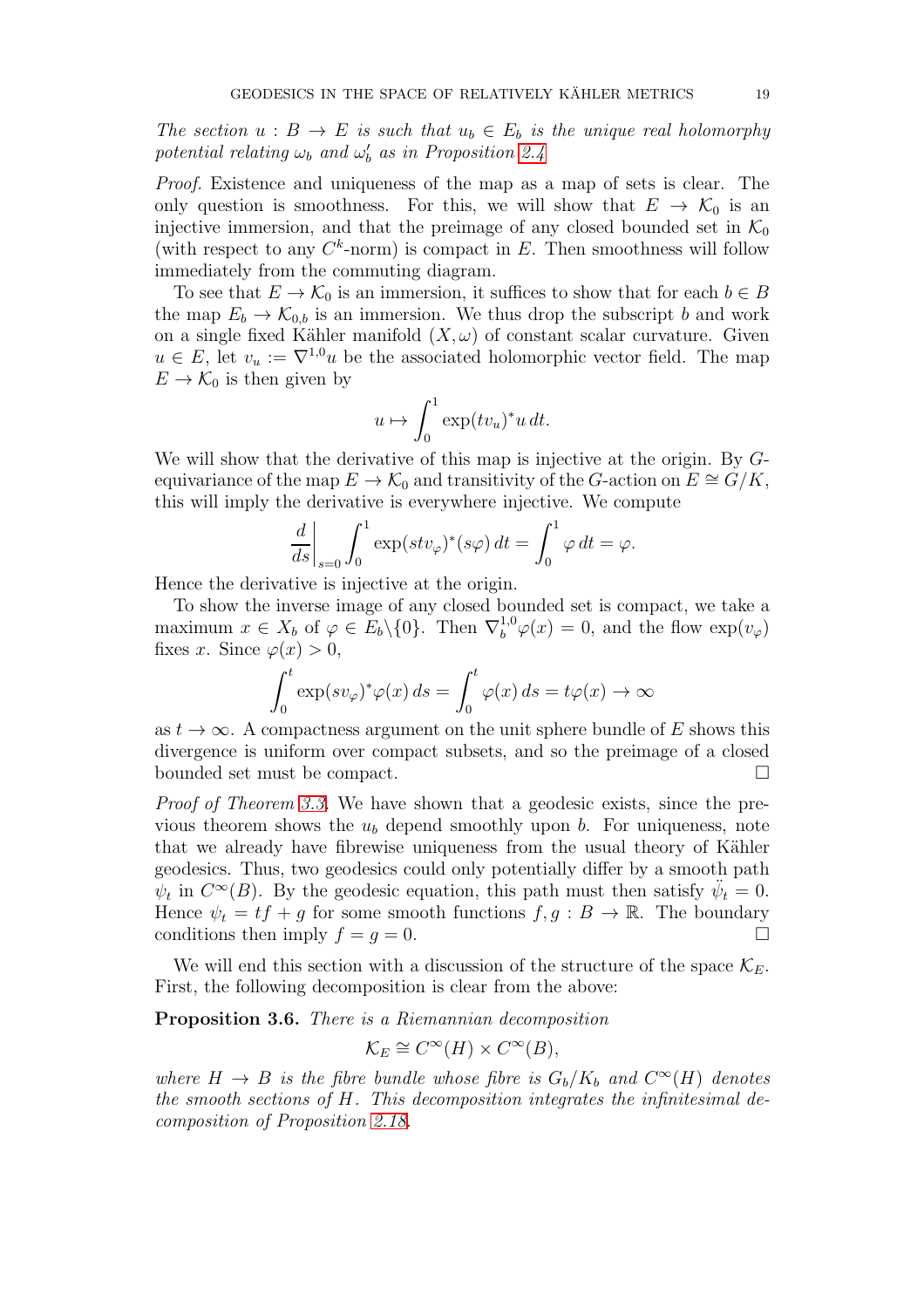This is the relative version of the decomposition  $\mathcal{K} \cong \mathcal{K}_0 \times \mathbb{R}$  of the space of Kähler potentials described above, and thus the smooth functions on  $B$  play the role of the constant functions in this setting.

One can go further with this; the space of Kähler potentials  $K$  on a compact Kähler manifold  $(M, \eta)$  has a natural connection defined as follows. Let  $\phi$ :  $[0,1] \to \mathcal{K}$  be a smooth path, and let  $\psi : [0,1] \to C^{\infty}(M)$  be a tangent vector along  $\phi$ . The covariant derivative of  $\psi$  along  $\phi$  is then given by

$$
\nabla_{\dot{\phi}_t} \psi = \dot{\psi}_t - \langle \partial \psi_t, \partial \dot{\phi}_t \rangle_t.
$$

Taking  $\psi_t = \dot{\phi}_t$ , one recovers the geodesic equation. The curvature of this connection at  $\phi \in \mathcal{K}$  is

$$
R_{\phi}(\psi, \eta)\xi = -\frac{1}{4}\{\{\psi, \eta\}_{\phi}, \xi\}_{\phi},
$$

where  $\psi, \eta, \xi \in T_{\phi} \mathcal{H} \cong C^{\infty}(X)$  and  $\{\, ,\}_\phi$  is the Poisson bracket of the symplectic form  $\omega_{\phi} = \omega + i\partial\bar{\partial}\phi$ ; [\[Mab87,](#page-38-5) [Sem92,](#page-38-6) [Don99\]](#page-37-7). The sectional curvature is therefore

$$
K_{\phi}(\psi, \eta) = -\frac{1}{4} || {\{\psi, \eta\}}_{\phi} ||_{\phi}^{2},
$$

so K is non-positively curved. Note the slices  $\{\phi\} \times \mathbb{R} \subset \mathcal{K}_0 \times \mathbb{R} \cong \mathcal{K}$  are all flat geodesic submanifolds.

The exact same calculations in the relative setting (compare to [Blo13, Section 4]) show the following:

<span id="page-19-0"></span>**Proposition 3.7.** There is a connection on  $\mathcal{K}_E$  given by

$$
\nabla_{\dot{\varphi}_t}\psi=\dot{\psi}_t-\langle\partial_{\mathcal{V}}\psi_t,\partial_{\mathcal{V}}\dot{\varphi}_t\rangle_{\mathcal{V},t},
$$

where  $\varphi : [0,1] \to \mathcal{K}_E$  and  $\psi_t \in T_{\varphi_t} \mathcal{K}_E$  is a tangent vector along  $\varphi_t$ . The curvature of this connection at  $\varphi \in \mathcal{K}_E$  is

$$
R_{\varphi}(\psi,\eta)\xi = -\frac{1}{4}\{\{\psi,\eta\}_{\mathcal{V},\varphi},\xi\}_{\mathcal{V},\varphi},
$$

where  $\psi, \eta, \xi \in T_{\varphi} \mathcal{K}_E \subset C^{\infty}(X)$  and  $\{\, ,\}_{\mathcal{V},\varphi}$  is the fibrewise Poisson bracket corresponding to the relatively symplectic form  $\omega_{X,\varphi} = \omega_X + i\partial\bar{\partial}\varphi$ . The sectional curvature is

$$
K_{\varphi}(\psi,\eta) = -\frac{1}{4} ||\{\psi,\eta\}_{\mathcal{V},\varphi}||_{\varphi}^{2},
$$

so  $\mathcal{K}_E$  is non-positively curved. The subspace  $C^{\infty}(B) \subset \mathcal{K}_E$  is a flat geodesic submanifold.

Note that the fibres  $H_b$  have their own curvatures as Riemannian symmetric spaces: if  $u, v, w \in T_{K_b}H_b = i \cdot \mathfrak{h}_b$ , then

$$
R_{K_b}(u,v)w = -\frac{1}{4}[[u,v],w],
$$

where  $[,]$  is the Lie bracket of the Lie algebra of  $G_b$ . Since the isomorphism  $E_b \cong T_{K_b}H_b$  is essentially the hamiltonian vector field construction, this corresponds precisely to the Poisson bracket of functions in  $E<sub>b</sub>$ . So the natural curvatures of the spaces  $H_b$  gives rise to the curvature on  $C^{\infty}(H)$  of Proposition [3.7.](#page-19-0)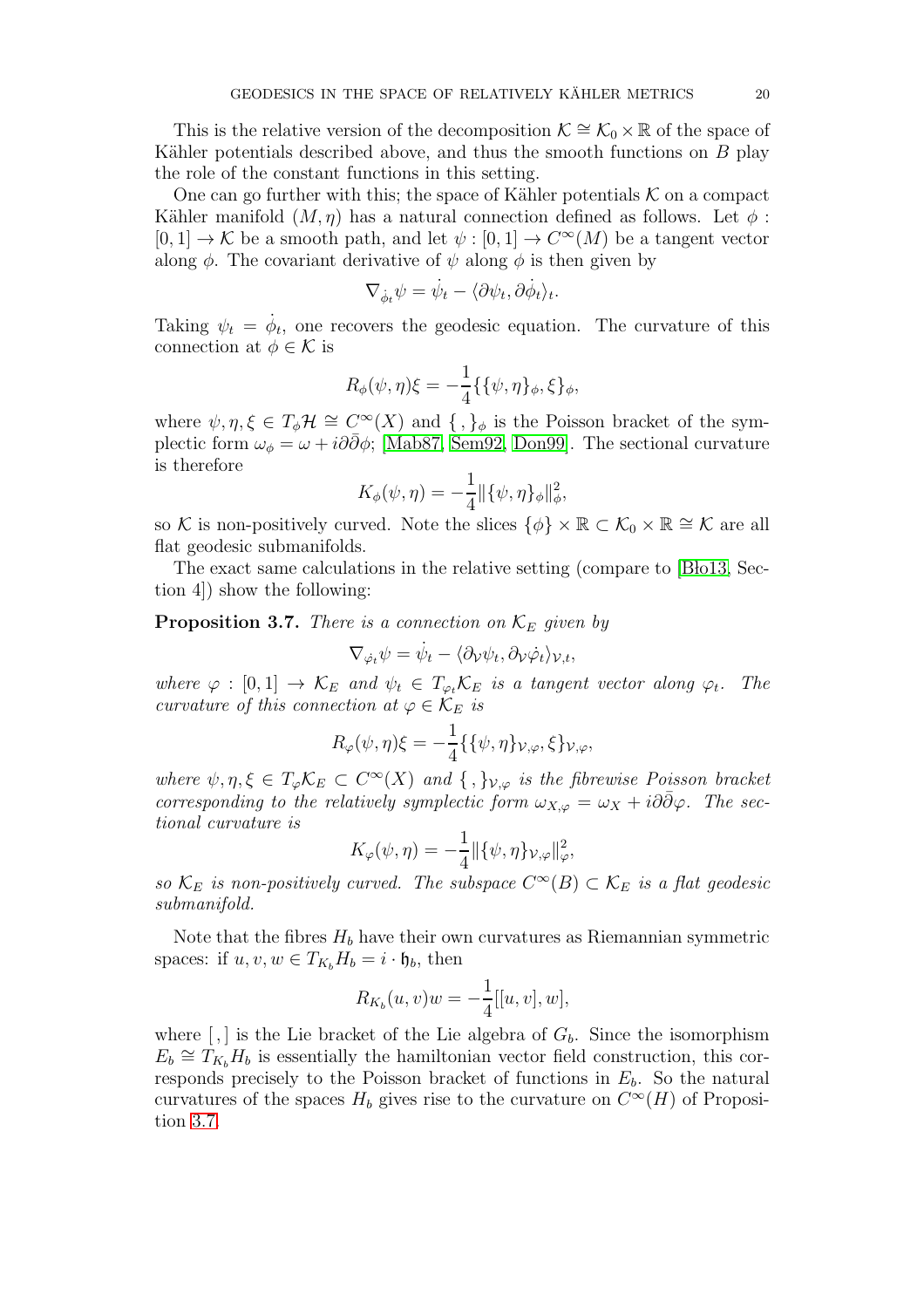## <span id="page-20-0"></span>4. Convexity along geodesics and applications to uniqueness and boundedness

Recall the log-norm functional for fibrations is defined through its first derivative along smooth paths  $\varphi_t$  in  $\mathcal{K}_E$ :

$$
\frac{d}{dt}\mathcal{N}(\varphi_t) = -\int_X \dot{\varphi}_t \, p_t(\theta_t) \, \omega_t^m \wedge \omega_B^n,
$$

where  $p_t(\theta_t)$  is the optimal symplectic connection operator applied to the relatively cscK metric  $\omega_t$ , as defined in equation [\(4\)](#page-10-0).

<span id="page-20-2"></span>**Theorem 4.1** (Convexity). The functional  $\mathcal{N}: \mathcal{K}_E \to \mathbb{R}$  is convex along smooth geodesics in  $\mathcal{K}_E$ . If  $\varphi_t$  is a smooth geodesic in  $\mathcal{K}_E$ , the function  $t \mapsto$  $\mathcal{N}(\varphi_t)$  is affine linear if and only if there exist  $u \in C^{\infty}(E)$  and  $f \in C^{\infty}(B)$ such that  $v := \nabla_V^{1,0} u$  is a holomorphic vector field, and

$$
\varphi_t = \psi_t + tf,
$$

where  $\psi_t$  is defined as in [\(7\)](#page-15-0). Otherwise,  $\mathcal{N}(\varphi_t)$  is strictly convex.

Before proving this, we must first linearise the optimal symplectic connection operator  $\varphi \mapsto p_{\varphi}(\theta_{\varphi})$ . This is achieved through the following expansion:

<span id="page-20-3"></span>**Lemma 4.2** ([\[DS19a,](#page-38-2) Proposition 2.4]). Let  $\omega_X$  be relatively cscK, and for  $k \gg 0$  write  $\omega_k := \omega_X + k \omega_B$ , which is a Kähler metric on X. Then there exists a smooth function  $\psi_R \in C_R^{\infty}(X)$  such that there is a  $C^{\infty}$ -expansion

$$
S(\omega_k + k^{-1}i\partial\bar{\partial}\psi_R) = S(\omega_b) + k^{-1}(S(\omega_B) + p(\theta)) + O(k^{-2}),
$$

where  $S(\omega_b)$  is the smooth function on X whose restriction to the fibre  $X_b$  is the scalar curvature of  $\omega_b$ , and  $\theta := \Delta_{\mathcal{V}} \Lambda_{\omega_B} \mu^* F_{\mathcal{H}} + \Lambda_{\omega_B} \rho_{\mathcal{H}}$ .

Notice that since  $\omega_X$  is relatively cscK, the leading term  $S(\omega_b)$  is a topological constant independent of b.

For any  $\varphi \in \mathcal{K}_E$ , define the operator  $\mathcal{R}_{\varphi}: C^{\infty}(X) \to \Omega^{0,1}(\Lambda^{1,0} \mathcal{V})$  by

$$
\mathcal{R}_{\varphi}\psi:=\bar{\partial}\nabla^{1,0}_{\mathcal{V},\varphi}\psi,
$$

where  $\nabla_{\mathcal{V},\varphi}$  is the vertical fibrewise gradient operator of  $\omega_{X,\varphi}$ . When  $\psi \in$  $C^{\infty}(B) \oplus C^{\infty}(E_{\varphi}) = T_{\varphi} \mathcal{K}_E$  is a fibrewise holomorphy potential,  $\nabla^{1,0}_{\mathcal{V},\varphi}\psi$  is a fibrewise holomorphic vector field on  $X$  that is globally holomorphic if and only if  $\mathcal{R}_{\varphi}\psi=0$ .

**Proposition 4.3.** The linearisation of the operator  $\varphi \mapsto p(\theta)$  at  $\varphi \in \mathcal{K}_E$  in the direction  $\psi \in C^{\infty}(B) \oplus C^{\infty}(E_{\varphi}) = T_{\varphi} \mathcal{K}_E$  is given by

$$
-\mathcal{R}_{\varphi}^*\mathcal{R}_{\varphi}\psi + \langle \partial_{\mathcal{V}}p_{\varphi}(\theta_{\varphi}), \partial_{\mathcal{V}}\psi \rangle_{\mathcal{V},\varphi}.
$$

*Proof.* For ease of notation, we fix  $\omega_{X,\varphi}$  as our new reference metric  $\omega_X$ , so that  $\varphi = 0$ . Consider the expansion

<span id="page-20-1"></span>(8) 
$$
S(\omega_k + k^{-1}i\partial\bar{\partial}\psi_R) = S(\omega_b) + k^{-1}(S(\omega_B) + p(\theta)) + O(k^{-2}),
$$

and write  $\omega'_k := \omega_k + k^{-1} i \partial \bar{\partial} \psi_R$ . Suppose we vary  $\omega_X$  by  $i \partial \bar{\partial} \psi$ , where  $\psi \in$  $C^{\infty}(B) \oplus C^{\infty}(E)$ . Then the linearisation of the left hand side of equation [\(8\)](#page-20-1) is

$$
-(\mathcal{D}'_k)^*\mathcal{D}'_k\psi+\langle\partial S(\omega'_k),\partial\psi\rangle_{\omega'_k}
$$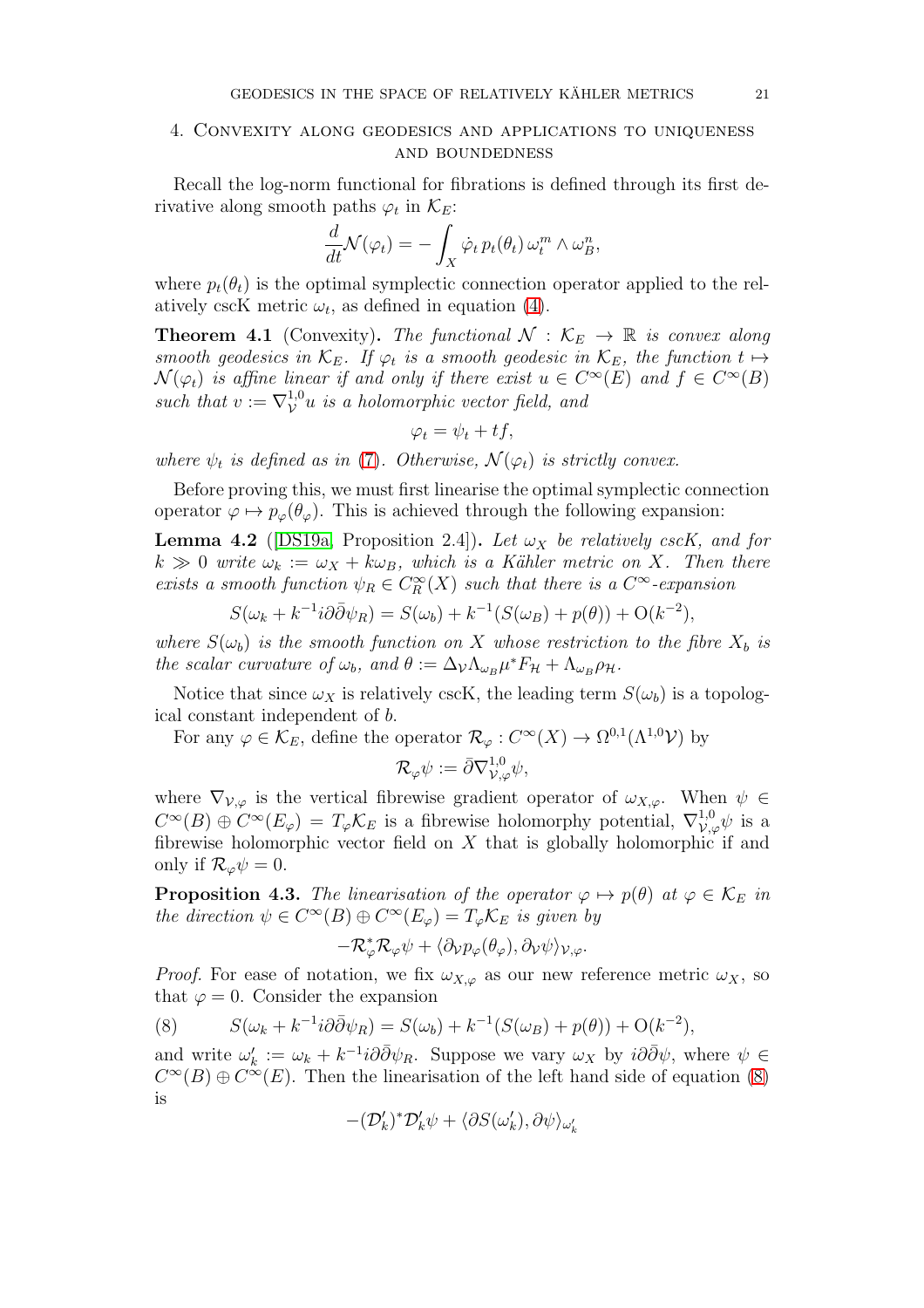where  $(\mathcal{D}'_k)^*\mathcal{D}'_k$  is the Lichnerowicz operator of  $\omega'_k$ ; see [Szé14, Lemma 4.4].

Consider the term  $\langle \partial S(\omega'_k), \partial \psi \rangle_{\omega'_k}$ . A simple calculation in local coordinates shows that the metrics on  $T^*X$  satisfy  $\langle , \rangle_{\omega'_k} = \langle , \rangle_{\omega_k} + O(k^{-1})$  in the limit, and since  $\partial S(\omega'_k)$  is also of order  $k^{-1}$  by  $(8)$ , we may instead consider  $\langle \partial S(\omega_k'), \partial \psi \rangle_{\omega_k}$ . Splitting this into its horizontal and vertical components with respect to  $\omega_k$  gives

$$
\langle \partial_{\mathcal{H}} S(\omega'_k), \partial_{\mathcal{H}} \psi \rangle_{\omega_k} + \langle \partial_{\mathcal{V}} S(\omega'_k), \partial_{\mathcal{V}} \psi \rangle_{\omega_k}.
$$

The horizontal term is uniformly of order  $k^{-2}$ ; the leading coefficient of  $S(\omega_k)$ is constant, so  $\partial_{\mathcal{H}}S(\omega_k)$  is order  $k^{-1}$ , and another  $k^{-1}$  factor comes from the inverse of  $\omega_k$  in the horizontal direction, as may again be seen in local coordinates. From the expansion of  $S(\omega'_k)$ , the order  $k^{-1}$  part of the vertical term is given by

$$
\langle \partial_{\mathcal{V}} p(\theta), \partial_{\mathcal{V}} \psi \rangle_{\mathcal{V}}.
$$

The order  $k^{-1}$  term of  $(\mathcal{D}'_k)^*\mathcal{D}'_k\psi$  is given by  $\mathcal{R}^*\mathcal{R}\psi$ ; see [\[DS19b,](#page-38-1) Section 4.4]. The linearisation of the optimal symplectic connection operator in the direction  $\psi$  is then

$$
-\mathcal{R}^*\mathcal{R}\psi + \langle \partial_\mathcal{V} p(\theta), \partial_\mathcal{V} \psi \rangle_\mathcal{V}.\quad \Box
$$

Proof of Theorem [4.1.](#page-20-2) We compute

$$
-\frac{d}{dt} \int_X \dot{\varphi}_t p_t(\theta_t) \,\omega_t^m \wedge \omega_B^n = -\int_X [\ddot{\varphi}_t p_t(\theta_t) + \dot{\varphi}_t(-\mathcal{R}_t^* \mathcal{R}_t \dot{\varphi}_t + \langle \partial_\mathcal{V} p_t(\theta_t), \partial_\mathcal{V} \dot{\varphi}_t \rangle_{\mathcal{V},t}) + \dot{\varphi}_t p_t(\theta_t) \Delta_{\mathcal{V},t} \dot{\varphi}_t] \,\omega_t^m \wedge \omega_B^n.
$$

Breaking this up, we have

$$
\int_{X} \dot{\varphi}_{t} \langle \partial_{\mathcal{V}} p_{t}(\theta_{t}), \partial_{\mathcal{V}} \dot{\varphi}_{t} \rangle_{\mathcal{V},t} \omega_{t}^{m} \wedge \omega_{B}^{n} = \int_{B} \left( \int_{X/B} \frac{1}{2} \langle \partial_{\mathcal{V}} p_{t}(\theta_{t}), \partial_{\mathcal{V}} (\dot{\varphi}_{t}^{2}) \rangle_{\mathcal{V},t} \omega_{t}^{m} \right) \omega_{B}^{n}
$$
\n
$$
= \int_{B} \left( \int_{X/B} -\frac{1}{2} p_{t}(\theta_{t}) \Delta_{\mathcal{V},t} (\dot{\varphi}_{t}^{2}) \omega_{t}^{m} \right) \omega_{B}^{n}
$$
\n
$$
= \int_{X} -\frac{1}{2} p_{t}(\theta_{t}) \Delta_{\mathcal{V},t} (\dot{\varphi}_{t}^{2}) \omega_{t}^{m} \wedge \omega_{B}^{n}.
$$

Also,

$$
\int_X \dot{\varphi}_t p_t(\theta_t) \Delta_{\mathcal{V},t} \dot{\varphi}_t \,\omega_t^m \wedge \omega_B^n = \int_X p_t(\theta_t) \left(\frac{1}{2} \Delta_{\mathcal{V},t}(\dot{\varphi}_t^2) - \langle \partial_{\mathcal{V}} \dot{\varphi}_t, \partial_{\mathcal{V}} \dot{\varphi}_t \rangle_{\mathcal{V},t}\right) \,\omega_t^m \wedge \omega_B^n.
$$
  
Hence the second variation is equal to

Hence the second variation is equal to

$$
\int_X |\mathcal{R}_t \dot{\varphi}_t|^2 \omega_t^m \wedge \omega_B^n - \int_X (\ddot{\varphi}_t - |\partial_{\mathcal{V}} \dot{\varphi}_t|_{\mathcal{V},t}^2) \, p_t(\theta_t) \, \omega_t^m \wedge \omega_B^n.
$$

If  $\varphi_t$  satisfies the geodesic equation then this is non-negative, and the functional is convex. It is strictly convex unless  $R_t\dot{\varphi}_t = 0$ , which holds if and only if the fibrewise-holomorphic vector field  $\nabla_t^{1,0} \varphi_t$  is globally holomorphic on X.  $\Box$ 

<span id="page-21-0"></span>**Theorem 4.4** (Uniqueness [\[DS21\]](#page-38-3)). If  $\omega_X$  and  $\omega'_X$  are two optimal symplectic connections in the same relatively Kähler class, then there exist  $g \in \text{Aut}_0(\pi)$ and  $f \in C^{\infty}(B)$  such that

$$
\omega'_X = g^* \omega_X + i \partial \bar{\partial} \pi^* f.
$$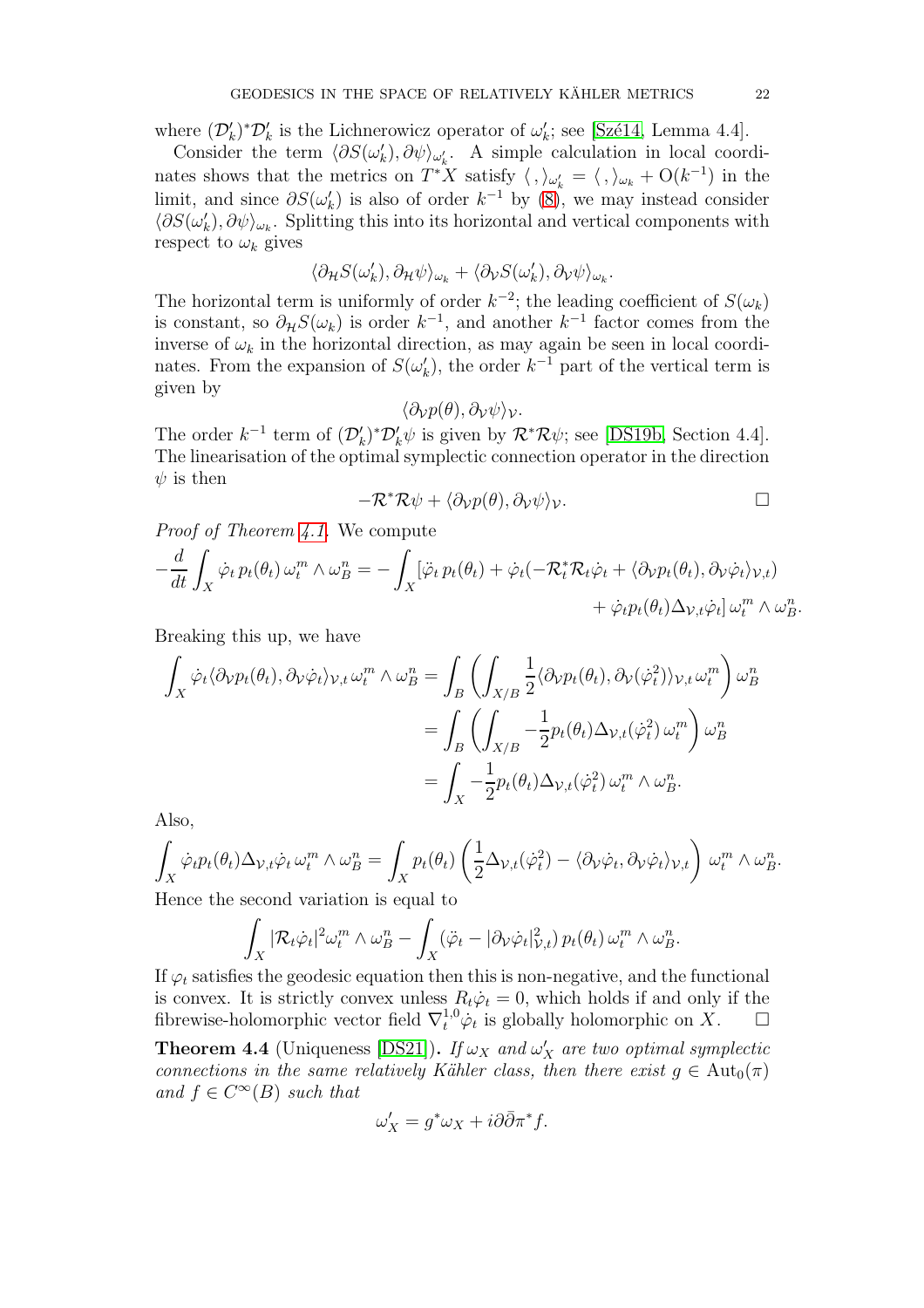*Proof.* Suppose  $\omega'_X = \omega_X + i\partial\bar{\partial}\varphi_1$  and let  $\varphi : [0,1] \to \mathcal{K}_E$  be the unique geodesic joining  $\varphi_0 = 0$  to  $\varphi_1$ . Let

$$
\varphi_t = \psi_t + tf
$$

be the decomposition so that  $\dot{\psi}_t \in C^{\infty}(E_t)$  for all t and  $f \in C^{\infty}(B)$ . Writing  $v := \nabla^{1,0}_{\mathcal{V}} \dot{\psi}_0$ , we have

$$
\psi_t = \int_0^t \exp(sv)^* \dot{\psi}_0 ds,
$$

and  $\omega_{X,t} = \exp(sv)^*\omega_X$  where  $\omega_{X,t} := \omega_X + i\partial\bar{\partial}\psi_t$ . Since  $\omega_X$  and  $\omega_{X,1}$  are optimal symplectic connections,

$$
\left. \frac{d}{dt} \right|_{t=0} \mathcal{N}(\psi_t) = \left. \frac{d}{dt} \right|_{t=1} \mathcal{N}(\psi_t) = 0.
$$

By convexity along geodesics, this implies  $\mathcal{N}(\psi_t) = 0$  for all t. Hence  $\mathcal{R}_t \dot{\psi}_t = 0$ for all t, and in particular  $\mathcal{R}_0 \dot{\psi}_0 = 0$  so that v is globally holomorphic. Finally, we get  $\omega'_X = \exp(v)^* \omega_X + i \partial \bar{\partial} \pi^*$  $f.$ 

The following result generalises the boundedness result [2.25](#page-11-2) of Dervan– Sektnan [\[DS21\]](#page-38-3).

**Theorem 4.5** (Boundedness). If  $X \rightarrow B$  admits an optimal symplectic connection  $\omega'_X$ , then the functional  $\mathcal{N}: \mathcal{K}_E \to \mathbb{R}$  is bounded (with respect to any choice of reference metric  $\omega_X$ ).

*Proof.* Let  $\varphi : [0,1] \to \mathcal{K}_E$  be a geodesic with  $\omega'_X = \omega_X + i\partial \bar{\partial} \varphi_0$ . Then

$$
\left. \frac{d}{dt} \right|_{t=0} \mathcal{N}(\varphi_t) = 0,
$$

and by convexity of  $\mathcal N$  along  $\varphi$  we have

$$
\mathcal{N}(\varphi_1) \ge \mathcal{N}(\varphi_0).
$$

<span id="page-22-0"></span>By geodesic connectedness of  $\mathcal{K}_E$ , we have  $\mathcal{N}(\varphi) \geq \mathcal{N}(\varphi_0)$  for all  $\varphi \in \mathcal{K}_E$ .  $\Box$ 

## 5. A Chen–Tian style formula

Recall that for a compact Kähler manifold  $(X, \omega)$ , the Mabuchi functional is defined on the space of Kähler potentials K with respect to  $\omega$ , and its derivative along a smooth path  $\varphi_t$  in K is

$$
\frac{d}{dt}\mathcal{M}(\varphi_t) := \int_X \dot{\varphi}_t(\hat{S} - S(\omega_{\varphi})) \,\omega_{\varphi}^n.
$$

The Mabuchi functional has an explicit formula, which may be derived by taking a straight line path  $\varphi_t := t\varphi$  from the origin to  $\varphi$ :

<span id="page-22-1"></span>**Proposition 5.1** (Chen–Tian formula, [\[Che00a,](#page-37-14) [Tia00\]](#page-39-4)). For any  $\varphi \in \mathcal{K}$ ,

$$
\mathcal{M}(\varphi) = \int_X \log \left( \frac{\omega_{\varphi}^n}{\omega^n} \right) \omega_{\varphi}^n + \sum_{i=0}^{n-1} \int_X \varphi \operatorname{Ric}(\omega) \wedge \omega^i \wedge \omega_{\varphi}^{n-i} + \frac{n}{n+1} \mu(X) \sum_{i=0}^n \int_X \varphi \, \omega^i \wedge \omega_{\varphi}^{n-i},
$$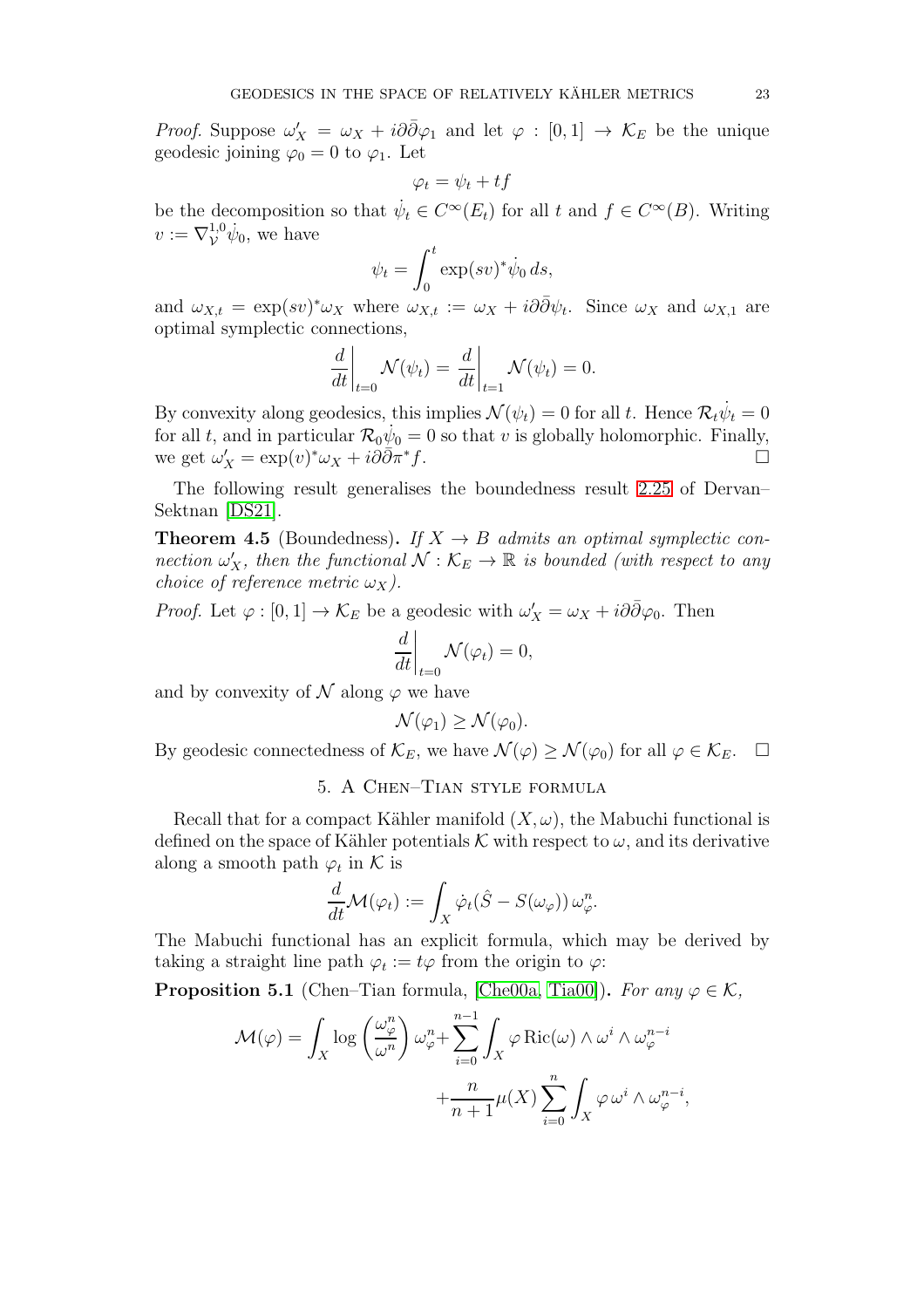where

$$
\mu(X) := \frac{c_1(X) \cdot [\omega]^{n-1}}{[\omega]^n}.
$$

It is often useful to define the functionals appearing in the formula:

$$
H(\varphi) := \int_X \log \left( \frac{\omega_{\varphi}^n}{\omega^n} \right) \omega_{\varphi}^n,
$$
  

$$
R(\varphi) := \sum_{i=0}^{n-1} \int_X \varphi \operatorname{Ric}(\omega) \wedge \omega^i \wedge \omega_{\varphi}^{n-i},
$$
  

$$
I(\varphi) := \frac{1}{n+1} \sum_{i=0}^n \int_X \varphi \omega^i \wedge \omega_{\varphi}^{n-i}.
$$

The Chen–Tian formula then states

$$
\mathcal{M}(\varphi) = H(\varphi) + R(\varphi) + n\mu(X)I(\varphi).
$$

The purpose of this section is to prove an analogue of the Chen–Tian formula for the functional  $\mathcal N$ . This will be achieved through the following result:

<span id="page-23-0"></span>**Proposition 5.2** ([\[DS21,](#page-38-3) Lemma 4.26]). For  $k \gg 0$ , write  $\omega_k := \omega_X + k\omega_B$ , and let  $\mathcal{M}_k$  be the corresponding Mabuchi functional restricted to  $\mathcal{K}_E$ . Then there is an expansion

$$
\mathcal{M}_k = k^n \mathcal{F} + k^{n-1} \mathcal{N} + \mathcal{O}(k^{n-2}).
$$

The proof in [\[DS21\]](#page-38-3) is strictly speaking for the twisted Mabuchi functional, however an entirely analogous proof yields the above result. We also remark that the functional  $\mathcal F$  is constant along  $\mathcal K_E$ .

Our goal is now to expand the usual Chen–Tian formula in  $k$  and identify the  $k^{n-1}$ -coefficient to produce a similar formula for the functional N. Recall the functionals  $H$ ,  $R$  and  $I$  from the Chen–Tian formula; we will denote by  $H_k$ ,  $R_k$  and  $I_k$  their counterparts for  $\omega_k$ , and expand each of these separately. We remark that the slope

$$
\mu_k(X) := \frac{c_1(X) \cdot [\omega_X + k\omega_B]^{m+n-1}}{[\omega_X + k\omega_B]^{m+n}}
$$

has an expansion

$$
\mu_k(X) = \frac{m}{m+n}A_0(X) + \frac{n}{m+n}A_1(X)k^{-1} + O(k^{-2})
$$

which we shall not write down explicitly, but is essentially the same as  $(6)$ .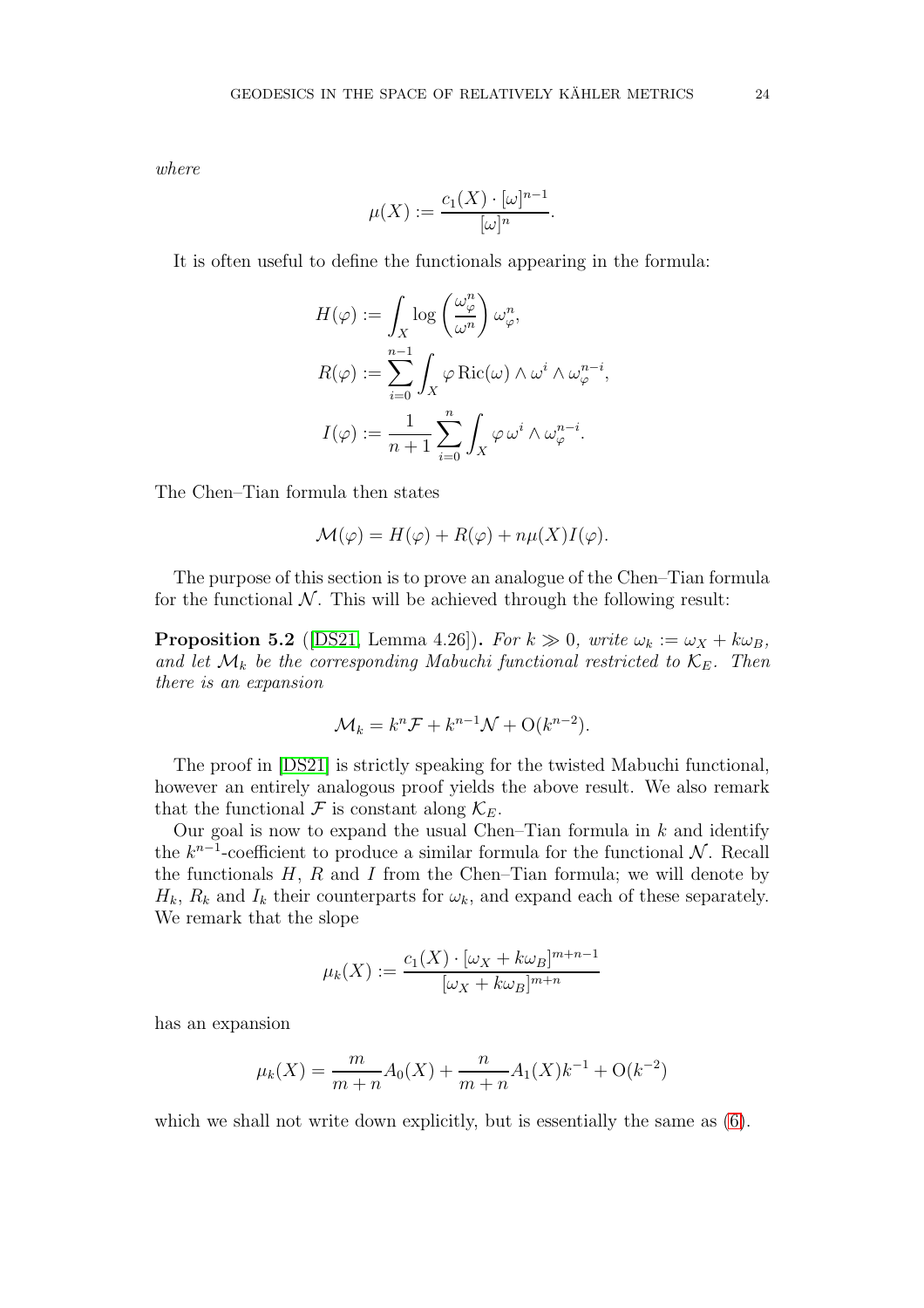Proposition 5.3. There are expansions

$$
I_k(\varphi) = k^n \frac{1}{m+1} {m+n \choose n} \sum_{i=0}^m \int_X \varphi \,\omega_B^n \wedge \omega_X^i \wedge \omega_{X,\varphi}^{m-i}
$$
  
+ 
$$
k^{n-1} \frac{1}{m+2} {m+n \choose n-1} \sum_{i=0}^{m+1} \int_X \varphi \,\omega_B^{n-1} \wedge \omega_X^i \wedge \omega_{X,\varphi}^{m+1-i}
$$
  
+ O(k^{n-2}),

$$
R_k(\varphi) = k^n {m+n \choose n} \sum_{i=0}^{m-1} \int_X \varphi \rho \wedge \omega_B^n \wedge \omega_X^i \wedge \omega_{X,\varphi}^{m-1-i}
$$
  
+ 
$$
k^{n-1} {m+n \choose n-1} \sum_{i=0}^m \int_X \varphi (\rho + \text{Ric}(\omega_B)) \wedge \omega_B^{n-1} \wedge \omega_X^{m-i} \wedge \omega_{X,\varphi}^i
$$
  
+ 
$$
k^{n-1} {m+n \choose n} \sum_{i=0}^{m-1} \int_X \varphi i \partial \overline{\partial}(\Lambda_{\omega_B} \omega_X) \wedge \omega_B^n \wedge \omega_X^{m-1-i} \wedge \omega_{X,\varphi}^i
$$
  
+ 
$$
O(k^{n-2}),
$$

and

$$
H_k(\varphi) = k^n {m+n \choose n} \int_X \log \left( \frac{\omega_B^n \wedge \omega_{X,\varphi}^m}{\omega_B^n \wedge \omega_X^m} \right) \omega_B^n \wedge \omega_{X,\varphi}^m
$$
  
+ 
$$
k^{n-1} {m+n \choose n-1} \int_X \log \left( \frac{\omega_B^n \wedge \omega_{X,\varphi}^m}{\omega_B^n \wedge \omega_X^m} \right) \omega_B^{n-1} \wedge \omega_{X,\varphi}^{m+1}
$$
  
- 
$$
k^{n-1} {m+n \choose n} \sum_{i=0}^{m-1} \int_X \varphi \, i \partial \overline{\partial} (\Lambda_{\omega_B} \omega_X) \wedge \omega_B^n \wedge \omega_X^{m-1-i} \wedge \omega_{X,\varphi}^i
$$
  
+ O(k^{n-2}).

Proof. We will not provide the full proofs for all of these; instead we will content ourselves with calculating the leading order term of  $I_k$  to give an idea of how these calculations can be done for  $I_k$  and  $R_k$ , and also calculate the expansion of  $H_k$  since the  $k^{n-1}$  term is rather difficult.

.

An important tool in the proofs is the combinatorial formula

(9) 
$$
\binom{n+1}{p+1} = \binom{n}{p} + \binom{n-1}{p} + \dots + \binom{p}{p}
$$

This, for example, lets one write the functional I instead as

<span id="page-24-0"></span>
$$
I(\varphi) = \frac{1}{n+1} \sum_{p=0}^{n} {n+1 \choose p+1} \int_X \varphi \,\omega^{n-p} \wedge (i \partial \bar{\partial} \varphi)^p.
$$

This is achieved by expanding  $\omega_{\varphi}^i = (\omega + i\partial\bar{\partial}\varphi)^i$ , and reindexing the sum over powers of  $i\partial\bar{\partial}\varphi$ . Conversely, if one obtains a formula of this form, then one can factorise it using the same combinatorial formula.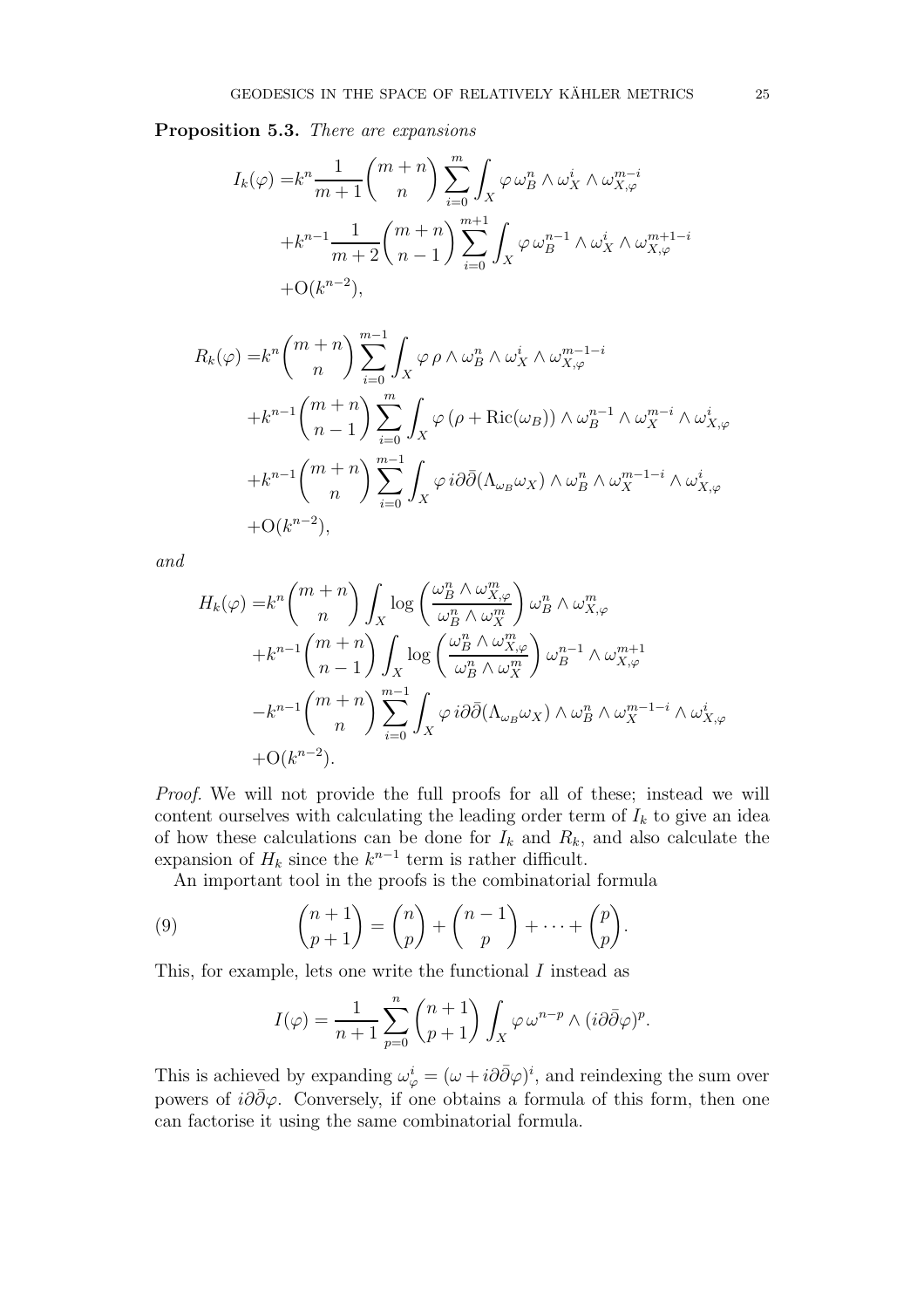First, for the expansion of  $I_k$  we have

$$
I_k(\varphi) = \frac{1}{m+n+1} \sum_{p=0}^{m+n} \binom{m+n+1}{p+1} \int_X \varphi \,\omega_k^{m+n-p} \wedge (i \partial \overline{\partial} \varphi)^p.
$$

Expanding this expression in  $k$ , we find the leading coefficient of  $k^n$  is

$$
\frac{1}{m+n+1} \sum_{p=0}^{m} {m+n+1 \choose p+1} \int_X \varphi {m+n-p \choose n} \omega_B^n \wedge \omega_X^{m-p} \wedge (i \partial \overline{\partial} \varphi)^p.
$$

Now note that

$$
\frac{1}{m+n+1} {m+n+1 \choose p+1} {m+n-p \choose n} = \frac{(m+n)!}{(p+1)!(m+n-p)!} \frac{(m+n-p)!}{n!(m-p)!}
$$

$$
= \frac{(m+n)!}{(m+1)!n!} \frac{(m+1)!}{(p+1)!(m-p)!}
$$

$$
= \frac{1}{m+1} {m+n \choose n} {m+1 \choose p+1}.
$$

Hence the leading coefficient of  $I_k(\varphi)$  is

$$
\frac{1}{m+1} {m+n \choose n} \sum_{p=0}^{m} {m+1 \choose p+1} \int_X \varphi \,\omega_B^n \wedge \omega_X^{m-p} \wedge (i \partial \bar{\partial} \varphi)^p
$$

which by the combinatorial formula [\(9\)](#page-24-0) can be factorised as

$$
\frac{1}{m+1}\binom{m+n}{n}\sum_{i=0}^m \int_X \varphi \,\omega_B^n \wedge \omega_X^i \wedge \omega_{X,\varphi}^{m-i}.
$$

The calculation for the subleading order term is similar. For the R-functional, one must also use the expansion of the Ricci curvature given by

$$
Ric(\omega_k) = \rho + Ric(\omega_B) + k^{-1}i\partial\bar{\partial}(\Lambda_{\omega_B}\omega_X) + O(k^{-2});
$$

see [\[DS19b,](#page-38-1) Lemma 4.6].

Finally we expand the  $H$ -functional,

$$
H_k(\varphi) = \int_X \log \left( \frac{\omega_{k,\varphi}^{m+n}}{\omega_k^{m+n}} \right) \omega_{k,\varphi}^{m+n}.
$$

We first expand the logarithm. This is given by

$$
\log\left(\frac{\omega_B^n\wedge\omega_{X,\varphi}^m}{\omega_B^n\wedge\omega_X^m}\right)+\log\left(1+k^{-1}\frac{n}{m+1}\left(\frac{\omega_B^{n-1}\wedge\omega_{X,\varphi}^{m+1}}{\omega_B^n\wedge\omega_{X,\varphi}^m}-\frac{\omega_B^{n-1}\wedge\omega_X^{m+1}}{\omega_B^n\wedge\omega_X^m}\right)+\mathcal{O}(k^{-2})\right).
$$

Using the power series formula

$$
\log(1+x) = \sum_{i=1}^{\infty} (-1)^{i+1} \frac{x^i}{i}
$$

we get

$$
\log\left(\frac{\omega_{k,\varphi}^{m+n}}{\omega_k^{m+n}}\right) = \log\left(\frac{\omega_B^n \wedge \omega_{X,\varphi}^m}{\omega_B^n \wedge \omega_X^m}\right) + k^{-1} \frac{n}{m+1} \left(\frac{\omega_B^{n-1} \wedge \omega_{X,\varphi}^{m+1}}{\omega_B^n \wedge \omega_{X,\varphi}^m} - \frac{\omega_B^{n-1} \wedge \omega_X^{m+1}}{\omega_B^n \wedge \omega_X^m}\right) + O(k^{-2}).
$$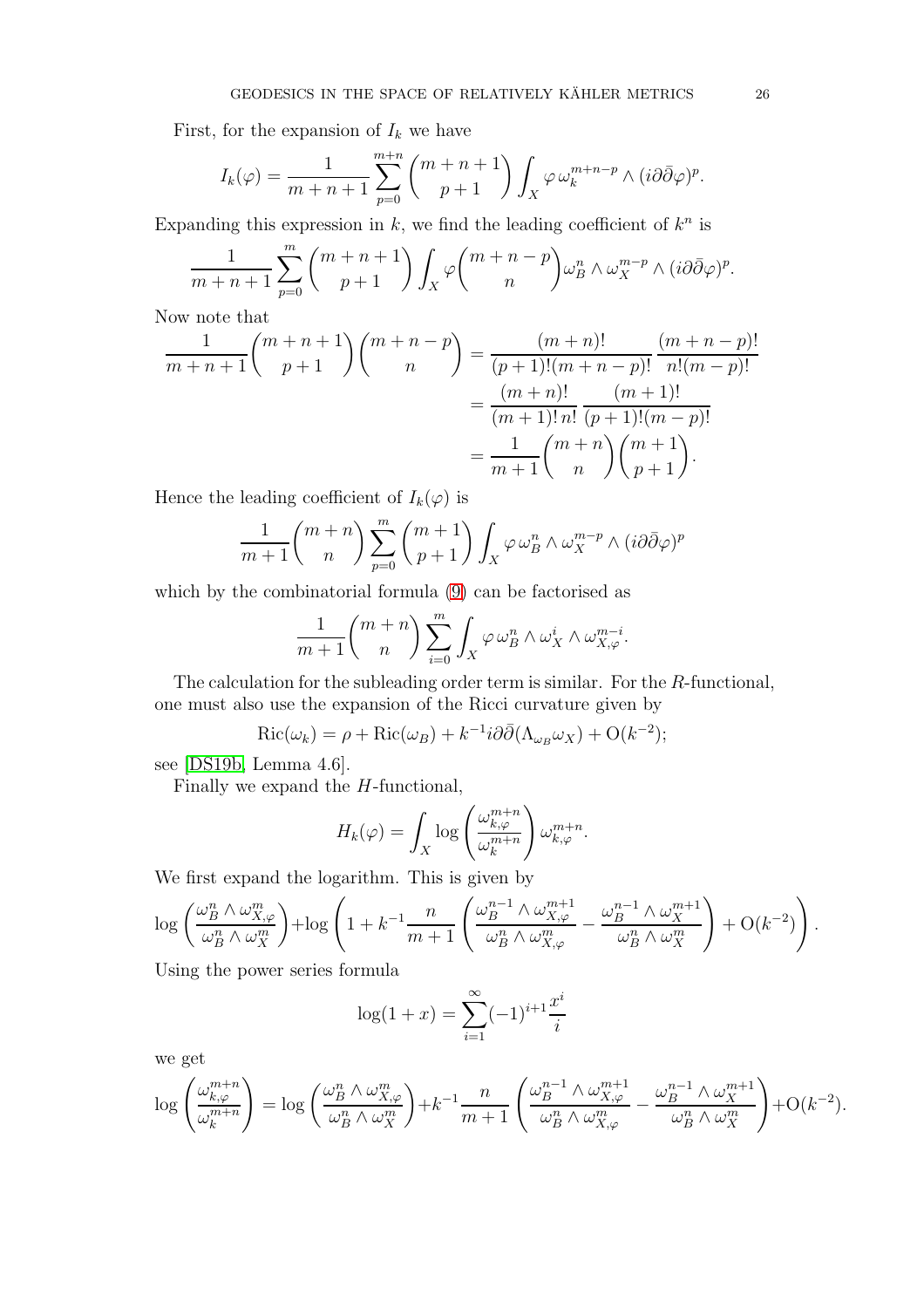The  $k^n$ -coefficient of  $H_k(\varphi)$  is therefore

$$
\binom{m+n}{n}\int_X \log\left(\frac{\omega_B^n \wedge \omega_{X,\varphi}^m}{\omega_B^n \wedge \omega_X^m}\right) \omega_B^n \wedge \omega_{X,\varphi}^m.
$$

The  $k^{n-1}$ -coefficient is

<span id="page-26-0"></span>
$$
\begin{aligned}\n\binom{m+n}{n-1} & \int_X \left( \frac{\omega_B^{n-1} \wedge \omega_{X,\varphi}^{m+1}}{\omega_B^n \wedge \omega_{X,\varphi}^m} - \frac{\omega_B^{n-1} \wedge \omega_X^{m+1}}{\omega_B^n \wedge \omega_X^m} \right) \omega_B^n \wedge \omega_{X,\varphi}^m \\
& + \binom{m+n}{n-1} & \int_X \log \left( \frac{\omega_B^n \wedge \omega_{X,\varphi}^m}{\omega_B^n \wedge \omega_X^m} \right) \omega_B^{n-1} \wedge \omega_{X,\varphi}^{m+1}.\n\end{aligned}
$$

We can reduce the first term of  $(10)$  as follows:

$$
\begin{split}\n&\int_{X} \left( \frac{\omega_{B}^{n-1} \wedge \omega_{X,\varphi}^{m+1}}{\omega_{B}^{n} \wedge \omega_{X,\varphi}^{m}} - \frac{\omega_{B}^{n-1} \wedge \omega_{X}^{m+1}}{\omega_{B}^{n} \wedge \omega_{X}^{m}} \right) \omega_{B}^{n} \wedge \omega_{X,\varphi}^{m} \\
&= \int_{X} \left( \omega_{B}^{n-1} \wedge \omega_{X,\varphi}^{m+1} - \frac{\omega_{B}^{n} \wedge \omega_{X,\varphi}^{m}}{\omega_{B}^{n} \wedge \omega_{X}^{m}} \omega_{B}^{n-1} \wedge \omega_{X}^{m+1} \right) \\
&= \int_{X} \left( 1 - \frac{\omega_{B}^{n} \wedge \omega_{X,\varphi}^{m}}{\omega_{B}^{n} \wedge \omega_{X}^{m}} \right) \omega_{B}^{n-1} \wedge \omega_{X}^{m+1} \\
&= \int_{X} \frac{\omega_{B}^{n} \wedge \omega_{X}^{m} - \omega_{B}^{n} \wedge \omega_{X,\varphi}^{m}}{\omega_{B}^{n} \wedge \omega_{X}^{m}} \omega_{B}^{n-1} \wedge \omega_{X}^{m+1} \\
&= \frac{m+1}{n} \int_{X} (\Lambda_{\omega_{B}} \omega_{X}) (\omega_{B}^{n} \wedge \omega_{X}^{m} - \omega_{B}^{n} \wedge \omega_{X,\varphi}^{m}) \\
&= -\frac{m+1}{n} \sum_{p=1}^{m} \binom{m}{p} \int_{X} (\Lambda_{\omega_{B}} \omega_{X}) \omega_{B}^{n} \wedge \omega_{X}^{m-p} \wedge (i \partial \bar{\partial} \varphi)^{p} \\
&= -\frac{m+1}{n} \sum_{p=1}^{m} \binom{m}{p} \int_{X} \varphi \, i \partial \bar{\partial} (\Lambda_{\omega_{B}} \omega_{X}) \wedge \omega_{B}^{n} \wedge \omega_{X}^{m-p} \wedge (i \partial \bar{\partial} \varphi)^{p-1} \\
&= -\frac{m+1}{n} \sum_{p=0}^{m-1} \binom{m}{p+1} \int_{X} \varphi \, i \partial \bar{\partial} (\Lambda_{\omega_{B}} \omega_{X}) \wedge \omega_{B}^{
$$

Combining all of these expansions together with Proposition [5.2,](#page-23-0) we get the following. Note there is a miraculous cancellation that occurs between the  $k^{n-1}$ -coefficients of  $H_k$  and  $R_k$ , following from the lengthy calculation at the end of the last proof.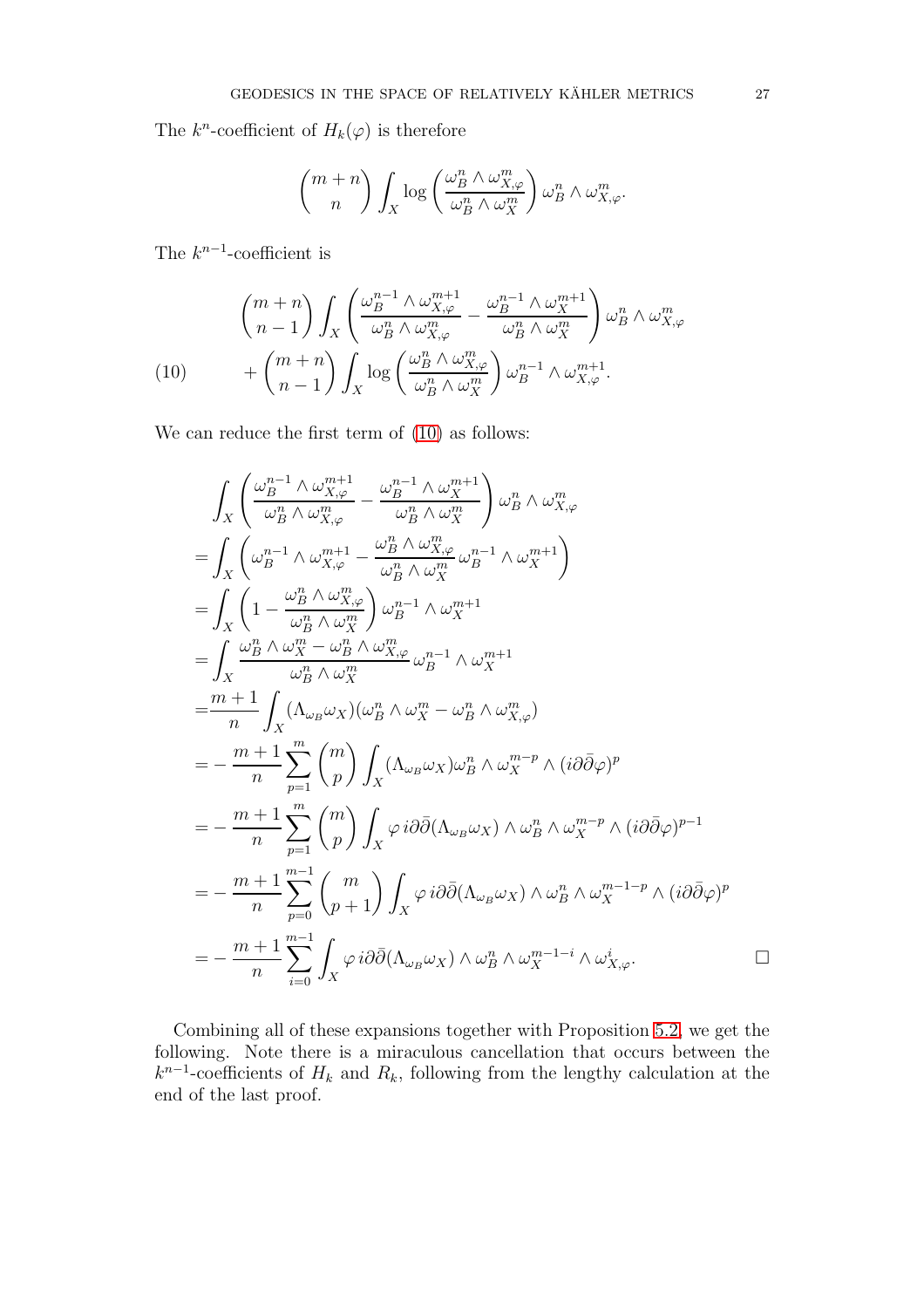<span id="page-27-1"></span>**Theorem 5.4.** The functional  $N$  satisfies the formula

$$
\mathcal{N}(\varphi) = {m+n \choose n-1} \left[ \int_X \log \left( \frac{\omega_B^n \wedge \omega_{X,\varphi}^m}{\omega_B^n \wedge \omega_X^m} \right) \omega_B^{n-1} \wedge \omega_{X,\varphi}^{m+1} \right. \\
\left. + \sum_{i=0}^m \int_X \varphi \left( \rho + \text{Ric}(\omega_B) \right) \wedge \omega_B^{n-1} \wedge \omega_X^{m-i} \wedge \omega_{X,\varphi}^i \\
\left. + \frac{m}{m+2} A_0(X) \sum_{i=0}^{m+1} \int_X \varphi \omega_B^{n-1} \wedge \omega_X^i \wedge \omega_{X,\varphi}^{m+1-i} \right. \\
\left. + A_1(X) \sum_{i=0}^m \int_X \varphi \omega_B^n \wedge \omega_X^i \wedge \omega_{X,\varphi}^{m-i} \right],
$$

where  $\rho$  is the curvature of the metric on  $\Lambda^m \mathcal{V}$  determined by  $\omega_X$ , and  $A_0(X)$ and  $A_1(X)$  are the topological constants appearing in the expansion

$$
\mu_k(X) = \frac{m}{m+n}A_0(X) + \frac{n}{m+n}k^{-1}A_1(X) + O(k^{-2}).
$$

As with the standard Chen–Tian formula, it will be useful to name the functionals appearing in the formula for later use:

$$
\widetilde{H}(\varphi) := \int_X \log \left( \frac{\omega_B^n \wedge \omega_{X,\varphi}^m}{\omega_B^n \wedge \omega_X^m} \right) \omega_B^{n-1} \wedge \omega_{X,\varphi}^{m+1}
$$
\n
$$
\widetilde{R}(\varphi) := \sum_{i=0}^m \int_X \varphi \left( \rho + \text{Ric}(\omega_B) \right) \wedge \omega_B^{n-1} \wedge \omega_X^{m-i} \wedge \omega_{X,\varphi}^i
$$
\n
$$
\widetilde{I}(\varphi) := \sum_{i=0}^m \int_X \varphi \omega_B^n \wedge \omega_X^i \wedge \omega_{X,\varphi}^{m-i}
$$
\n(11)\n
$$
\widetilde{J}(\varphi) := \sum_{i=0}^{m+1} \int_X \varphi \omega_B^{n-1} \wedge \omega_X^i \wedge \omega_{X,\varphi}^{m+1-i}
$$

<span id="page-27-2"></span>The formula then takes the more notationally compact form:

$$
\mathcal{N}(\varphi) = {m+n \choose n-1} \left( \widetilde{H}(\varphi) + \widetilde{R}(\varphi) + A_1(X)\widetilde{I}(\varphi) + \frac{m}{m+2} A_0(X)\widetilde{J}(\varphi) \right).
$$

## <span id="page-27-0"></span>6. Geodesics associated to fibration degenerations and polystability

In this section, we associate to certain fibration degenerations  $(\mathcal{X}, \mathcal{H}) \rightarrow$  $(B, L)$  whose fibres over B are all product test configurations, a unique geodesic ray in  $\mathcal{K}_E$ . Calculating the limiting slope of the functional N along this ray, we recover the invariant  $W_1(\mathcal{X}, \mathcal{H})$  determining stability of the fibration. Applying convexity of the functional  $\mathcal N$  along geodesics, this yields polystability of fibrations admitting optimal symplectic connections, with respect to fibration degenerations that are locally products over  $B \times \mathbb{C}$ . For isotrivial fibrations, meaning those whose fibres are all isomorphic as complex manifolds, this implies polystability with respect to fibration degenerations that are smooth over  $B \times \mathbb{C}$ . In the case of varieties, the ideas used here go back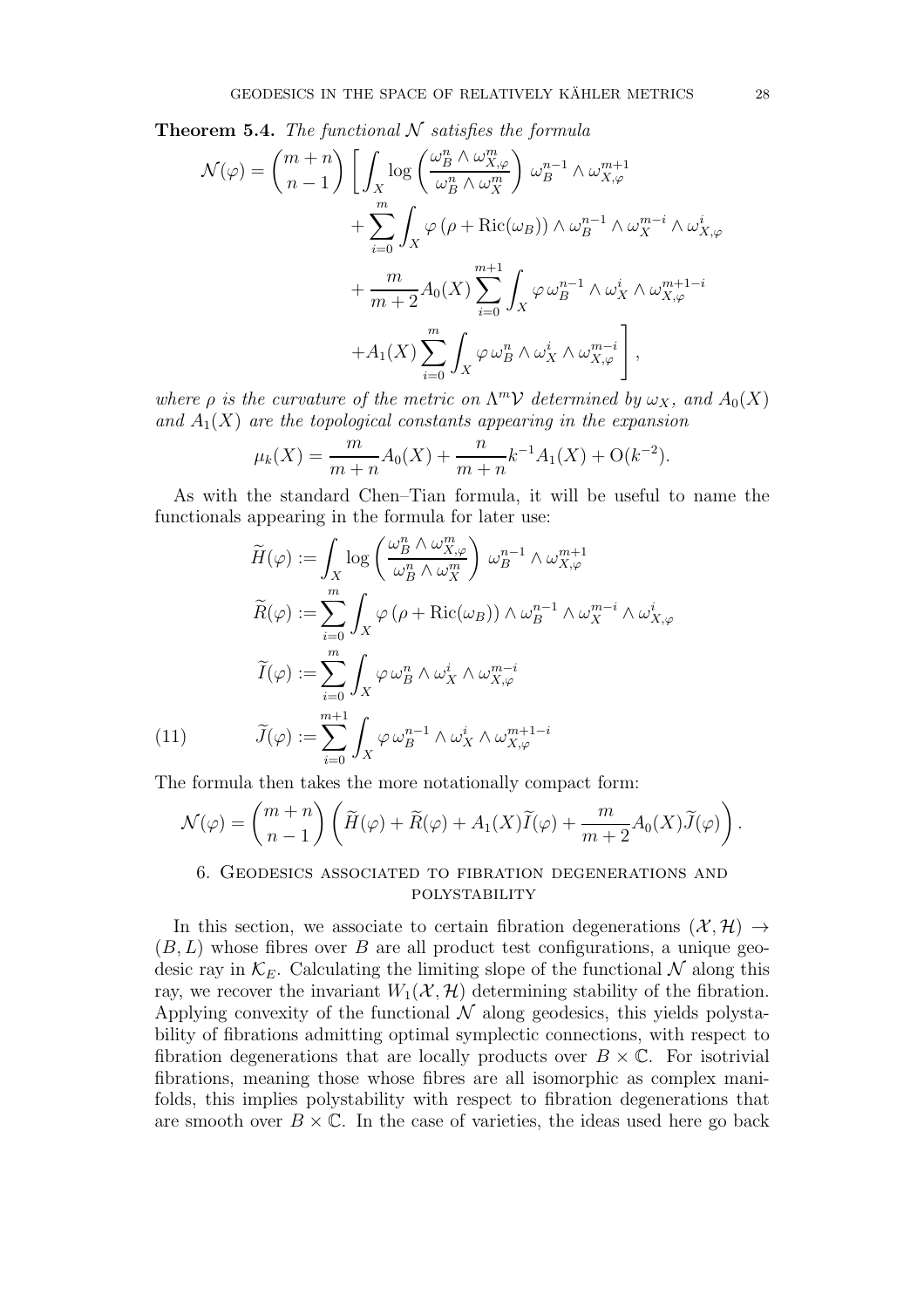to [\[Tia97\]](#page-39-2), and have been carried out by various authors in [\[PS10\]](#page-38-16), [\[PRS08\]](#page-38-17), [\[BHJ19\]](#page-37-8), with extensions to the non-algebraic Kähler case in [\[DR17b\]](#page-38-18) and [\[SD18,](#page-38-8) [SD20\]](#page-38-19).

These results will apply under the following assumptions: we consider a smooth projective morphism  $\pi : X \to B$  of non-singular projective varieties, together with a choice of ample line bundle  $L \rightarrow B$  and relatively ample line bundle  $H \to X$ . We further assume that dim  $H^0(X_b, TX_b)$  is independent of b, which by the partial Cartan decomposition is equivalent to assuming that dim  $E_b$  is independent of b, and assume that each fibre  $X_b$  admits a cscK metric in the class  $c_1(H_b)$ . Even though we have chosen to work in the algebraic setting with line bundles, the results will carry over easily to the transcendental Kähler setting, as we comment on in Remark [6.13.](#page-35-1)

Towards calculating the limiting slope of the functional  $\mathcal{N}$ , we first review the theory of Deligne pairings; see [\[BHJ19,](#page-37-8) Section 1.2] for further information. Let Y and T be smooth varieties, and let  $\pi : Y \to T$  be a flat projective morphism of relative dimension m. Given line bundles  $L_1, \ldots, L_{m+1}$  on Y, integration over the fibres gives a well-defined cohomology class

$$
\int_{Y/T} c_1(L_1) \cdots c_1(L_{m+1})
$$

on the base T. The theory of Deligne pairings gives a canonical choice of line bundle  $\langle L_1, \ldots, L_{m+1} \rangle_{Y/T}$  whose first Chern class is this cohomology class. Moreover, if  $h_1, \ldots, h_{m+1}$  are smooth hermitian metrics on  $L_1, \ldots, L_{m+1}$  respectively, then the theory also produces a canonical *continuous* hermitian metric  $\langle h_1, \ldots, h_{m+1} \rangle_{Y/T}$  on  $\langle L_1, \ldots, L_{m+1} \rangle_{Y/T}$  that is smooth over the smooth locus of  $\pi$ . The Deligne pairings are symmetric in the factors, multilinear, and functorial. Most importantly, they satisfy:

(1) The curvature of  $\langle h_1, \ldots, h_{m+1} \rangle_{Y/T}$  is given by

$$
\int_{Y/T} \omega_1 \wedge \cdots \wedge \omega_{m+1},
$$

where  $\omega_i$  is the curvature of  $h_i$ .

(2) If  $h'_1$  is another smooth hermitian metric on  $L_1$ , then

(12) 
$$
\log\left(\frac{\langle h'_1, h_2, \dots, h_{m+1}\rangle_{Y/T}}{\langle h_1, h_2, \dots, h_{m+1}\rangle_{Y/T}}\right) = \int_{Y/T} \phi \,\omega_2 \wedge \dots \wedge \omega_{m+1},
$$

<span id="page-28-0"></span>where  $\phi := \log(h'_1/h_1)$ .

To simplify notation, we shall abusively write

(13) 
$$
\langle h'_1, h_2, \ldots, h_{m+1} \rangle_{Y/T} - \langle h_1, h_2, \ldots, h_{m+1} \rangle_{Y/T}
$$

for what is really

<span id="page-28-1"></span>
$$
\log\left(\frac{\langle h'_1, h_2, \ldots, h_{m+1} \rangle_{Y/T}}{\langle h_1, h_2, \ldots, h_{m+1} \rangle_{Y/T}}\right)
$$

.

This is in line with using additive notation for line bundles and metrics rather than multiplicative notation. Furthermore, when  $T$  is a point we shall simply write  $\langle , \rangle_Y$  in place of  $\langle , \rangle_{Y / pt}$ .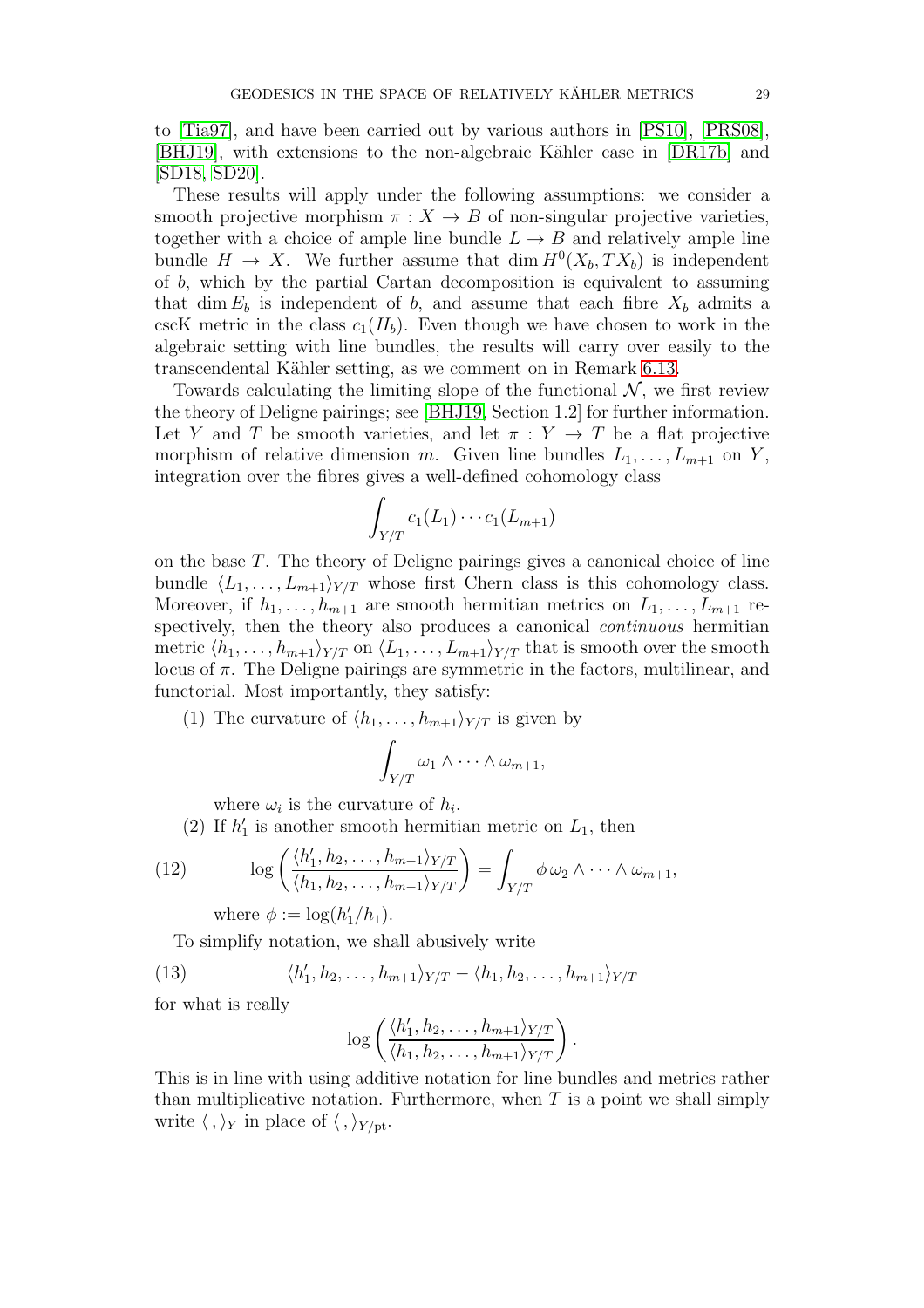Using the change of metric formula [\(12\)](#page-28-0), we can rewrite the functionals appearing in the Chen–Tian style formula [5.4](#page-27-1) in terms of Deligne pairings. Let  $\pi : X \to B$  be a smooth projective morphism of projective varieties, let  $L \to B$  be ample and  $H \to X$  be relatively ample, let  $h_X$  be a smooth metric on H with curvature a relatively Kähler form  $\omega_X$ , and let  $h_B$  be a smooth metric on L with curvature a Kähler form  $\omega_B$ . Denote by  $\eta_X$  the metric on  $-K_X$  corresponding to the volume form  $\omega_X^m \wedge \omega_B^n$ . Lastly, write  $f = \Lambda_{\omega_B} \omega_X$ which we consider as a hermitian metric on the trivial line bundle on  $X$  with curvature  $i\partial\bar{\partial}(\Lambda_{\omega_B}\omega_X)$ .

<span id="page-29-0"></span>**Proposition 6.1.** Let  $h_{X,\varphi}$  be another smooth metric on H with relatively Kähler curvature  $\omega_{X,\varphi}$ , where  $\varphi = \log(h_{X,\varphi}/h)$ , and let  $\eta_{X,\varphi}$  be the metric on  $-K_X$  corresponding to the volume form  $\omega_{X,\varphi}^m \wedge \omega_B^n$ . Then:

$$
(i) \widetilde{H}(\varphi) = \langle \eta_{X,\varphi}, h_B^{n-1}, h_{X,\varphi}^{m+1} \rangle_X - \langle \eta_X, h_B^{n-1}, h_{X,\varphi}^{m+1} \rangle_X,
$$
  
\n
$$
(ii) \widetilde{R}(\varphi) = \langle \eta_X, h_B^{n-1}, h_{X,\varphi}^{m+1} \rangle_X - \langle \eta_X, h_B^{n-1}, h_X^{m+1} \rangle_X,
$$
  
\n
$$
(iii) \widetilde{I}(\varphi) = \langle h_B^n, h_{X,\varphi}^{m+1} \rangle_X - \langle h_B^n, h_X^{m+1} \rangle_X,
$$
  
\n
$$
(iv) \widetilde{J}(\varphi) = \langle h_B^{n-1}, h_{X,\varphi}^{m+2} \rangle_X - \langle h_B^{n-1}, h_X^{m+2} \rangle_X,
$$

where the functionals  $\widetilde{H}, \widetilde{R}, \widetilde{I}, \widetilde{J}$  are defined in [\(11\)](#page-27-2), and we abuse notation as  $in (13)$  $in (13)$ .

Proof. This is immediate from the change of metric formula [\(12\)](#page-28-0) for Deligne pairings; we only note that

$$
\log(\eta_{X,\varphi}/\eta_X) = \log\left(\frac{\omega_{X,\varphi} \wedge \omega_B^n}{\omega_X \wedge \omega_B^n}\right),\,
$$

which is the integrand appearing in the functional  $H$ .

Now, let us turn to fibration degenerations. First, notice that any fibration degeneration with  $W_0(\mathcal{X}, \mathcal{H}) > 0$  may be ignored, as these by definition do not destabilise the fibration. We may therefore assume  $W_0(\mathcal{X}, \mathcal{H}) = 0$ , which by Proposition [2.29](#page-13-1) means that the general fibre  $(\mathcal{X}_b, \mathcal{H}_b)$  normalises to a product test configuration for  $(X_b, H_b)$ . If we normalise  $(X, \mathcal{H})$ , then the general fibre  $(\mathcal{X}_b, \mathcal{H}_b)$  of  $(\mathcal{X}, \mathcal{H})$  over B will also be normal, and hence will be a genuine product test configuration for  $(X_b, H_b)$  by K-polystability of the fibres.

It follows that it suffices to consider fibration degenerations whose general fibre is a genuine product test configuration. In what follows, we will make a slightly more restrictive assumption that implies all fibres are product test configurations:

**Definition 6.2.** A fibration degeneration  $(\mathcal{X}, \mathcal{H})$  of  $(X, H)$  is called producttype if for every  $b \in B$  there is an open neighbourhood U of b and a holomorphic isomorphism

$$
(\mathcal{X}|_{U\times\mathbb{C}},\mathcal{H}|_{U\times\mathbb{C}})\cong(X|_U\times\mathbb{C},p^*H|_U),
$$

with the right-hand side having a possibly non-trivial  $\mathbb{C}^*$ -action.

Restricting attention to product-type fibration degenerations is analogous to considering sub-vector bundles instead of subsheaves when studying stability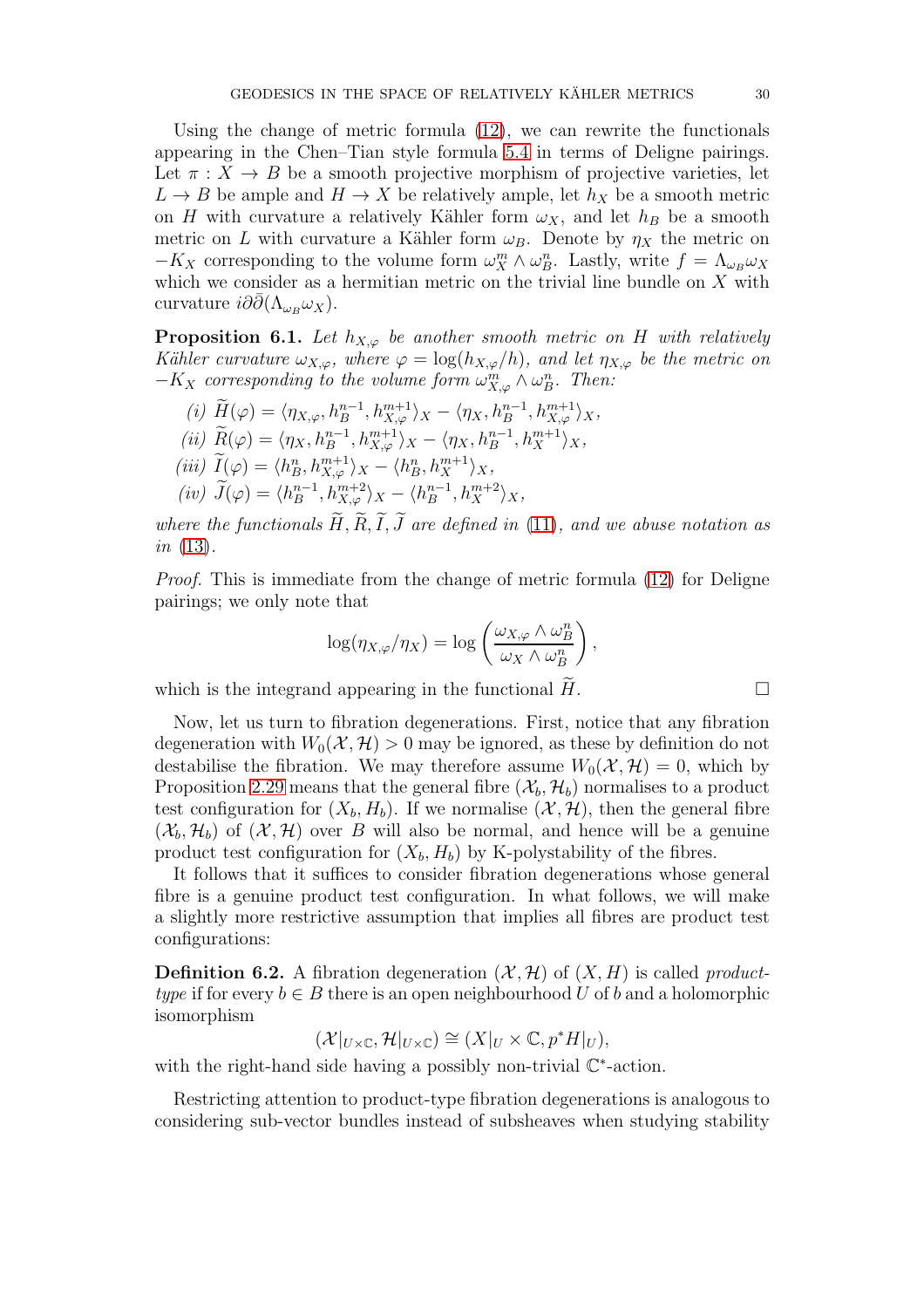of vector bundles; see Examples  $6.14$  and  $6.15$ . Thus, when the base  $B$  of the fibration is a curve, we expect such fibration degenerations to play an important role, perhaps determining stability completely.

A product-type fibration degenerations has all fibres  $\mathcal{X}_b$  product test configurations. When the fibration is isotrivial, the converse holds:

<span id="page-30-0"></span>**Lemma 6.3.** Suppose that all fibres  $X_b$  are isomorphic as complex manifolds, and let X be a fibration degeneration of X. If all fibres  $\mathcal{X}_b$  are product test configurations, then  $\mathcal X$  is product-type.

Proof. This is a consequence of the Fischer–Grauert theorem [\[FG65\]](#page-38-20), which states that if  $Y \to T$  is a proper holomorphic surjective submersion with all fibres  $Y_t$  isomorphic as complex manifolds, then the fibration is holomorphically locally trivial. Applying this to X in a neighbourhood of  $(b, 0) \in U \times \mathbb{C}$ and applying  $\mathbb{C}^*$ -equivariance gives that  $\mathcal{X}|_U \cong X|_U \times \mathbb{C}$ .

It remains to establish the isomorphism of line bundles  $\mathcal{H}_{U\times\mathbb{C}}\cong p^*H|_U$ . This kind of result is well established, see for example [\[New78,](#page-38-21) Lemma 5.10] which applies in the algebraic case but extends equally well to the holomorphic  $\overline{\phantom{a}}$  setting.

We also have the following, which tells us that for isotrivial fibrations, our result applies to all fibration degenerations that are smooth over  $B \times \mathbb{C}$ .

<span id="page-30-1"></span>**Lemma 6.4.** Let  $(X, \mathcal{H})$  be a fibration degeneration of  $(X, H)$  that is smooth over  $B \times \mathbb{C}$ , with  $W_0(\mathcal{X}, \mathcal{H}) = 0$ . Then all fibres  $(\mathcal{X}_b, \mathcal{H}_b)$  are product test configurations.

Here smoothness is in the sense of scheme theory, so that  $\mathcal{X} \to B \times \mathbb{C}$  is a holomorphic submersion.

*Proof.* Since the map  $\mathcal{X} \to B \times \mathbb{C}$  is smooth, all fibres  $\mathcal{X}_b$  will be normal varieties. Since  $W_0(\mathcal{X}, \mathcal{H}) = 0$ , by [2.29](#page-13-1) the general fibre  $(\mathcal{X}_b, \mathcal{H}_b)$  satisfies  $DF(\mathcal{X}_b, \mathcal{H}_b) = 0$ . Now, since the morphism  $\mathcal{X} \to B \times \mathbb{C}$  is smooth it is in particular flat. The Donaldson–Futaki invariant is constant in flat families, and therefore every fibre satisfies  $DF(\mathcal{X}_b, \mathcal{H}_b) = 0$ . Since every fibre is also normal, it follows that all fibres  $(\mathcal{X}_b, \mathcal{H}_b)$  are product test configurations, by K-polystability of the fibres  $(X_b, H_b)$ .

Our aim is now to associate to any product-type fibration degeneration a unique geodesic ray  $\varphi : [0, \infty) \to \mathcal{K}_E$  that is compatible with this fibration degeneration in a suitable sense. Firstly, let  $D \subset \mathbb{C}$  be the closed unit disc, and write  $D^{\times} := D \setminus \{0\}$ . Given a fibration degeneration  $(\mathcal{X}, \mathcal{H})$ , we will denote by  $\mathcal{X}|_D$  the restriction of X to  $D \subset \mathbb{C}$ , and similarly for  $\mathcal{H}|_D$ . Using the  $\mathbb{C}^*$ action on X, we consider  $(X \times D^{\times}, p^*H) \subset (X|_D, \mathcal{H}|_D)$  as an open subset. Here  $p: X \times D^{\times} \to X$  is the projection, and we shall use this notation throughout the rest of the section.

**Definition 6.5.** Let  $(\mathcal{X}, \mathcal{H})$  be a product-type fibration degeneration of  $(X, H)$ , and let  $h_X$  be a fixed hermitian metric on H with curvature  $\omega_X$  a relatively cscK metric on X. A smooth geodesic ray  $\varphi : [0, \infty) \to \mathcal{K}_E$  is said to be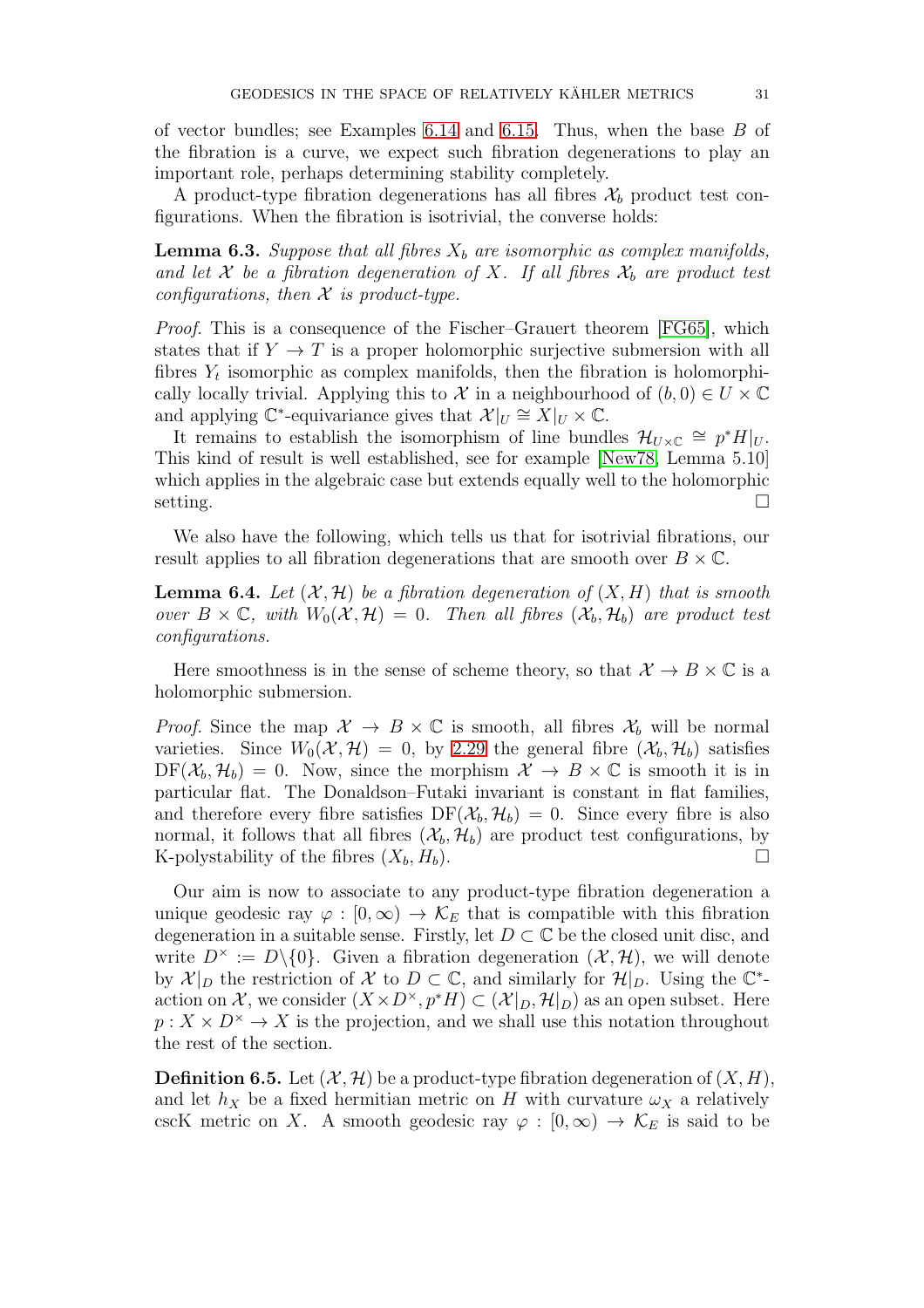compatible with  $(X, \mathcal{H})$  if there exists a smooth  $S^1$ -invariant hermitian metric  $h_X$  on  $\mathcal{H}|_D$  such that the function  $\Phi: X \times D^{\times} \to \mathbb{R}$  defined by

$$
h_{\mathcal{X}}|_{D^{\times}} = e^{\Phi} p^* h_X
$$

satisfies:

- <span id="page-31-2"></span>(i)  $\Phi|_{\partial X} = 0$ , and
- (ii)  $\Phi(x,\tau) := \varphi_{-\log|\tau|}(x)$  for all  $\tau \in D^{\times}$ .

In the non-relative case, there is already a suitable notion of a geodesic compatible with a given test configuration, see for example [\[PS10\]](#page-38-16). Since such a geodesic solves a degenerate Monge-Ampère equation with boundary condition, the geodesic is necessarily unique. For arbitrary test configurations, one must first resolve singularities on the total space, and even then the geodesic is not guaranteed to be smooth but only  $C^{1,1}$  in general. When the test configuration is a product however, we shall see that the unique associated geodesic ray is smooth. Moreover if the initial condition  $h<sub>X</sub>$  is a cscK metric, then the geodesic ray will also be through cscK metrics.

We wish to associate a unique smooth geodesic ray to any product-type fibration degeneration. As for the geodesic equation in Section [3,](#page-14-0) the notion of geodesic ray compatible with a fibration degeneration is simply the usual notion of compatibility with test configurations but fibrewise over  $B$ . So we will again construct the geodesics fibrewise and show they vary smoothly with the base point.

<span id="page-31-1"></span>**Proposition 6.6** (Donaldson). Let  $(X \times \mathbb{C}, p^*L)$ <sub>p</sub> be a product test configuration for  $(X, L)$ , and let  $\omega$  be a cscK metric in  $c_1(L)$ . Then there exists a unique geodesic ray compatible with the product test configuration having initial condition  $0 \in \mathcal{K}_{\omega}$ .

This essentially follows from Donaldson's reduction of the geodesic equation on the disc to a so-called "Wess–Zumino–Witten" (WZW) equation. Denote by D the disc and let  $G/K$  be the symmetric space  $\text{Aut}_0(X)/\text{Isom}_0(\omega)$ , where  $\omega$  is cscK. Then  $G/K$  is a non-positively curved symmetric space, embedded in the space  $H$  of Kähler potentials as a totally geodesic submanifold. We wish to construct a smooth map  $f: D \to G/K$  satisfying the geodesic equation together with the boundary condition given by  $f(e^{i\theta}) = K \cdot \rho(e^{i\theta})$ , where  $\rho : \mathbb{C}^* \to \text{Aut}(X, L)$  is the action determining the product test configuration.

By [\[Don92,](#page-37-15) Proposition 4],  $f: D \to G/K$  defines a geodesic if and only if f solves the WZW equation

<span id="page-31-0"></span>(14) 
$$
\tilde{\tau}(f) := \tau(f) + [D_u f, D_v f] = 0.
$$

Here  $\tau(f) := \text{tr}(\nabla df)$  is the usual tension field appearing in the harmonic map equation, and  $[,] : T(G/K) \otimes T(G/K) \rightarrow T(G/K)$  is the Lie bracket given by the canonical isomorphism of the tangent space with the Lie algebra of K. Also,  $u+iv$  is the standard complex coordinate on  $D \subset \mathbb{C}$ , and  $D_uf := df(\partial_u)$ ,  $D_v f := df(\partial_v)$ . As is proven in [\[Don92\]](#page-37-15) (see also the comments in Section 7 of [\[Don99\]](#page-37-7)), the WZW equation has a unique smooth solution for any fixed boundary condition. It follows that the geodesic equation on a product test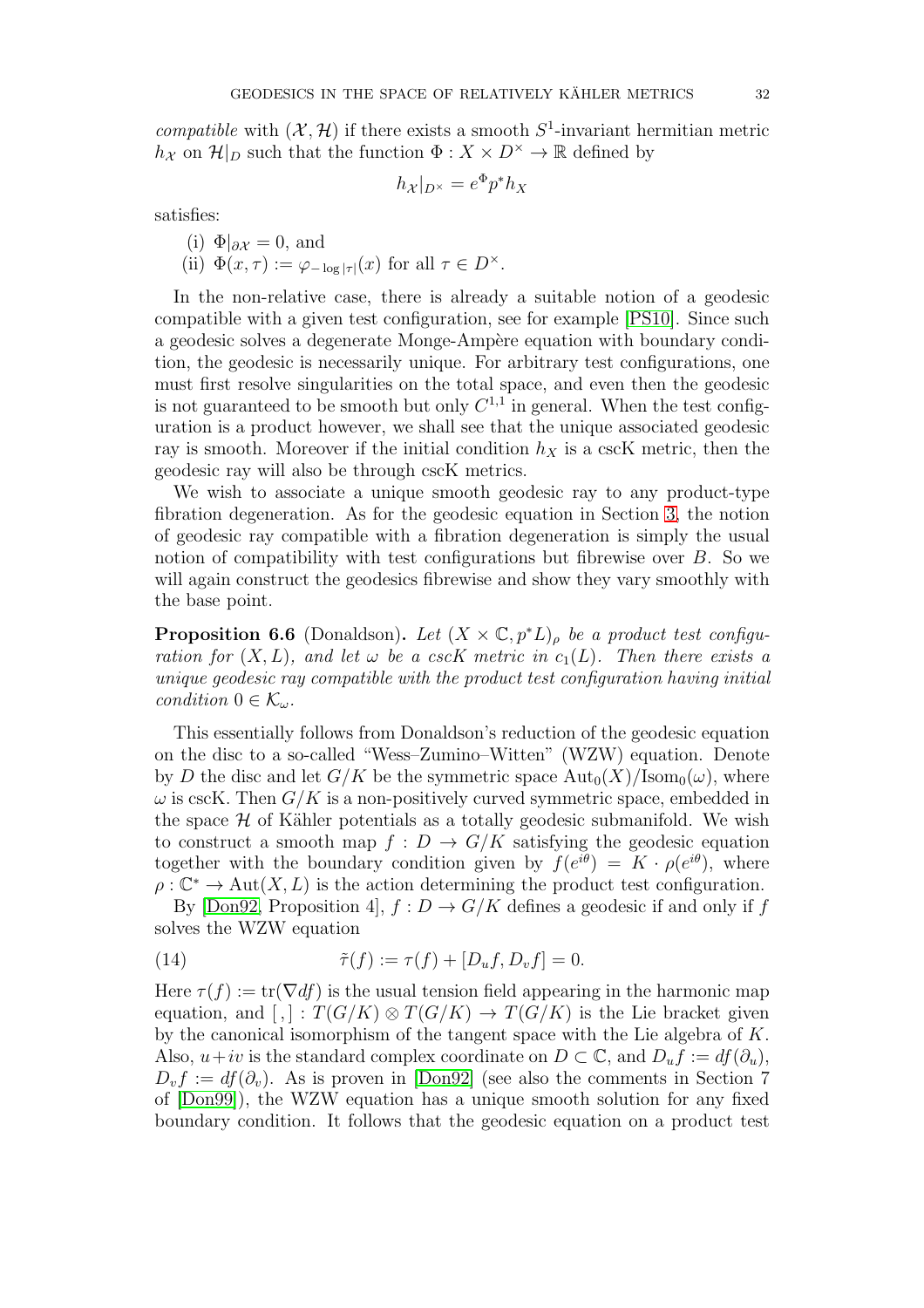configuration is uniquely soluble, and the solution is smooth and lies within the space of cscK metrics.

Hence, on a product-type fibration degeneration, each fibre  $(\mathcal{X}_b, \mathcal{H}_b)$  has a unique geodesic ray  $\varphi_b : [0, \infty) \to \mathcal{K}_{E,b}$  associated to it. It once again falls to proving these geodesic rays depend smoothly on the base point b. This will be done by linearising the WZW equation at a solution, and showing the derivative is an isomorphism. This has been carried out by Goldstein [\[Gol72\]](#page-38-22) for the standard harmonic map equation; adapting his proof, we show:

#### <span id="page-32-1"></span>Proposition 6.7. Let

$$
F: C^{r,\alpha}(D, G/K) \to C^{r-2,\alpha}(D, T(G/K)) \times C^{r,\alpha}(\partial D, G/K)
$$

be given by

$$
F(f) = (\tilde{\tau}(f), f|_{\partial D}),
$$

where  $\tilde{\tau}(f) := \text{tr}(\nabla df) + [D_u f, D_v f]$  is the WZW operator [\(14\)](#page-31-0). If  $f : D \to$  $G/K$  is a solution to the WZW equation, then  $dF|_f$  is an isomorphism.

*Proof.* Following [\[Gol72\]](#page-38-22), we show the derivative is both injective and surjective at a solution. In fact, surjectivity follows from abstract index theory, given that the leading order term in the linearisation of the WZW equation agrees with that of the harmonic map equation; see [\[Gol72,](#page-38-22) pp. 353–355]. Hence we only need to show that the derivative is injective at a solution.

So, suppose that  $W \in T_f C^{r,\alpha}(D, G/K) = C^{r,\alpha}(D, f^*T(G/K))$  lies in the kernel of  $dF|_f$ . Then  $W|_{\partial D} = 0$ , and W arises from a variation  $f_t$  of f with  $f_0 = f$  and  $f_t|_{\partial D} = f|_{\partial D}$  for all t. Let  $u + iv$  be the standard complex coordinate on  $\mathbb C$  restricted to the closed unit disc  $D \subset \mathbb C$ . In these coordinates, the Wess–Zumino–Witten equation takes the form

$$
\tilde{\tau}(f) = D_u D_u f + D_v D_v f + [D_u f, D_v f] = 0,
$$

where  $D_u f := f_*(\partial_u)$ ,  $D_v f := f_*(\partial_v)$ , and for a vector field V along f,  $D_u V$ (resp.  $D_v V$ ) is the covariant derivative of V along  $f_*(\partial_u)$  (resp.  $f_*(\partial_v)$ ). In [\[Gol72,](#page-38-22) "Lemma"], Goldstein shows that that W lying in the kernel of  $dF|_f$  is equivalent to the condition<sup>[2](#page-32-0)</sup>

$$
0 = D_t(\tau(f_t) + [D_u f_t, D_v f_t])|_{t=0}.
$$

Omitting the evaluation at  $t = 0$ , the WZW equation then differentiates to give

$$
0 = D_t D_u D_u f + D_t D_v D_v f + D_t [D_u f, D_v f]
$$
  
= 
$$
D_u D_t D_u f + R(D_t f, D_u f) D_u f
$$
  
+ 
$$
D_v D_t D_v f + R(D_t f, D_v f) D_v f + D_t [D_u f, D_v f],
$$

where R is the curvature tensor of  $G/K$ . Next, we use that  $\lceil \cdot \rceil$  is covariantly constant on  $G/K$ , so that  $D_t[D_u f, D_v f] = [D_t D_u f, D_v f] + [D_u f, D_t D_v f]$ . Also, the connection on  $G/K$  is torsion-free, so we have  $D_t D_u f = D_u D_t f$ .

<span id="page-32-0"></span><sup>&</sup>lt;sup>2</sup>It is here that one uses the condition that f solves the WZW equation.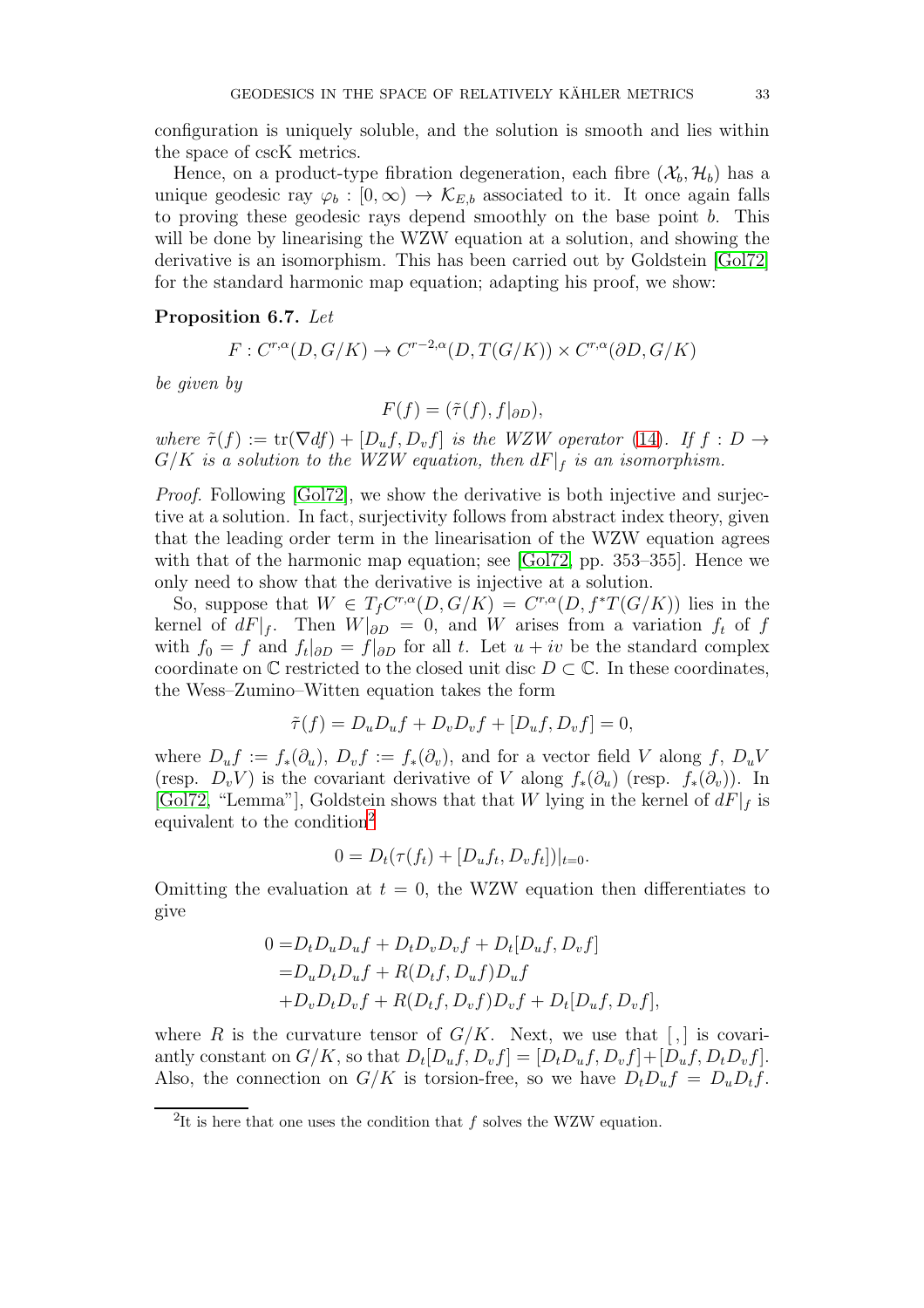Lastly, the curvature operator R on  $G/K$  takes the explicit form  $R(U, V)W =$  $-\frac{1}{4}$  $\frac{1}{4}[W, [U, V]]$ . Putting this all together, we get

$$
0 = D_u D_u W + D_v D_v W - \frac{1}{4} [D_u f, [W, D_u f]] - \frac{1}{4} [D_v f, [W, D_v f]]
$$
  
+[D\_u W, D\_v f] + [D\_u f, D\_v W].

Taking the  $L^2$ -inner product with  $-W$ ,

$$
0 = -\langle W, D_u D_u W \rangle - \langle W, D_v D_v W \rangle
$$
  
+  $\frac{1}{4} \langle W, [D_u f, [W, D_u f]] \rangle + \frac{1}{4} \langle W, [D_v f, [W, D_v f]] \rangle$   
-  $\langle W, [D_u W, D_v f] \rangle - \langle W, [D_u f, D_v W] \rangle.$ 

Since  $W|_{\partial D} = 0$ , we can integrate  $D_u$  and  $D_v$  by parts without picking up boundary terms, hence  $-\langle W, D_u D_u W \rangle = \langle D_u W, D_u W \rangle$  and similarly for v. Furthermore, the inner product on  $G/K$  is ad-invariant, so that  $\langle [U, V], W \rangle +$  $\langle V, [U, W] \rangle = 0$ . Hence we get

$$
0 = \langle D_u W, D_u W \rangle + \langle D_v W, D_v W \rangle
$$
  
+  $\frac{1}{4} \langle [D_u f, W], [D_u f, W] \rangle + \frac{1}{4} \langle [D_v f, W], [D_v f, W] \rangle$   
+  $\langle [D_u f, W], D_v W \rangle - \langle [D_v f, W], D_u W \rangle$   
=  $||D_u W - \frac{1}{2} [D_v f, W]||^2 + ||D_v W + \frac{1}{2} [D_u f, W]||^2$ 

Since all terms in the final line are non-negative, they must vanish. Hence  $D_uW = \frac{1}{2}$  $\frac{1}{2}[D_v f, W]$  and  $D_v W = -\frac{1}{2}$  $\frac{1}{2}[D_u f, W]$ . Now, letting  $\left( \begin{array}{c} 0 \end{array} \right)$  denote the pointwise inner product on  $T(G/K)$ , we have  $\partial_u(W, W) = 2(D_u W, W)$  $([D_v f, W], W) = (D_v f, [W, W]) = 0$ , and similarly for v. It follows that  $(W, W)$ is constant, and since  $W|_{\partial D} = 0$  we have  $W = 0$ . □

**Theorem 6.8.** Let  $(X, \mathcal{H})$  be a product-type fibration degeneration of  $(X, H)$ . Given any relatively cscK metric  $\omega_X$  on X, there exists a unique smooth geodesic ray  $\varphi : [0, \infty) \to \mathcal{K}_E$  compatible with  $(\mathcal{X}, \mathcal{H})$ .

*Proof.* Over an open subset  $U \subset B$ , we trivialise the fibration degeneration,

$$
(\mathcal{X}_{U\times\mathbb{C}},\mathcal{H}|_{U\times\mathbb{C}})\cong(X|_U\times\mathbb{C},p^*H).
$$

On  $U$ , construct the fibre bundles:

- $\bullet \mathcal{D} := U \times D$ ,
- $\partial \mathcal{D} := U \times \partial D \subset \mathcal{D}$ ,
- $\mathcal{G}/\mathcal{K}$  the smooth fibre bundle whose fibre over  $b \in U$  is the homogeneous space  $G_b/K_b$  of cscK metrics in  $c_1(H_b)$ , as in Section [3,](#page-14-0)
- $T(\mathcal{G}/\mathcal{K})$  the vertical tangent bundle of the fibre bundle  $\mathcal{G}/\mathcal{K}$ .

For any of these fibre bundles  $\mathcal{F}_1, \mathcal{F}_2$ , denote by  $C^{\infty}_U(\mathcal{F}_1, \mathcal{F}_2)$  the smooth morphisms  $\mathcal{F}_1 \to \mathcal{F}_2$  compatible with the projections to U, which is also a fibre bundle over U.

The fibrewise WZW operator can then be treated as a smooth map  $\tilde{\tau}$ :  $C^{\infty}_U(\mathcal{D}, \mathcal{G}/\mathcal{K}) \to C^{\infty}_U(\mathcal{D}, T(\mathcal{G}/\mathcal{K})) \times_U C^{\infty}_U(\partial \mathcal{D}, \mathcal{G}/\mathcal{K})$ . The fibrewise  $S^1$ -action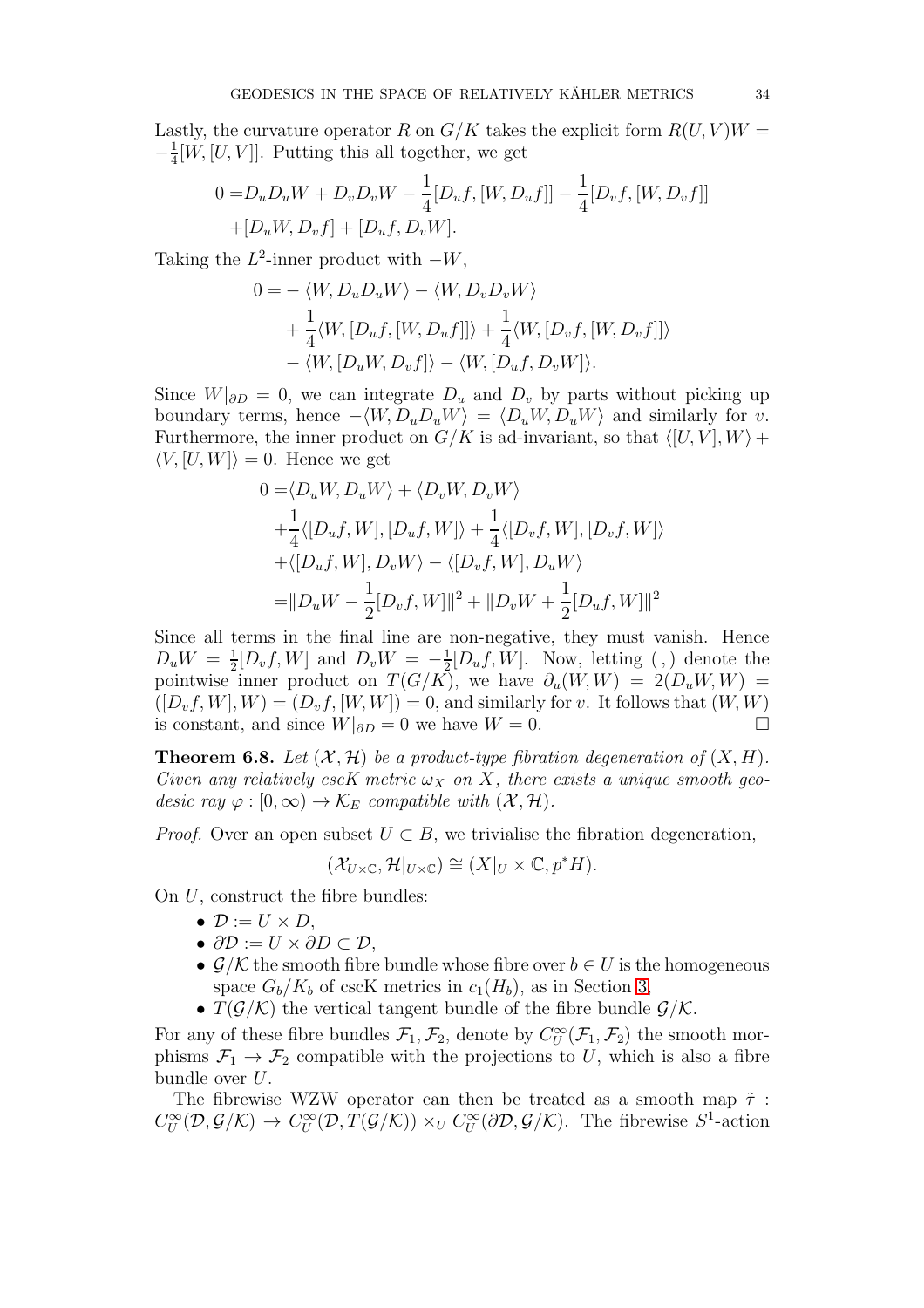on  $(X|_U \times \mathbb{C}, p^*H)$  determined by the fibration degeneration yields a smooth section  $s: U \to C^{\infty}_U(\partial \mathcal{D}, \mathcal{G}/\mathcal{K})$ , by pulling back the initial relatively cscK metric by the action. For each point  $b \in U$  there is then a unique solution  $f_b: D \to G_b/K_b$  of the WZW equation with boundary value  $s(b)$ . Proposition [6.7](#page-32-1) together with the implicit function theorem for Banach manifolds implies the solutions  $f_b$  vary smoothly with b.

<span id="page-34-0"></span>**Theorem 6.9.** Let  $(\mathcal{X}, \mathcal{H}) \to (B, L) \times \mathbb{C}$  be a product-type fibration degeneration of  $(X, H) \to (B, L)$ . Let  $\omega_X$  be a fixed choice of relatively cscK metric on X, and let  $\varphi : [0, \infty) \to \mathcal{K}_E$  be the unique geodesic ray associated to  $(\mathcal{X}, \mathcal{H})$ . Then

$$
\lim_{t\to\infty}\frac{\mathcal{N}(\varphi_t)}{t}=W_1(\mathcal{X},\mathcal{H}).
$$

To prove this, we will need the following lemma, which is a special case of a result by Boucksom–Hisamoto–Jonsson:

<span id="page-34-1"></span>**Lemma 6.10** ([\[BHJ19,](#page-37-8) Lemma 3.9]). Let  $(\mathcal{X}, \mathcal{H})$  be a product-type fibration degeneration of  $(X, H)$ . Let  $\mathcal{L}_0, \ldots, \mathcal{L}_{m+n}$  be line bundles on X with restrictions  $L_0, \ldots, L_{m+n}$  to  $X = X_1$ , and choose fixed hermitian metrics  $h_0, \ldots, h_{m+n}$  on  $L_1, \ldots, L_{m+n}$ . We compactify X and each of the  $\mathcal{L}_i$  trivially over  $\mathbb{P}^1$ , and denote them by the  $\overline{\mathcal{X}}$  and  $\overline{\mathcal{L}}_i$ . For each i, let  $H_i$  be a smooth  $S^1$ -invariant metric on  $\mathcal{L}_i$  defined in a neighbourhood of  $0 \in \mathbb{C}$ , and write  $h_i^t$ for the corresponding ray of smooth metrics on  $L_i$ . Then

$$
\langle h_0^t, \ldots, h_{m+n}^t \rangle_X - \langle h_0, \ldots, h_{m+n} \rangle_X = t \left( \overline{\mathcal{L}}_0 \cdot \ldots \cdot \overline{\mathcal{L}}_{m+n} \right) + \mathrm{O}(1).
$$

*Proof of Theorem [6.9.](#page-34-0)* Let  $\varphi : [0, \infty) \to \mathcal{K}_E$  be the unique geodesic ray associated to the fibration degeneration; this corresponds to a smooth hermitian metric  $h_X$  on  $\mathcal{H}|_D$  whose restriction to  $\mathcal{H}|_{\partial D}$  is isomorphic to  $p^*h_X$ . Denote by  $h_X^t$  the ray of smooth metrics on X determined by  $h_X$ . Then

$$
\varphi_t = \log(h_X^t/h_X)
$$

is a smooth geodesic ray in  $\mathcal{K}_E$ . The metric  $h_{\mathcal{X}}$  also determines a smooth metric  $\eta_{\mathcal{X}}$  on the relative canonical bundle  $K_{\mathcal{X}/D}$ , which is a line bundle in the case of product-type fibration degenerations. We then obtain a ray of smooth metrics  $\eta_X^t$  on  $K_X$ . Proposition [6.1](#page-29-0) then gives

$$
\widetilde{H}(\varphi_t) + \widetilde{R}(\varphi_t) = \langle \eta_X^t, h_B^{n-1}, (h_X^t)^{m+1} \rangle_X - \langle \eta_X, h_B^{n-1}, h_X^{m+1} \rangle_X,
$$
\n
$$
\widetilde{I}(\varphi_t) = \langle h_B^n, (h_X^t)^{m+1} \rangle_X - \langle h_B^n, h_X^{m+1} \rangle_X,
$$
\n
$$
\widetilde{J}(\varphi_t) = \langle h_B^{n-1}, (h_X^t)^{m+2} \rangle_X - \langle h_B^{n-1}, h_X^{m+2} \rangle_X.
$$

Lemma [6.10](#page-34-1) together with the Chen–Tian style formula Theorem [5.4](#page-27-1) and the intersection theory formula Proposition [2.30](#page-13-2) for  $W_1(\mathcal{X}, \mathcal{H})$  then immediately imply the result.

<span id="page-34-2"></span>**Theorem 6.11.** Let  $(X, H) \rightarrow (B, L)$  be a fibration that admits an optimal symplectic connection in the class  $c_1(H)$ , and let  $(\mathcal{X}, \mathcal{H})$  be a fibration degeneration of  $(X, H)$  that is product-type. Then  $W_0(\mathcal{X}, \mathcal{H}) \geq 0$ , and if  $W_0(\mathcal{X}, \mathcal{H}) = 0$  then  $W_1(\mathcal{X}, \mathcal{H}) \geq 0$  with equality if and only if  $(\mathcal{X}, \mathcal{H})$  is a product fibration degeneration.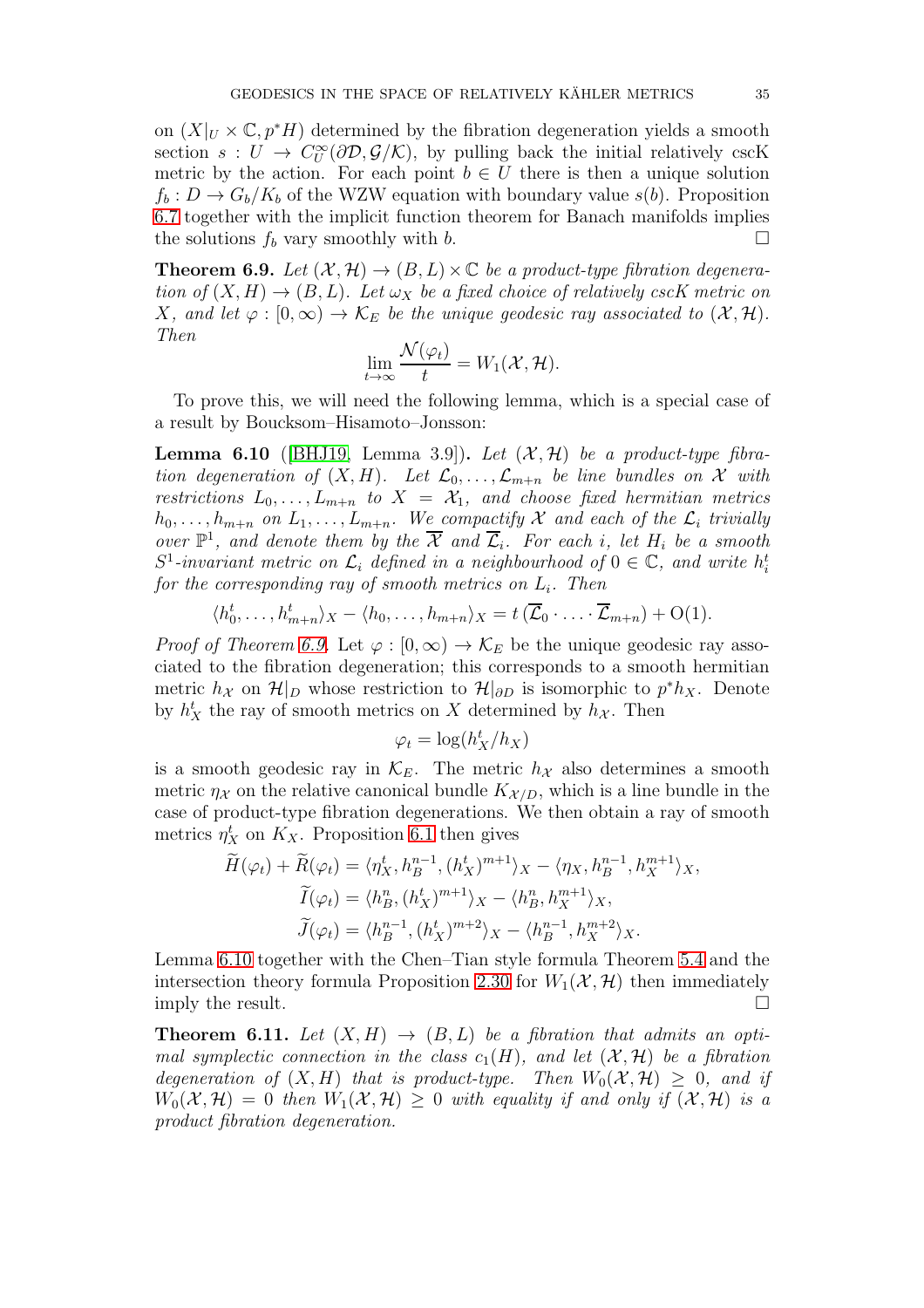*Proof.* We may assume that  $W_0(\mathcal{X}, \mathcal{H}) = 0$ , since the fibres  $(X_b, H_b)$  are Kpolystable. Noting that any optimal symplectic connection is a critical point of the functional N, the fact that  $W_1(\mathcal{X}, \mathcal{H}) \geq 0$  follows from the previous theorem and convexity of the functional  $N$  along geodesics.

If  $W_1(\mathcal{X}, \mathcal{H}) = 0$  then the geodesic ray  $\varphi_t$  must originate from a oneparameter subgroup of  $\text{Aut}_0(\pi)$ , by Theorem [4.1.](#page-20-2) The fibration degeneration is then isomorphic to the product fibration degeneration determined by the one-parameter subgroup. This can be seen by the result [\[SD20,](#page-38-19) Lemma 3.11]; note that in Sjöström Dyrefelt's terminology, our geodesic ray determines a subgeodesic ray on the test configuration  $(\mathcal{X}, kL + \mathcal{H})$  for all k sufficiently large. The result then says that there can be at most one normal test configuration compatible with our subgeodesic ray, and hence it must be the induced product test configuration.

**Corollary 6.12.** Let  $(X, H) \to (B, L)$  be a fibration whose fibres  $X_b$  are all isomorphic as complex manifolds. Then  $(X, H)$  is polystable with respect to fibration degenerations that are smooth over  $B \times \mathbb{C}$ .

Proof. This follows immediately from the previous theorem, together with Lemmas [6.3](#page-30-0) and [6.4.](#page-30-1)  $\Box$ 

<span id="page-35-1"></span>Remark 6.13. We have chosen here to work in the algebraic setting, however the results carry to the Kähler setting with minimal effort. Namely, in place of Lemma [6.10,](#page-34-1) we instead use the result of Sjöström Dyrefelt [\[SD18,](#page-38-8) Theorem 3.6, and work with Kähler forms instead of hermitian metrics.

We end by giving a large class of examples of product-type fibration degenerations.

<span id="page-35-2"></span>**Example 6.14.** First, consider the case where  $X = \mathbb{P}(V)$  is a projectivised vector bundle over B. If  $W \subset V$  is a sub-vector bundle, then there is a degeneration of vector bundles over B from V to  $W \oplus (V/W)$ . That is, there is a sheaf V on  $B \times \mathbb{C}$  that is flat over  $\mathbb{C}$ , and whose general fibre over  $\mathbb{C}$ is the bundle V and whose central fibre is  $W \oplus (V/W)$ . This degeneration of vector bundles naturally induces a fibration degeneration of  $X$  simply by taking  $\mathcal{X} := \mathbb{P}(\mathcal{V})$  and  $\mathcal{H} := \mathcal{O}_{\mathbb{P}(\mathcal{V})}(1)$ . More generally, one could take a flag  $0 = W_0 \subset W_1 \subset \cdots \subset W_k = V$  of vector subbundles, and this will similarly induce a product-type degeneration.

<span id="page-35-0"></span>**Example 6.15.** Let  $Q \rightarrow B$  be a holomorphic principal G-bundle, where G is a reductive group, let  $(Y, L_Y)$  be a polarised variety, and let  $\rho : G \to$ Aut $(Y, L_Y)$  be a representation. Letting  $X := Q \times_{\rho} Y$  be the associated bundle with induced relatively ample line bundle  $H := Q \times_{\rho} L_Y$ , we have a fibration  $(X, H) \to (B, L)$  all of whose fibres are isomorphic to  $(Y, L_Y)$ .

Recall a subgroup  $P \subset G$  is *parabolic* if it contains a maximal solvable subgroup, called a Borel subgroup. Parabolic subgroups can be described in the following way: a subgroup  $P \subset G$  is parabolic if and only if there exists a one-parameter subgroup  $\lambda : \mathbb{C}^* \to P$  such that

$$
P = \{ g \in G : \lim_{t \to 0} \lambda(t) g \lambda(t)^{-1} \text{ exists} \}.
$$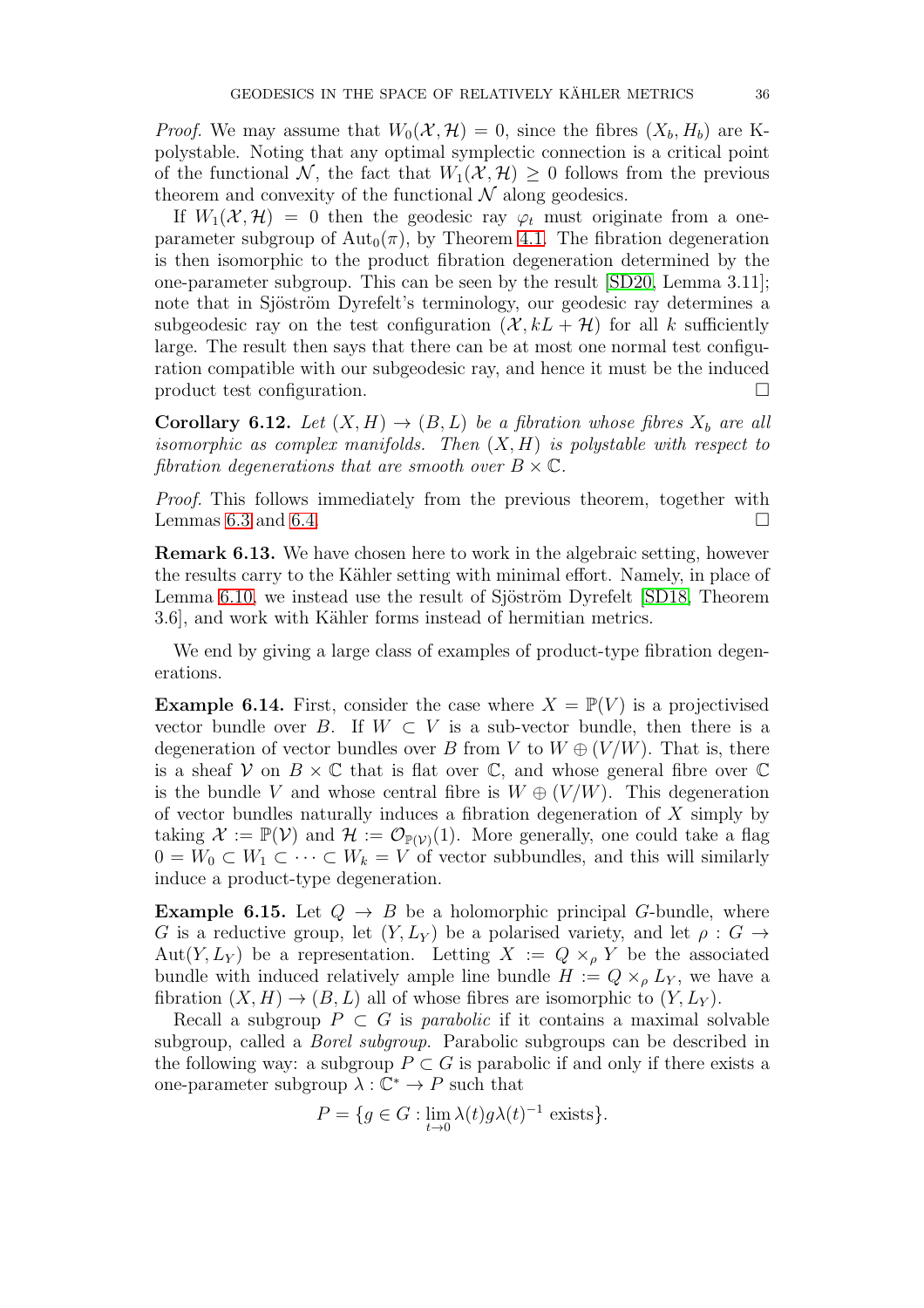In concrete terms, we can always embed the reductive group  $G$  in some  $GL(N,\mathbb{C})$ , such that P consists of matrices in G of the form

$$
\begin{pmatrix} A_1 & * & * & \cdots & * \\ 0 & A_2 & * & \cdots & * \\ 0 & 0 & A_3 & \cdots & * \\ \vdots & \vdots & \vdots & \ddots & \vdots \\ 0 & 0 & 0 & \cdots & A_k \end{pmatrix}
$$

where the  $A_i$  are invertible square matrices of fixed size  $a_i \times a_i$ , the \*'s denote arbitrary matrices of the appropriate sizes, and  $\sum_{i=1}^{k} a_i = N$ . The oneparameter subgroup  $\lambda$  can be taken to be of the form

$$
\lambda(t) := \begin{pmatrix} t^{r_1} I_{a_1} & 0 & 0 & \cdots & 0 \\ 0 & t^{r_2} I_{a_2} & 0 & \cdots & 0 \\ 0 & 0 & t^{r_3} I_{a_3} & \cdots & 0 \\ \vdots & \vdots & \vdots & \ddots & \vdots \\ 0 & 0 & 0 & \cdots & t^{r_k} I_{a_k} \end{pmatrix}
$$

where  $r_1 > r_2 > \cdots > r_k$  and  $I_{a_i}$  is the identity matrix of size  $a_i$ . Writing L for the set of block-diagonal matrices with block sizes  $(a_1, \ldots, a_k)$ , and writing U for the set of strictly upper block triangular matrices in  $P$  with diagonal entries all 1, we have  $P = U \rtimes L$ . The subset U is the unipotent radical of P, and is independent of the choice of  $\lambda$ . The reductive subgroup L is called a Levi subgroup of P; it depends on the choice of  $\lambda$  but is unique up to conjugation.

Given a parabolic subgroup  $P \subset G$ , a reduction of the structure group of Q to P is by definition a choice of open cover  $\{U_{\alpha}\}\$  of B together with holomorphic transition functions  $g_{\alpha\beta}: U_{\alpha}\cap U_{\beta}\to P$  for the principal bundle Q which take values in P. Such reductions notably arise in the definition of stability for principal bundles, given in [\[AB01\]](#page-37-16). Given a reduction of structure group to P, we can define a degeneration of the principal bundle as follows. On  $B \times \mathbb{C}$ , take the open cover  $\{U_{\alpha} \times \mathbb{C}\}\$ , and define transition functions  $\tilde{g}_{\alpha\beta}$  :  $(U_{\alpha} \cap U_{\beta}) \times \mathbb{C} \rightarrow P$  by

$$
\tilde{g}_{\alpha\beta}(b,t) := \begin{cases} \lambda(t)g_{\alpha\beta}(b)\lambda(t)^{-1} & \text{for } t \neq 0, \\ \lim_{t \to 0} \lambda(t)g_{\alpha\beta}(b)\lambda(t)^{-1} & \text{for } t = 0. \end{cases}
$$

Let  $Q$  be the principal P-bundle on  $B \times \mathbb{C}$  deterimined by these transition functions. The fibre of Q over  $t \neq 0$  isomorphic to the original principal bundle Q, however the fibre over  $t = 0$  is a principal P-bundle  $Q_0$  that may be different to Q. Note that  $Q_0$  comes equipped with a reduction of the structure group from  $P$  to  $L$ .

Taking the associated bundle  $(\mathcal{X}, \mathcal{H}) := \mathcal{Q} \times_{\rho} (Y, L_Y)$ , we obtain a fibration degeneration of  $(X, H)$  that is of product-type. To write down the  $\mathbb{C}^*$ -action on this fibration degeneration, let us trivialise Q over  $U_{\alpha}\times\mathbb{C}$ , so that  $\mathcal{Q}|_{U_{\alpha}\times\mathbb{C}}\cong$  $U_{\alpha} \times \mathbb{C} \times P$ . An element of  $(\mathcal{X}, \mathcal{H})|_{U_{\alpha} \times \mathbb{C}}$  can then be written as  $(b, t, [p, (y, \ell)]),$ where  $b \in U_{\alpha}$ ,  $t \in \mathbb{C}$ , and  $[p,(y,\ell)]$  is an equivalence class in the Cartesian product  $P \times (Y, L_Y)$ . The  $\mathbb{C}^*$ -action is defined by

$$
s\cdot (b,t,[p,(y,\ell)]):=(b,st,[\lambda(t)p\lambda(t)^{-1},\rho(\lambda(t))(y,\ell)]).
$$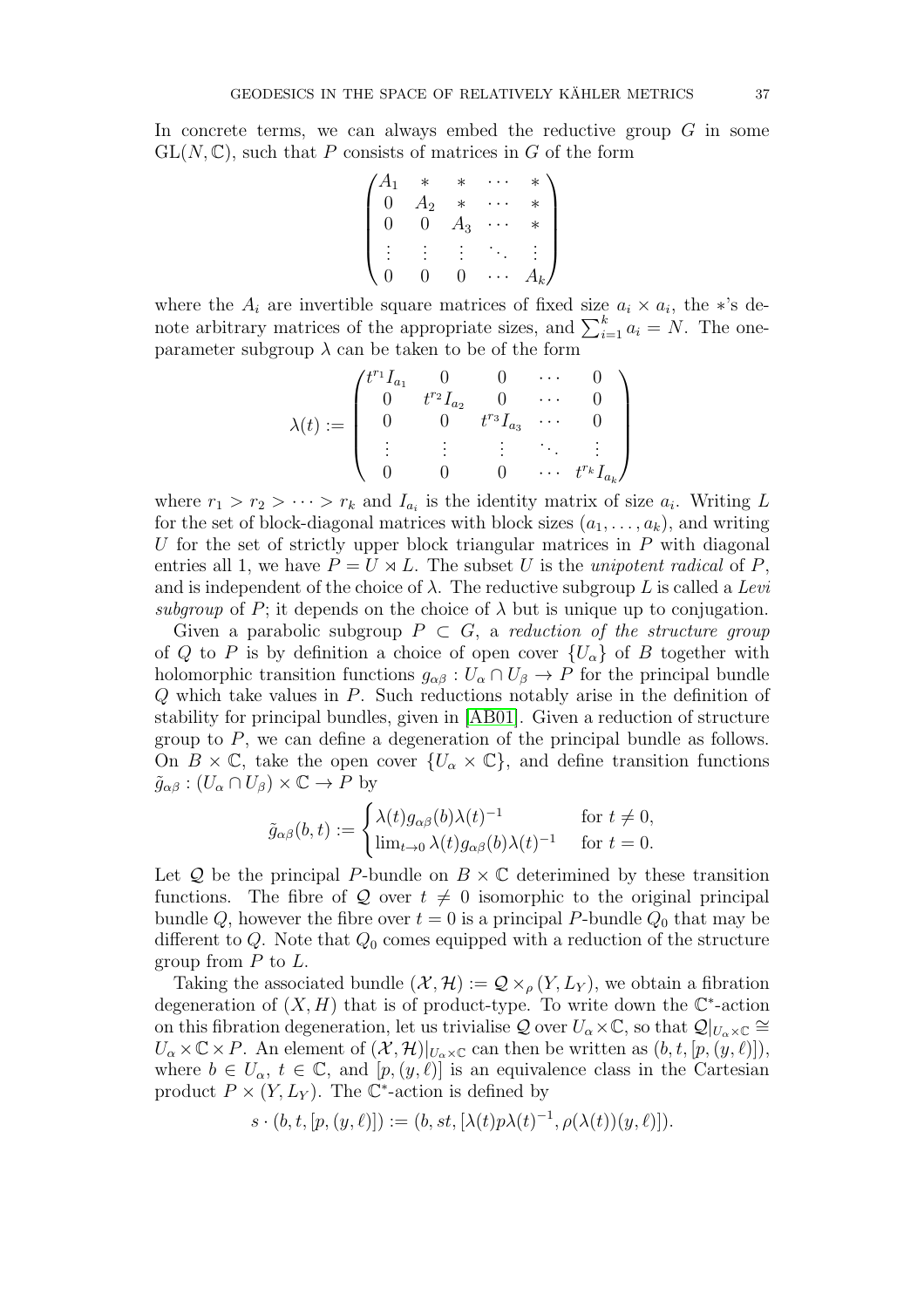It is straightforward to check that these actions respect the transition functions  $\tilde{g}_{\alpha\beta}$ , and so glue to a well-defined  $\mathbb{C}^*$ -action.

We remark that any fibration whose fibres are all isomorphic arises from a holomorphic principal bundle; this is essentially a consequence of the Fischer– Grauert theorem [\[FG65\]](#page-38-20), which states that a proper holomorphic fibration whose fibres are all isomorphic is locally trivial. For more information on fibrations associated to principal bundles, see the upcoming PhD thesis of J. McCarthy.

#### **REFERENCES**

- <span id="page-37-16"></span>[AB01] B. Anchouche and I. Biswas. Einstein-Hermitian connections on polystable principal bundles over a compact Kähler manifold. Amer. J. Math., 123(2):207-228, 2001. [6.15](#page-35-0)
- <span id="page-37-10"></span>[BB17] R. J. Berman and B. Berndtsson. Convexity of the K-energy on the space of Kähler metrics and uniqueness of extremal metrics. J. Amer. Math. Soc.,  $30(4)$ :1165–1196, 2017. [2.5,](#page-5-1) [2.3](#page-11-1)
- <span id="page-37-9"></span>[BDL16] R. J. Berman, T. Darvas, and C. H. Lu. Regularity of weak minimizers of the K-energy and applications to properness and K-stability.  $arXiv$  e-prints, page arXiv:1602.03114, Feb 2016. [1,](#page-2-1) [2.2](#page-6-1)
- <span id="page-37-8"></span>[BHJ19] S. Boucksom, T. Hisamoto, and M. Jonsson. Uniform K-stability and asymptotics of energy functionals in K¨ahler geometry. J. Eur. Math. Soc. (JEMS), 21(9):2905– 2944, 2019. [1,](#page-1-0) [1,](#page-2-1) [6,](#page-27-0) [6.10](#page-34-1)
- <span id="page-37-13"></span>[Blo13] Z. Blocki. The complex monge–ampere equation in kähler geometry. In Pluripotential theory, pages 95–141. Springer, 2013. [3](#page-18-0)
- <span id="page-37-12"></span>[Brö11] T. Brönnle. *Deformation constructions of extremal metrics*. PhD thesis, Imperial College, University of London, 2011. [2.3](#page-8-2)
- <span id="page-37-14"></span>[Che00a] X. Chen. On the lower bound of the Mabuchi energy and its application. Internat. Math. Res. Notices, (12):607–623, 2000. [5.1](#page-22-1)
- <span id="page-37-6"></span>[Che00b] X. Chen. The space of Kähler metrics. J. Differential Geom., 56(2):189–234, 2000. [1,](#page-1-1) [2.1,](#page-4-0) [3](#page-15-0)
- <span id="page-37-2"></span>[Che19] G. Chen. On J-equation. arXiv e-prints, page arXiv:1905.10222, May 2019. [1](#page-0-0)
- <span id="page-37-4"></span>[Che20] G. Chen. Supercritical deformed Hermitian-Yang-Mills equation.  $arXiv$  e-prints, page arXiv:2005.12202, May 2020. [1](#page-0-0)
- <span id="page-37-3"></span>[CY18] T. C. Collins and S.-T. Yau. Moment maps, nonlinear PDE, and stability in mirror symmetry. arXiv e-prints, page arXiv:1811.04824, November 2018. [1](#page-0-0)
- <span id="page-37-0"></span>[Don85] S. K. Donaldson. Anti self-dual Yang-Mills connections over complex algebraic surfaces and stable vector bundles. Proc. London Math. Soc. (3), 50(1):1–26, 1985. [1,](#page-0-0) [1,](#page-1-1) [2.3](#page-11-1)
- <span id="page-37-15"></span>[Don92] S. K. Donaldson. Boundary value problems for Yang-Mills fields. J. Geom. Phys., 8(1-4):89–122, 1992. [6,](#page-31-1) [6](#page-31-0)
- <span id="page-37-7"></span>[Don99] S. K. Donaldson. Symmetric spaces, Kähler geometry and Hamiltonian dynamics. In Northern California Symplectic Geometry Seminar, volume 196 of Amer. Math. Soc. Transl. Ser. 2, pages 13–33. Amer. Math. Soc., Providence, RI, 1999. [1,](#page-1-1) [1,](#page-1-0) [3,](#page-18-0) [6](#page-31-0)
- <span id="page-37-1"></span>[Don02] S. K. Donaldson. Scalar curvature and stability of toric varieties. J. Differential Geom., 62(2):289–349, 2002. [1,](#page-0-0) [2.11](#page-7-0)
- <span id="page-37-5"></span>[Don05] S. K. Donaldson. Lower bounds on the Calabi functional. J. Differential Geom., 70(3):453–472, 2005. [1](#page-0-0)
- <span id="page-37-11"></span>[DR17a] T. Darvas and Y. A. Rubinstein. Tian's properness conjectures and Finsler geometry of the space of Kähler metrics. J. Amer. Math. Soc., 30(2):347–387, 2017. [2.6](#page-5-2)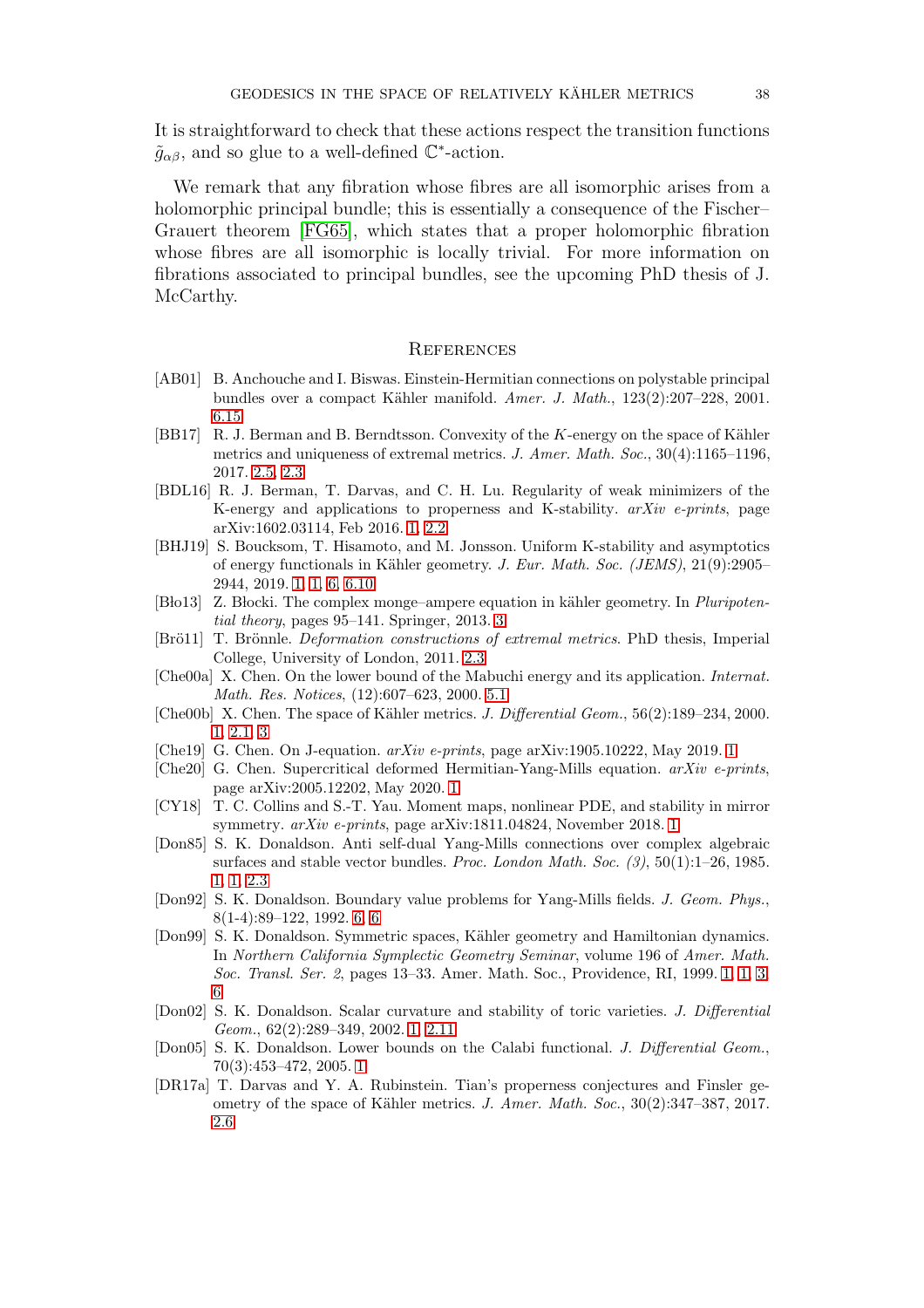- <span id="page-38-18"></span>[DR17b] R. Dervan and J. Ross. K-stability for Kähler manifolds. Math. Res. Lett., 24(3):689–739, 2017. [6](#page-27-0)
- <span id="page-38-2"></span>[DS19a] R. Dervan and L. M. Sektnan. Moduli theory, stability of fibrations and optimal symplectic connections. To appear in Geom. Topol, 2019. Available at arXiv:1911.12701. [1,](#page-0-0) [2,](#page-3-0) [2.4,](#page-11-0) [2.28,](#page-12-1) [2.29,](#page-13-1) [2.30, 2.4,](#page-13-2) [4.2](#page-20-3)
- <span id="page-38-1"></span>[DS19b] R. Dervan and L. M. Sektnan. Optimal symplectic connections on holomorphic submersions. To appear in Comm. Pure. Appl. Math, 2019. Available at arXiv:1907.11014. [1,](#page-0-0) [2,](#page-3-0) [2.3,](#page-8-2) [2.16,](#page-8-1) [2.19, 2.3,](#page-9-0) [2.20,](#page-10-1) [4,](#page-20-1) [5](#page-24-0)
- <span id="page-38-3"></span>[DS21] R. Dervan and L. M. Sektnan. Uniqueness of optimal symplectic connections. Forum Math. Sigma, 9(e18):1–37, 2021. [1,](#page-0-0) [1,](#page-1-1) [1.3,](#page-1-0) [2,](#page-3-0) [2.18,](#page-9-1) [2.3,](#page-10-2) [2.23,](#page-11-1) [2.24,](#page-11-3) [2.25,](#page-11-2) [4.4, 4,](#page-21-0) [5.2, 5](#page-23-0)
- <span id="page-38-20"></span>[FG65] W. Fischer and H. Grauert. Lokal-triviale Familien kompakter komplexer Mannigfaltigkeiten. Nachr. Akad. Wiss. Göttingen Math.-Phys. Kl. II, 1965:89–94, 1965. 6
- <span id="page-38-12"></span>[Gau10] P. Gauduchon. Calabi's extremal metrics: an elementary introduction. Manuscript, 2010. [2.6](#page-5-2)
- <span id="page-38-22"></span>[Gol72] R. A. Goldstein. Stability of the boundary-value problem for harmonic mappings. J. Math. Anal. Appl., 39:346–359, 1972. [6,](#page-31-0) [6](#page-32-1)
- <span id="page-38-9"></span>[HK18] Y. Hashimoto and J. Keller. Quot-scheme limit of Fubini-Study metrics and Donaldson's functional for bundles.  $arXiv$  e-prints, page arXiv:1809.08425, September 2018. [1,](#page-2-1) [2.27](#page-12-2)
- <span id="page-38-11"></span>[LS94] C. LeBrun and S. R. Simanca. Extremal Kähler metrics and complex deformation theory. Geom. Funct. Anal., 4(3):298–336, 1994. [2.1](#page-4-1)
- <span id="page-38-0"></span>[LS15] M. Lejmi and G. Székelyhidi. The J-flow and stability. Adv. Math., 274:404-431, 2015. [1](#page-0-0)
- <span id="page-38-4"></span>[LV13] L. Lempert and L. Vivas. Geodesics in the space of Kähler metrics. Duke Math. J., 162(7):1369–1381, 2013. [1](#page-1-1)
- <span id="page-38-7"></span>[Mab86] T. Mabuchi. K-energy maps integrating Futaki invariants. Tohoku Math. J. (2), 38(4):575–593, 1986. [1,](#page-1-1) [2.8](#page-6-2)
- <span id="page-38-5"></span>[Mab87] T. Mabuchi. Some symplectic geometry on compact Kähler manifolds. I. Osaka J. Math., 24(2):227–252, 1987. [1,](#page-1-1) [3](#page-18-0)
- <span id="page-38-21"></span>[New78] P. E. Newstead. Introduction to moduli problems and orbit spaces, volume 51 of Tata Institute of Fundamental Research Lectures on Mathematics and Physics. Tata Institute of Fundamental Research, Bombay; by the Narosa Publishing House, New Delhi, 1978. [6](#page-30-0)
- <span id="page-38-14"></span>[Oda13] Y. Odaka. A generalization of the Ross-Thomas slope theory. *Osaka J. Math.*, 50(1):171–185, 2013. [2.13](#page-7-1)
- <span id="page-38-17"></span>[PRS08] D. H. Phong, J. Ross, and J. Sturm. Deligne pairings and the Knudsen-Mumford expansion. J. Differential Geom., 78(3):475–496, 2008. [6](#page-27-0)
- <span id="page-38-16"></span>[PS10] D. H. Phong and J. Sturm. The Dirichlet problem for degenerate complex Monge-Ampere equations. Comm. Anal. Geom., 18(1):145–170, 2010. [6,](#page-27-0) [6](#page-31-2)
- <span id="page-38-13"></span>[RT07] J. Ross and R. Thomas. A study of the Hilbert-Mumford criterion for the stability of projective varieties. J. Algebraic Geom., 16(2):201–255, 2007. [2.12](#page-7-2)
- <span id="page-38-8"></span>[SD18] Z. Sjöström Dyrefelt. K-semistability of cscK manifolds with transcendental cohomology class. J. Geom. Anal., 28(4):2927–2960, 2018. [1,](#page-1-0) [6,](#page-27-0) [6.13](#page-35-1)
- <span id="page-38-19"></span>[SD20] Z. Sjöström Dyrefelt. On K-polystability of cscK manifolds with transcendental cohomology class. Int. Math. Res. Not. IMRN, (9):2769–2817, 2020. [6,](#page-27-0) [6](#page-34-2)
- <span id="page-38-6"></span>[Sem92] S. Semmes. Complex Monge-Ampère and symplectic manifolds. Amer. J. Math., 114(3):495–550, 1992. [1,](#page-1-1) [3](#page-18-0)
- <span id="page-38-15"></span>[Szé10] G. Székelyhidi. The Kähler-Ricci flow and K-polystability. Amer. J. Math., 132(4):1077–1090, 2010. [2.3](#page-8-2)
- <span id="page-38-10"></span>[Szé14] G. Székelyhidi. An introduction to extremal Kähler metrics, volume 152 of Graduate Studies in Mathematics. American Mathematical Society, Providence, RI, 2014. [2,](#page-3-0) [2.2,](#page-4-0) [2.4,](#page-5-0) [4](#page-20-1)